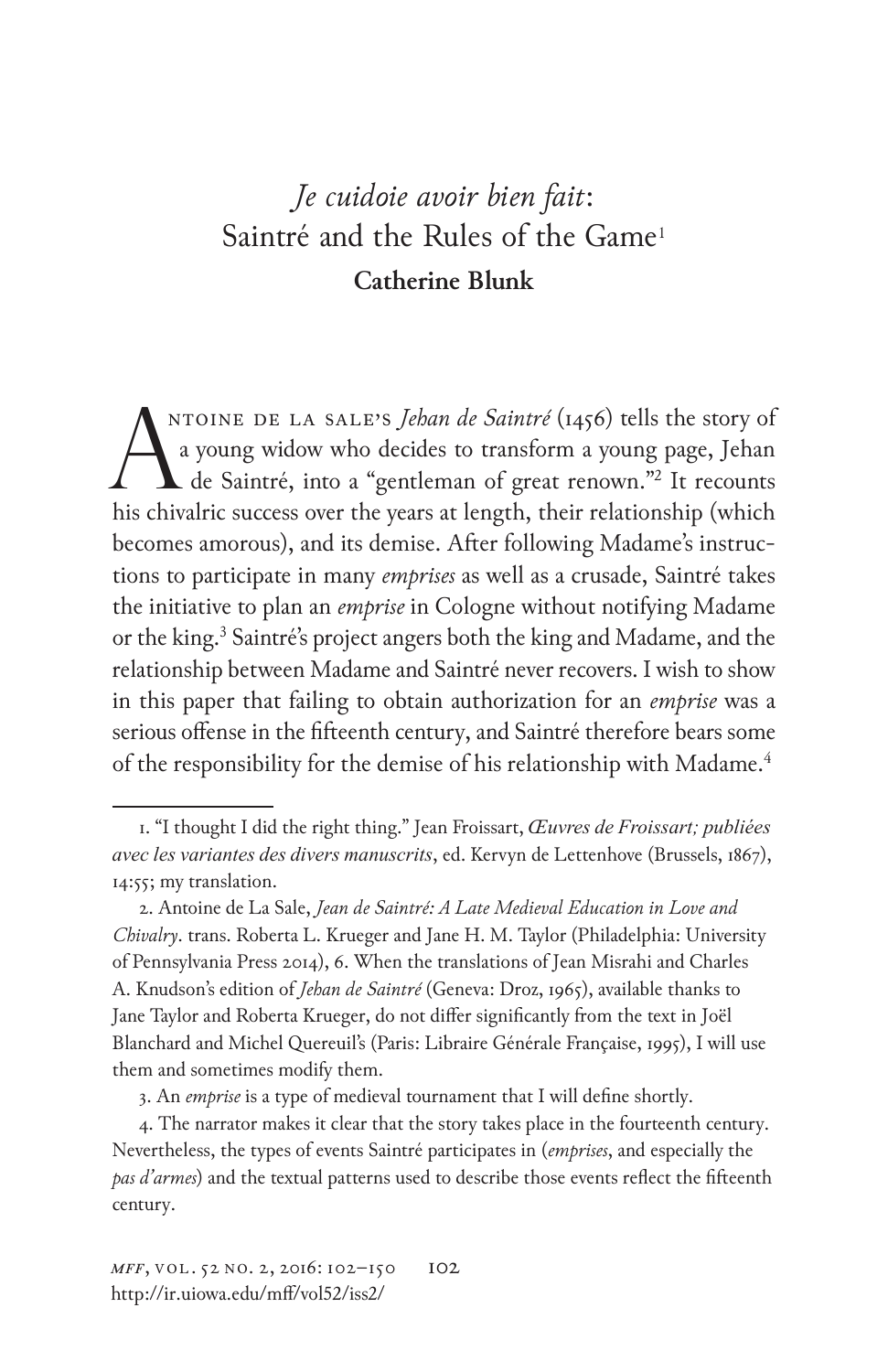Although scholars see in this work a "mosaic of discourses," the story can be divided roughly into two main parts: the part before Saintré reveals to Madame and the king that he has organized an *emprise* on his own and the remainder of the narrative.<sup>5</sup> I would suggest that Saintré's failure to request permission for his *emprise* is a more serious error than often acknowledged in the scholarship on *Jehan de Saintré*. It is significant enough to destabilize the narrative and trigger the generic shift between these two parts.

After a prologue dedicated to René d'Anjou's son, Jean de Calabre, the story begins with an introduction to the two principal characters, "une dame des Belles Cousines" whom the story does not identify by name, Madame, and Jehan de Saintré. The narrator tells us at the outset that at the time of his death, Saintré was among the most valiant of knights, but at the beginning of the story, he is only a page in the court of Jean le Bon.<sup>6</sup> The narrator presents Madame as a young widow who wishes

6. Antoine de La Sale, *Jehan de Saintré*, ed. Joël Blanchard and Michel Quereuil (Paris: Librairie Générale Française, 1995), 36. Unless otherwise noted,

<sup>5.</sup> Most critics seem to agree that the last part of the work belongs to the *nouvelle* or *fabliau* tradition. The first part is more problematic as it exhibits characteristics of romance, chivalric biography, chronicle, and didactic treatise, among others. On genre in *Jehan de Saintré*, see Elisabeth Caron, "*Le Petit Jehan de Saintré* dans la tradition des fabliaux," *Fifteenth-Century Studies* 15 (1989): 67-80; Pierre Demarolle, "Le *Saintré* d'Antoine de la Sale: un texte disputé au roman," *Bien dire et bien aprandre: revue de médievistique* 22 (2004): 209-20; Janet Ferrier, *Forerunners of the French Novel: An Essay on the Development of the Nouvelle in the late Middle Ages* (Manchester: Manchester University Press, 1954); Madeleine Jeay, "Les éléments didactiques et descriptifs de *Jehan de Saintré*: des lourdeurs à reconsidérer," *Fifteenth Century Studies* 19 (1992): 85-100; Julia Kristeva, *Le texte du roman; approche sémiologique d'une structure discursive transformationnelle* (The Hague: Mouton, 1970); Guy Mermier, "*Jehan de Saintré*: 'Nouveau roman' médiéval," *Fifteenth-Century Studies* 8 (1983): 141-58; Daniel Poirion, "Ecriture et ré-écriture au Moyen Age," *Littérature* 41 (1981): 109-18; Jane Taylor, "Image as Reception: Antoine de La Sale's *Le Petit Jehan de Saintré*," in *Literary Aspects of Courtly Culture*, ed. Donald Maddox and Sara Sturm-Maddox (Rochester, NY: Boydell and Brewer, 1994), 265-79; Jane H. M. Taylor, "La fonction de la croisade dans *Jehan de Saintré," Cahiers de recherches médiévales* 1 (1996): 193-204; and Karl D. Uitti, "Renewal and Undermining of the Old French Romance: *Jehan de Saintré*," in *Romance: Generic Transformation from Chrétien de Troyes to Cervantes*, ed. Kevin Brownlee and Marina Scordilis Brownlee (Hanover: University Press of New England for Dartmouth College, 1985), 135-54.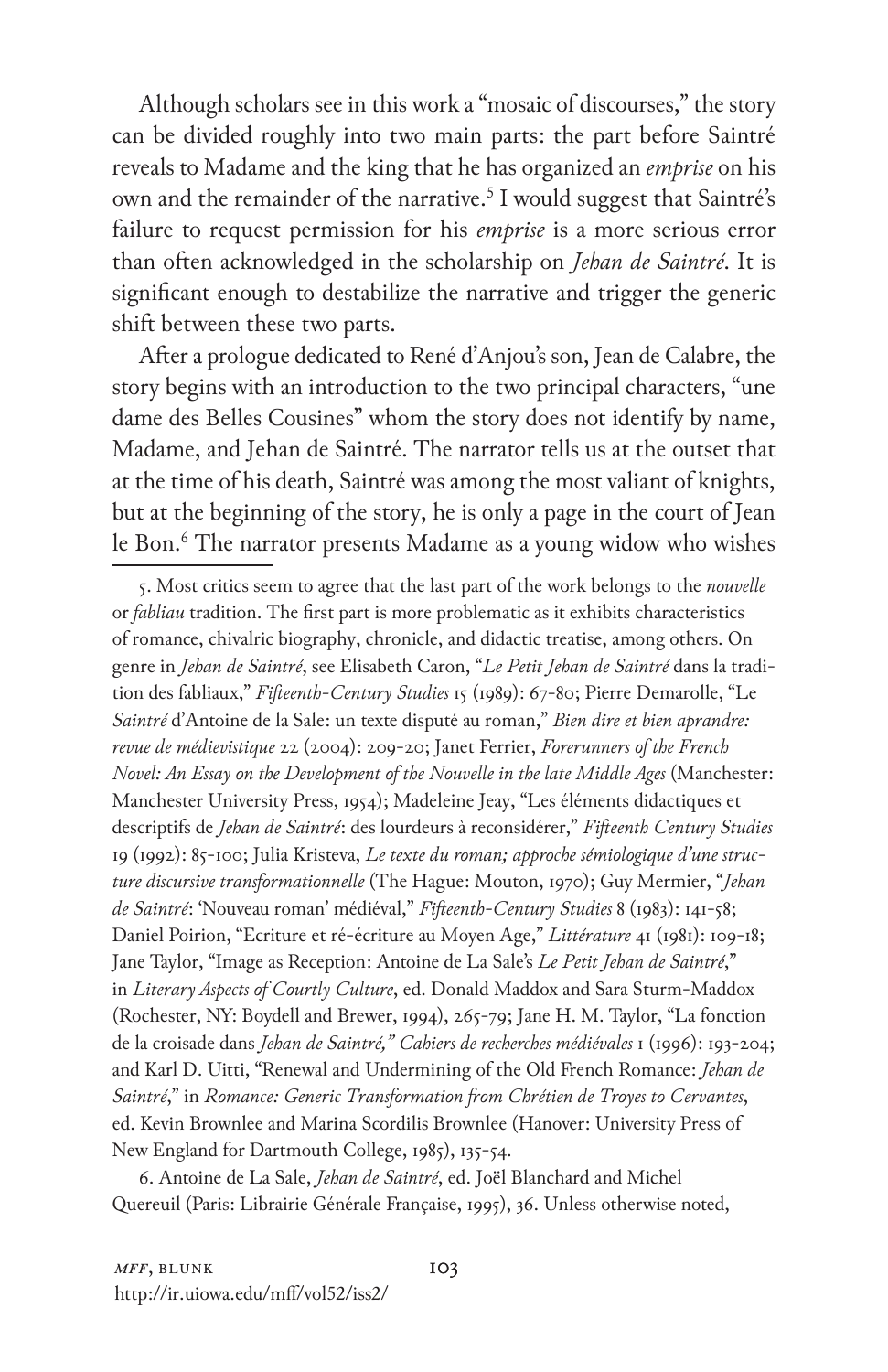never to remarry, following the example of Roman widows. The narrator also presents the male counterpart of Roman excellence:

Les Rommains, ainsy que ilz honnouroient de couronnes ceulz qui faisoient les grans vaillances d'armes . . . et semblablement couronnoient ilz tressolempnellement les femmes vesves, qui pour l'amour et honneur de leurs premiers maris ne se voulloient plus marier et voulloient honnestement garder leurs chastetez (38-40).7

Having decided never to remarry, as the narrator reminds us, Madame begins to undertake her project of making a renowned man of a young knight or squire.<sup>8</sup> She chooses Saintré and begins to give him copious instructions in the part of the narrative resembling a didactic treatise. In her teachings, Madame does not limit herself to one model of virtuous behavior: she mixes the Roman model with others, notably the precepts of courtly love, chivalry, and religion.

As Saintré gets older, an amorous relationship develops between them, and she also begins instructing him to undertake and participate in *emprises*. She gives him money to buy whatever he needs—clothing, horses, horse attire, etc.—and later secures even more funding from others at court, including the king and queen.

An *emprise* is a *fait d'armes* in which a knight or squire (or a group of knights and/or squires) takes the initiative. It can consist of *armes* on horseback or on foot fought with lances, swords, or poleaxes. Although more than one pair of men can joust at a time, an *emprise* is usually characterized by individual combat.9 An *emprise* is planned carefully in advance, a challenge is sent forth in writing, and the event takes place if one or more opponents accept the challenge and the terms of the

this is the edition of *Jehan de Saintré* to which I will refer; quotations will be cited parenthetically.

7. "Just as the Romans honored with crowns those who had performed the most valiant deeds in arms . . . and similarly rewarded other acts of valor in the customary ways, by the same token they crowned widows who never intended to remarry and wished faithfully to maintain their chastity." Krueger and Taylor, 5.

8. La Sale, *Jehan de Saintré*, 42.

9. Saintré's final *emprise*, in Cologne, is fought with lances and turns into a *bataille*, which Michel Quereuil translates into modern French as "une mêlée ardente." La Sale, *Jehan de Saintré*, 460-61.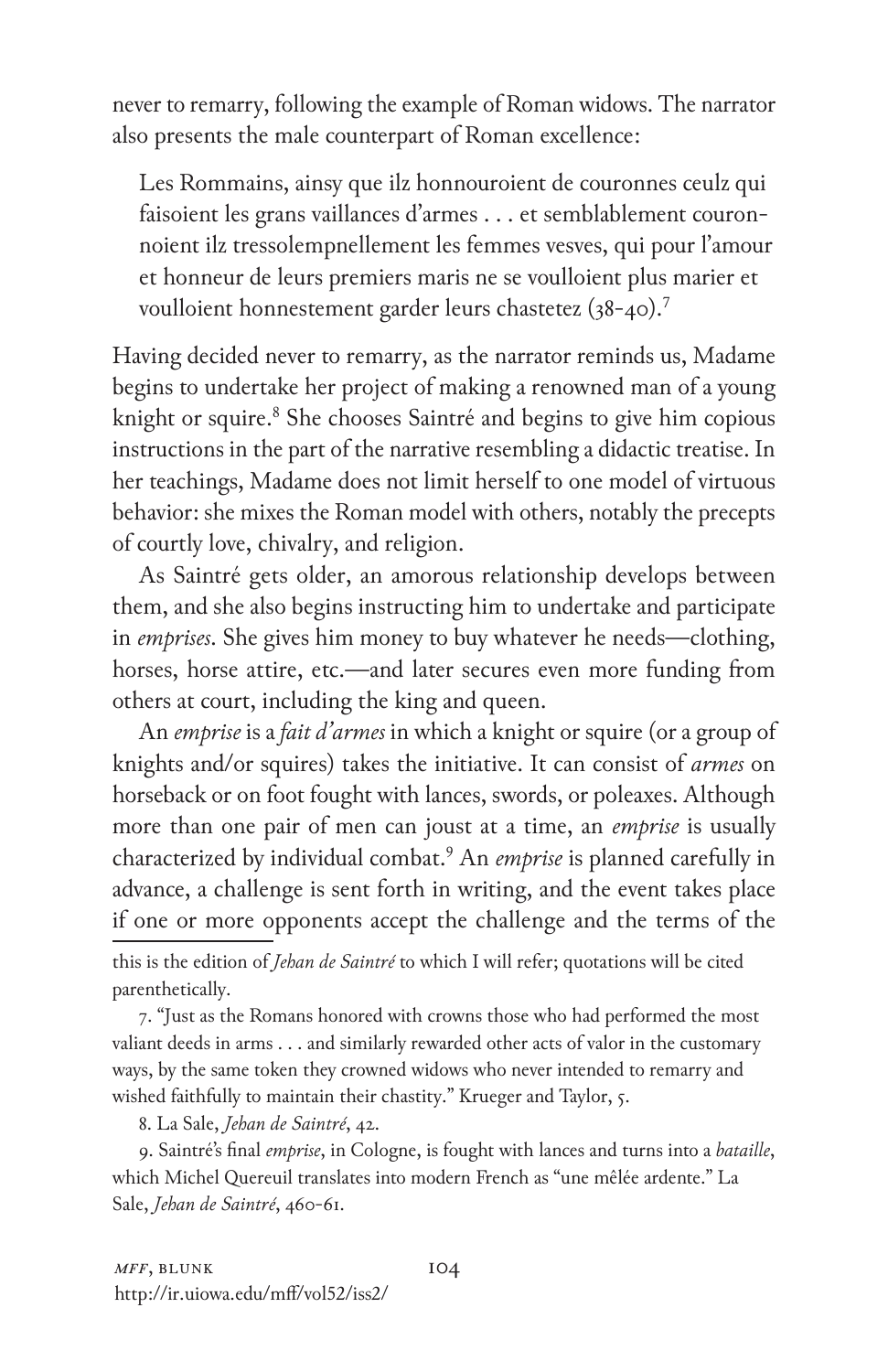competition. The written challenge and the acceptance by an opponent or opponents are delivered by a king of arms or herald. An object, such as a bracelet or chain, is worn by the *entrepreneur* or *entrepreneurs* for a defined period of time in the hope that someone will accept the challenge. The term *emprise* also designates this object. The expression *toucher l'emprise* indicates the acceptance of a challenge.<sup>10</sup>

Michelle Szkilnik's study of *Jehan de Saintré* correctly makes clear that only one of Saintré's *emprises* is a *pas d'armes*. For the purposes of this study, this distinction is only important because it is possible to identify a distinct textual convention for the *pas d'armes*. It therefore accounts for a previously unidentified piece of the "mosaic" of discourses in *Jehan de Saintré*. As my argument unfolds, I will suggest that understanding the textual conventions La Sale appropriates may offer clues for interpreting Madame's behavior.<sup>11</sup>

After performing very well in early festive jousts for the first of May at the French court, Saintré participates in six *emprises*: (1) the *emprise* in Barcelona; (2) the *emprise* against the Polish Seigneur de Loissellench; (3) his *pas d'armes* against the English; (4) an *emprise* fought along with his friend Boucicaut against two Italians; (5) an *emprise* against an English knight, the Baron de Tresto, governed by the terms of his *pas d'armes*; and, finally, (6) the *emprise* in Cologne, which Saintré first organizes without royal authorization.12 Prior to Saintré's *emprise* in Cologne,

12. La Sale uses the terms *armes*, *emprise*, and the verb *faire armes* the most often when recounting Saintré's *emprises* with the exception of the *pas d'armes*, which he quite accurately *calls* a *pas d'armes.* A *pas d'armes* is a particular type of *emprise* that turns out to be a bit difficult to define. According to Szkilnik, in a *pas* one stays in a precise place, which is guarded against any knight who comes to provoke the defender. Szkilnik, *Jean de Saintré*, 73. This definition captures some basic differences between a *pas d'armes* and other *emprises*. An entire publication could be devoted to defining a *pas d'armes* (which I offer elsewhere), but I will provide the following comments highlighting basic differences for readers unfamiliar with this type of event. Unlike an *emprise*, where all participants of the competition are determined

<sup>10.</sup> Michelle Szkilnik, *Jean de Saintré: Une carrière chevaleresque au XVe siècle* (Geneva: Droz, 2003), 73.

<sup>11.</sup> This is not the place to present detailed evidence for a convention unique to the *pas d'armes*. Suffice it to say that some of this evidence is to be found in *Jehan de Saintré* itself and its extant manuscripts.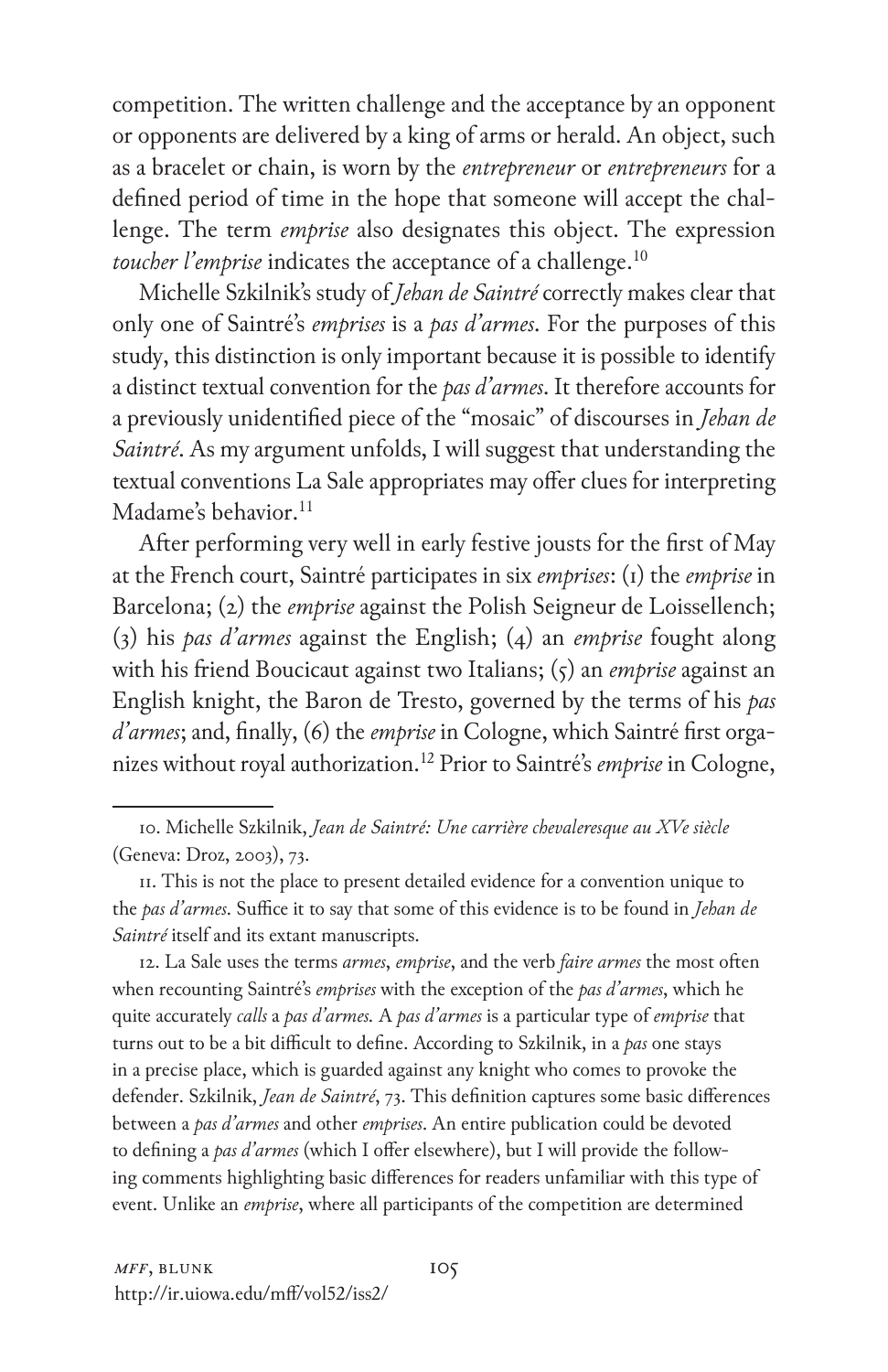he participates successfully in a crusade in Prussia and becomes a knight.

All proceeds apparently well in Saintré's ascendance toward renown and in his relationship with Madame, which remains a secret at court. Yet Saintré's decision to hold an *emprise* without seeking permission and without first telling Madame or the king angers Madame to such an extent that, although she tries to show him mercy, their relationship does not recover. She retreats to her country home, falls in love with an abbot, and has a lascivious affair with him. Saintré goes after her and tries to fight for her—literally—first by competing on the abbot's terms (wrestling) and then in the manner to which he is more accustomed, in full armor. This last battle ends with Saintré piercing the abbot's tongue. Later, back at court with Madame, Saintré tells the story of her betrayal to the ladies, who agree that she is in the wrong.<sup>13</sup>

in advance (through a written challenge and letter of acceptance), the challenging knight(s) or squire(s) of a *pas* issues his challenge to all comers, and they need not accept in advance to participate. They can just show up, prepared to demonstrate their noble status, and touch a shield to indicate the type of competition they accept. The location is presumably a passage, and this recalls medieval romance. Szkilnik, *Jean de Saintré*, 73. Sébastien Nadot asserts that a simple squire cannot be authorized to hold a *pas d'armes*, but La Sale, an expert in tournaments, seemed to think this was conceivable, because Saintré is still a squire when he holds his *pas*. Sébastien Nadot, *Le Spectacle des joutes: Sport et courtoisie à la fin du Moyen Age* (Rennes: Presses Universitaires de Rennes, 2012), 217. Sylvie Lefèvre explains in her definition of a *pas d'armes* that the protagonist must defend a passage against all comers according to a pre-established script of literary origin or inspiration and detailed in the *chapitres* of the *lettre d'armes*. Sylvie Lefèvre, *Antoine de La Sale: La fabrique de l'œuvre et d l'écrivain suivi de l'édition critique du "Traité des anciens et des nouveaux tournois*," (Geneva: Droz, 2006), 337. Although many *pas d'armes* included elaborate theatrical production and spectacle, examination of the extant accounts of *pas d'armes* reveals that this was not the case for all of them. There is no mention of theatrical production in Saintré's fictional *pas*, yet La Sale calls it a *pas*, and there is no question of it being his only *pas d'armes*.

13. Two of our most recent editions differ in the final words regarding Madame at the end of the text. The Misrahi-Knudson edition, which reproduces Vatican manuscript Reg. Lat. 896, includes a description of Madame's mental state following Saintré's short *nouvelle*, which exposes their story at court: "Et quant la royne et sadicte compaignie virent et oïrent ceste merveilleuse chose, par merveilles et grant esbaÿssment l'un l'autre regarda et de Madame furent tous et toutes, chascun le puet penser, tres esbaÿs, et ne fait mie a demander s'elle devoit estre bien honteuse, car illec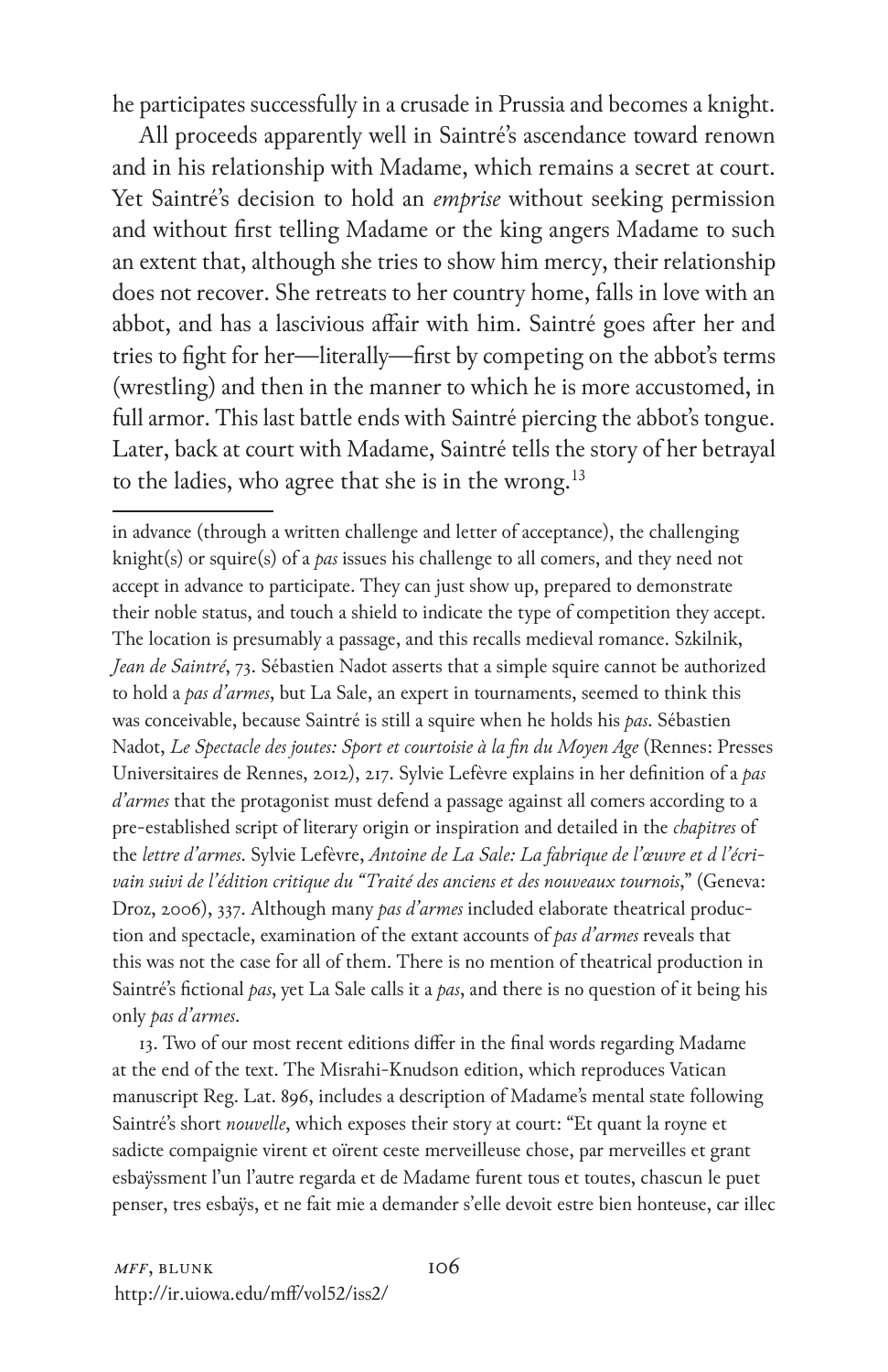I will offer textual evidence from *Jehan de Saintré* to show that Madame carefully teaches Saintré to secure royal authorization before an *emprise*. I will also offer evidence from Froissart's *Chronicles* and *Le Livre des faits de Jacques de Lalaing* (whose author is anonymous) as well as from fifteenth-century chroniclers, such as Olivier de La Marche, Mathieu d'Escouchy, and Enguerran de Monstrelet, to demonstrate that a late fourteenth- or especially a fifteenth-century courtly audience familiar with *emprises* would have understood the importance of obtaining royal authorization before undertaking one. Even though La Marche and Mathieu d'Escouchy wrote substantially later than 1456, they turned to heraldic documents when composing their texts.14 *Lettres d'armes* and *chapitres*, which documented the rules and conditions of *emprises*, often referred specifically to the authorization that the *entrepreneur* had

14. For example, Catherine Emerson demonstrates that Olivier de La Marche states that he turned to heraldic documents in his account of *Le Pas de l'Arbre Charlemagne*. Catherine Emerson, *Olivier de La Marche and the Rhetoric of Fifteenth-Century Historiography*, (Rochester, NY: Boydell Press: 2004), 208-14; Olivier de La Marche, *Mémoires d'Olivier de La Marche, maître d'hôtel et capitaine des gardes de Charles le Téméraire*, ed. Henri Beaune, and Jules d'Arbaumont, 4 vols. (Paris, 1883), 1:291. La Marche asks for reports from heralds despite the fact that he saw the *armes* himself (1:331). La Marche also refers to turning to reports by kings of arms and heralds in his accounts of *Le Pas de l'Arbre d'or* and *Le Pas de la Dame Sauvage* (3:191). Olivier de La Marche, "Traicté d'un tournoy tenu à Gand par Claude de Vauldray, Seigneur de l'Aigle, l'an 1469 (vieux style)," in *Traicte de la forme et devis comme on faict les tournois*, ed. Bernard Prost (Paris, 1878), 66.

elle perdist toute joye et honneur." Antoine de La Sale, *Jehan de Saintré*, ed. Misrahi and Knudson, 307. "And when the Queen and her retinue witnessed and heard this marvelous event, they looked at each other in amazement. As you can imagine, they were astonished that the story was about Madame. And you need not ask if Madame must have been ashamed, for at that moment she lost all joy and honor." Krueger and Taylor, 206 with my modification. However, no such remarks concerning Madame's loss of joy and honor appear in the Blanchard-Quereuil edition, which uses the Barrois manuscript: "Et quant la royne et tous veirent et oÿrent ceste merveilleuse chose, l'un l'autre regarda, et de Madame furent tous et toutes, comme chacun le doit pensser, tresesbahis." La Sale, *Jehan de Saintré*, 526-28. "And when the Queen and her retinue witnessed and heard this marvelous event, they looked at each other in amazement. As you can imagine, they were astonished that the story was about Madame." Krueger and Taylor, 206 with my modification. No further mention of Madame appears in either edition.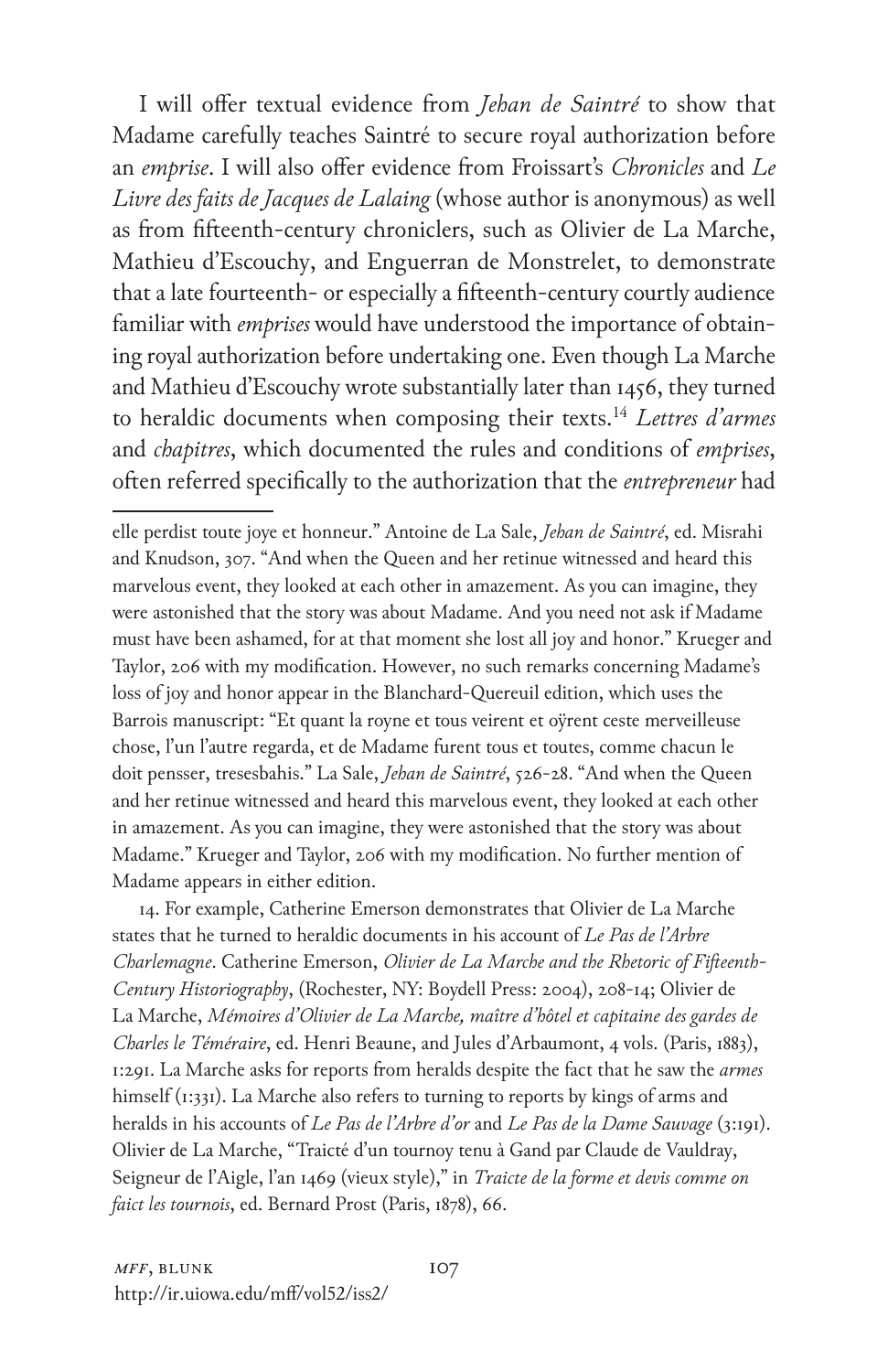obtained, and these documents were sometimes inserted into chronicles: La Marche and Mathieu d'Escouchy did not compose these letters themselves. Regarding the *chapitres* for *Le Pas de l'Arbre d'Or*, Catherine Emerson finds that

in one—the Valenciennes manuscript—does the account proceed to present this letter and the *chapitres*. This is significant because, as will be remembered, this manuscript is not of the *Mémoires* at all but is a miscellany including another account of a *pas d'armes*, the *pas de la dame sauvage.* This further suggests that it and similar accounts incorporated into the *Mémoires* may have circulated in at least one independent form before being adapted to its new setting.<sup>15</sup>

Not only would many of these heraldic documents have been contemporary to Saintré, many may have been read aloud at court. La Sale, who had been involved in tournaments from early in the fifteenth century, may have seen them or even have heard these types of documents as they were read aloud.<sup>16</sup> Furthermore, they reflected actual practice: they included comments about obtaining authorization from a sovereign because it was essential.

In addition to evidence from these texts, I will offer codicological evidence to also show that obtaining permission from a sovereign for an *emprise* was important. I will show that Saintré committed a serious *faux pas*, and Madame's reaction to this particular action, which proves to be pivotal to the story, is not without justification in the context of a fifteenth-century court. This is important, because many scholars read this scene as an unjustified overreaction on Madame's part. Some critics see La Sale's text as a criticism of unbridled female involvement in chivalric pursuits. They understand Saintré's initiative and pursuit of independence to be perfectly natural and therefore see Madame's anger at Saintré's error as excessive.17 Yet some critics are more sympathetic to

<sup>15.</sup> Emerson, *Olivier de La Marche*, 194.

<sup>16.</sup> La Sale attended a tournament in Brussels in 1409. Lefèvre, *Antoine de La Sale*, 295. On La Sale's experience with tournaments, see La Sale, *Jehan de Saintré*, 14.

<sup>17.</sup> Examples include Guy Mermier, who suggests she is "a woman older than her lover, who cannot accept the fact that the latter is about to leave her." Guy Mermier,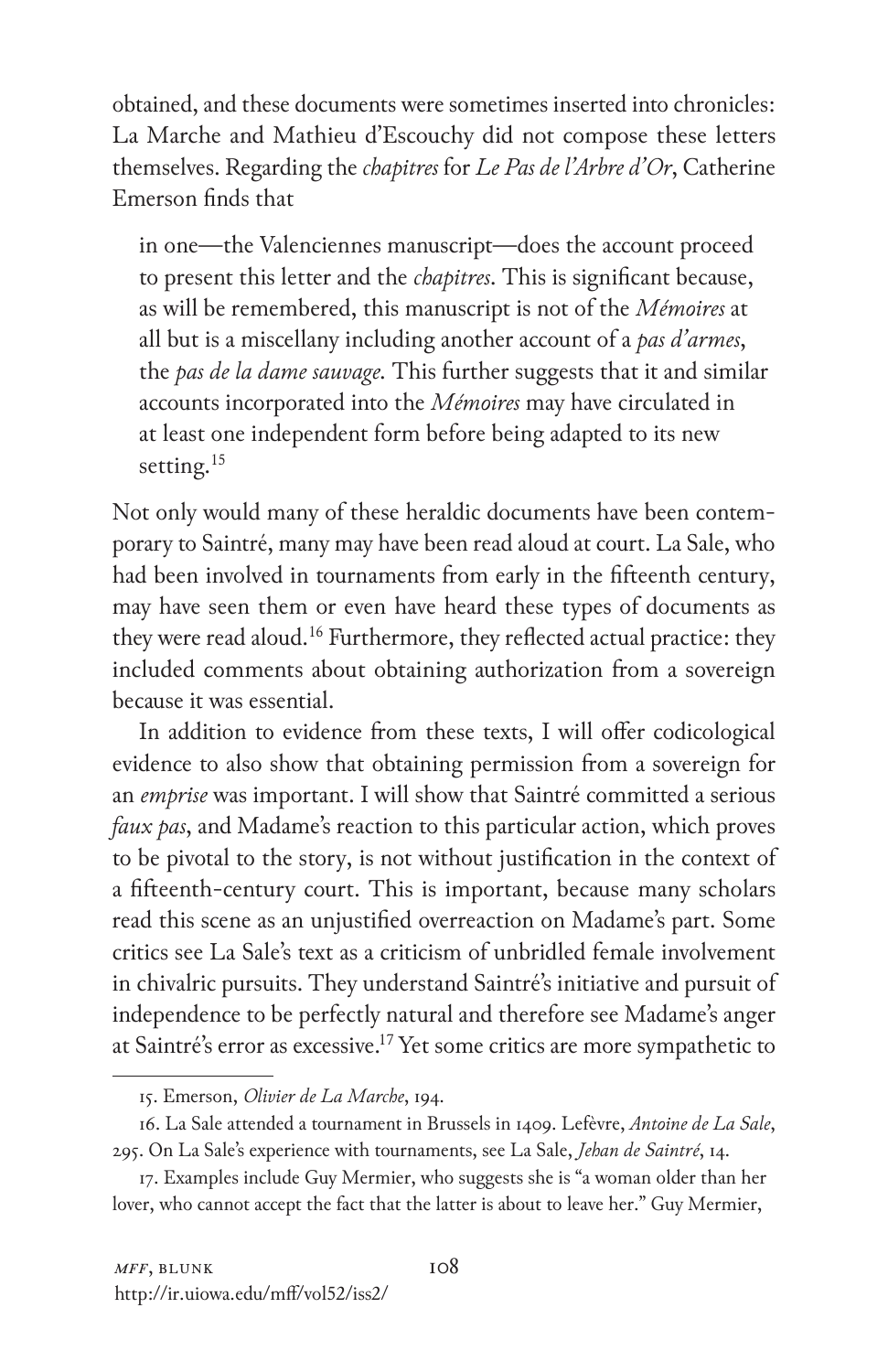Madame, noting ambiguity on the part of the narrator regarding her or briefly observing that Saintré is not without fault concerning the destabilization of their relationship.<sup>18</sup> I do not wish to exonerate Madame's

"Antoine de La Sale's *Le Petit Jehan de Saintré*: A Study in Motivations," *Michigan Academician: Papers of the Michigan Academy of Science, Arts, and Letters* 9 (1977): 469- 82, 476-77. Giovanna Angeli calls her reaction an "éclatante manifestation de colère immotivée." Giovanna Angeli, "La transformation narrative du débat: *les Quinze joyes de mariage* et *Jehan de Saintré*," in *Rhétorique et mise en prose au XVe siècle. Actes du VIe Colloque International sur le Moyen Français. Milan, 4-6 mai 1988,* ed. Sergio Cigada and Anna Slerca (Milan: Vita e Pensiero, 1991), 2:47. Pierre Servet writes, "Tout est chez elle excessif: sa manière de dicter précisément au chevalier ce qu'il doit faire, sa froideur calculatrice, son emportement lorsqu'elle découvre que Saintré a pris une initiative." (Everything about her is excessive: her way of dictating to the knight exactly what he must do, her calculating coldness, her fit of anger when she discovers that Saintré has taken initiative; my translation.) Pierre Servet, "Réflexions sur la modernité romanesque de *Saintré,*" in *Mélanges Nicole Cazauran* (Paris, Champion, 2002): 81. Helen Cooper notes that "any indication of independence from him (Saintré) is a violation of her own (Madame's) possessiveness." Helen Cooper, "Good Advice on Leaving Home in the Romances," in *Youth in the Middle Ages*, ed. Jeremy P. Goldberg and Felicity Riddy (York: York Medieval Press, 2004), 118-19. Some locate Madame's manipulation within the Pygmalian/Prometheus myth and argue that the creature must escape and punish the creator. Most cite Clifton Cherpack, "*Le Petit Jehan de Saintré*: The Archetypal Background," *Journal of Medieval and Renaissance Studies* 5 (1975): 243-52, although they usually are not quite as sympathetic to Madame as he.

18. Madame's strongest supporters include Cherpack, "*Le Petit Jehan de Saintré,*" 246, who argues that Saintré disobeys Madame's instructions, lies, and commits a breach of procedure in failing to obtain the king's permission for his *emprise*. Allison Kelly notes Saintré fails to honor the secrecy of *fin'amor* and asks his audience to judge Madame without all the facts at the end of the book. Allison Kelly, "Christine de Pizan and Antoine de la Sale: The Dangers of Love in Theory and Fiction," in *Reinterpreting Christine de Pizan*, ed. Earl Jeffrey Richards (Athens: University of Georgia Press, 1992), 180-84. Douglas Kelly recognizes the error of Saintré's failure to procure authorization for his *emprise* and sees it as a matter of decorum. Douglas Kelly, "The Martial Arts and the Loss of Decorum in Some Medieval French Narratives: Chrétien's *Perceval*, the *Prose Lancelot* and *Jehan de Saintré,*" in *Knight and Samurai: Actions and Images of Elite Warriors in Europe and East Asia*, ed. Rosemarie Deist and Harald Kleinschmidt (Göppingen: Kummerle, 2003), 53. See also Uitti, "Renewal and Undermining," 147; Pierre Demarolle, "Individus et société dans *Saintré,*" *Revue des langues romanes* 105 no. 2 (2001): 167-68; and Daisy Delogu, "Desire, Deception, and Display: Linguistic Performance in *Jehan de Saintré,*" in *Visualizing Medieval Performance: Perspectives, Histories, Contexts*, ed. Elina Gertsman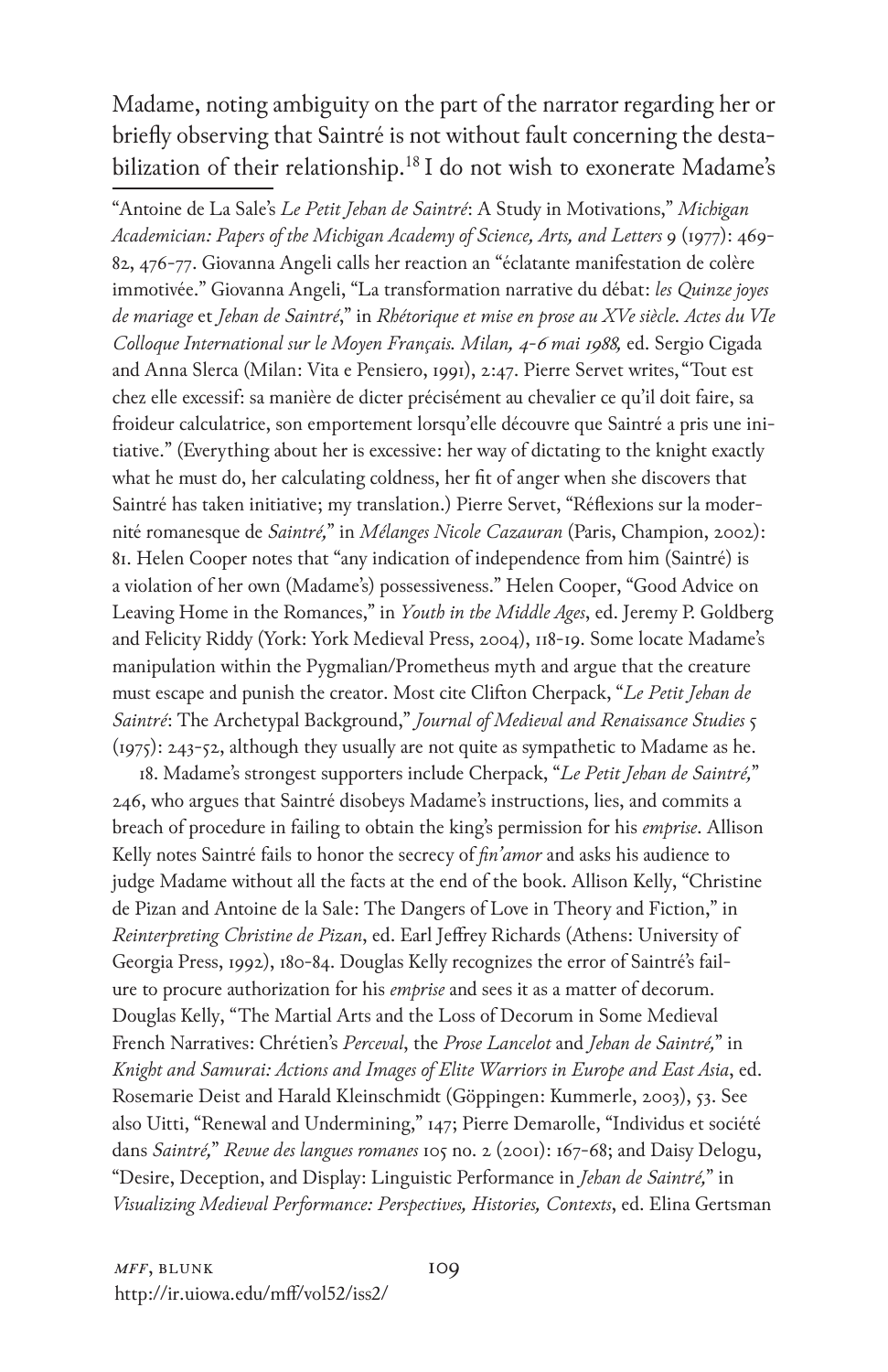negative comportment in other parts of the book, but her anger at this pivotal point in the text at Saintré's failure to obtain permission from the king for his *emprise* in Cologne is not completely unjustified in the context of the fifteenth-century court.

Before examining the parts of the text explicitly dealing with the act of seeking royal authorization for *emprise*s, I would like to point out that Saintré's total obedience to Madame is part of the bargain of their relationship from the beginning. Madame repeats throughout approximately the first thirty pages of the Blanchard-Quereuil edition that the thirteen-year-old Saintré will become an *homme de bien* by serving his lady loyally.19 In return, she will grant him mercy. Saintré takes time to reflect before accepting her offer.<sup>20</sup> Madame does not invent these rules, but rather presents the model of courtly love (among other models, as I have noted). She informs Saintré that it was by loyally serving their ladies that Lancelot, Gauvain, Tristan, Guiron le Courtois, Ponthus, and many others valiantly completed great deeds of arms.<sup>21</sup> When Madame finally reveals that she herself could be his lady, she frames her declaration as a request for obedience:

Or ça, Saintré, se je estoie celle que vous ay dit, et vous vaulsisse, pour moy loyalment servir, vous faire des biens et a grant honneur parvenir, me vouldriez vous obeir?  $(qo)^{22}$ 

Saintré replies by getting on his knees and saying he will do everything to obey her. Then, upon her request, he repeats the promise while placing his hand in hers: "Oïl, par ma foy et par ma loyaulté, Madame, ainssy je le vous promés et feray tout ce que vous me vouldrez commander (90)."23 An illumination of this scene appears in one of the two extant

22. "Well then, Saintré, suppose that I were the lady I've been describing to you? Suppose I would promise to do you every favor in return for your service and that I would lead you to great honor—would you be willing to obey me?" Krueger and Taylor, 26.

23. "Yes, by my faith and upon my loyalty, my lady, I promise you and will do everything that you would wish to command." Krueger and Taylor, 26, with my modification.

<sup>(</sup>Aldershot : Ashgate, 2008), 199.

<sup>19. &</sup>quot;man of worth." Krueger and Taylor, 13; La Sale, *Jehan de Saintré*, 60.

<sup>20.</sup> La Sale, *Jehan de Saintré*, 56.

<sup>21.</sup> Ibid., 48.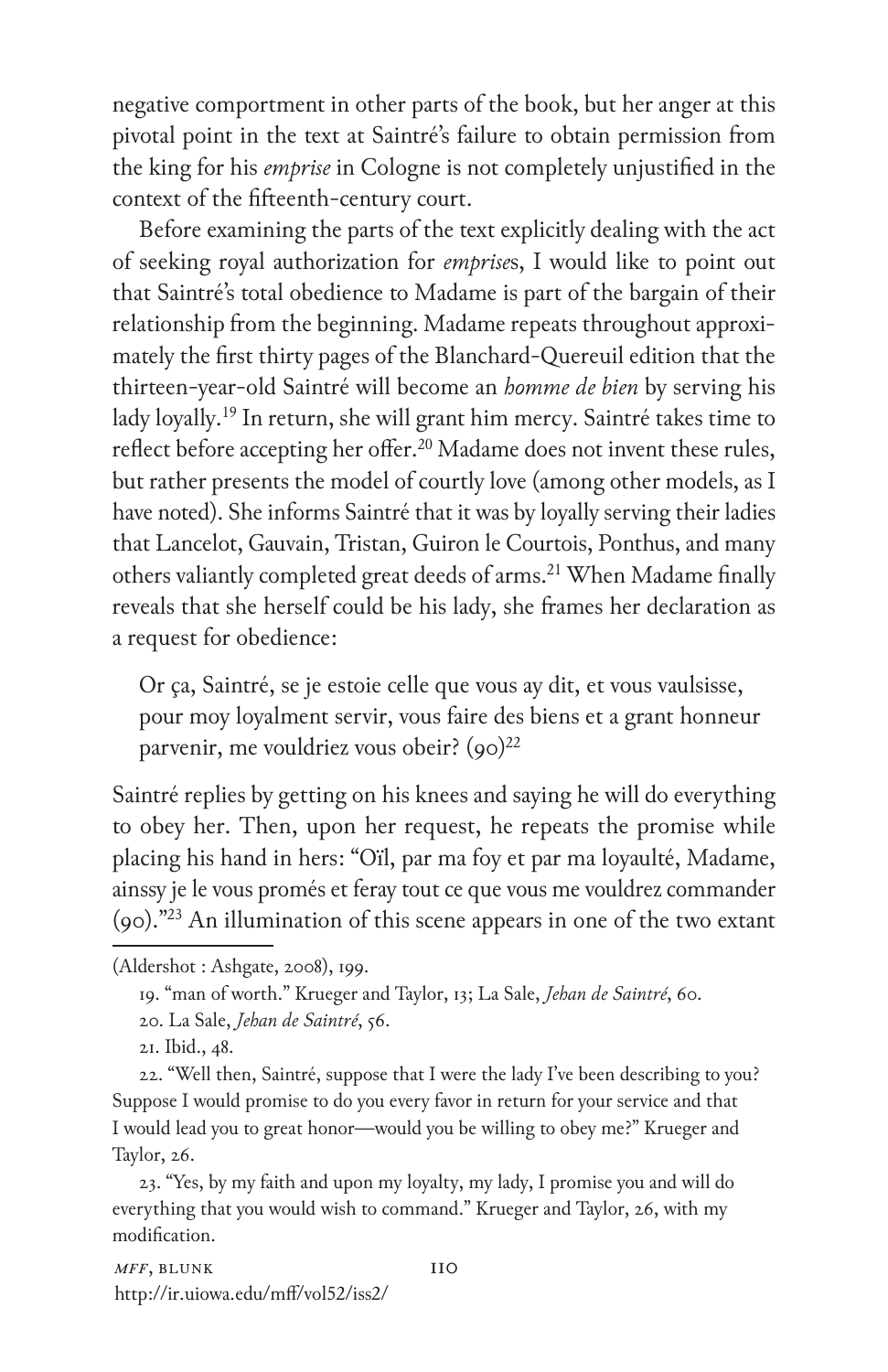illuminated manuscripts of *Saintré*, Brussels, Royal Library of Belgium MS 9547 (KBR 9547), on folio 23v. It shows Madame and Saintré touching hands. Madame's lessons to Saintré are framed by this miniature and another, similar one, on folio 31v, in which Madame gives a purse to Saintré. This latter miniature appears a few lines after Madame explains that she gives him her lessons so that he will become "un tresami de Dieu et ung des hommes renommez de ce royaume, voire du monde (108)."24 Furthermore, if he does his best to follow her instructions, she will love him and he will be her *ami*. Saintré thanks her and says he will do so.25 After his first *emprise*, the narrator tells us that Saintré still remembers what he learned from Madame as a child.<sup>26</sup> At the end of the story, it is of disloyalty that each character accuses the other. Saintré will also claim that he never disobeyed Madame, a claim which, as we will see, is erroneous.

Seven years pass between Saintré's acceptance of Madame's proposition and his debut in *armes*. During this time Madame explains how to obtain the necessities for his *emprise*, gives him the money to purchase them, and ensures that Saintré becomes very close to the king and queen. With her help, he is promoted to *varlet tranchant* at age sixteen.<sup>27</sup> By age twenty or twenty-one, Madame decides that Saintré's heart and body are sufficiently mature and he is sufficiently in the king's and queen's good graces to begin to incite people to talk about him by completing deeds of arms.<sup>28</sup> Madame begins Saintré's chivalric training by describing the bracelet he is to have made, which she will place on his left arm. Szkilnik correctly indicates that the rules governing the *emprise* which Madame then dictates to Saintré in effect constitute the *lettre d'armes* that she tells Saintré to send to the four Christian kings

<sup>24. &</sup>quot;a true friend of God and a man of renown in this kingdom—indeed, in the whole world." Krueger and Taylor, 33.

<sup>25.</sup> Krueger and Taylor translate "serez mon ami " as "I'll . . . make you truly my friend." Krueger and Taylor, 34; La Sale, *Jehan de Saintré*, 108.

<sup>26.</sup> La Sale, *Jehan de Saintré*, 260.

<sup>27.</sup> Krueger and Taylor define a *varlet-tranchant* as the "most prestigious of squire positions: attends personally to the king at table, and carves his meat." Krueger and Taylor, 227.

<sup>28.</sup> La Sale, *Jehan de Saintré*, 160.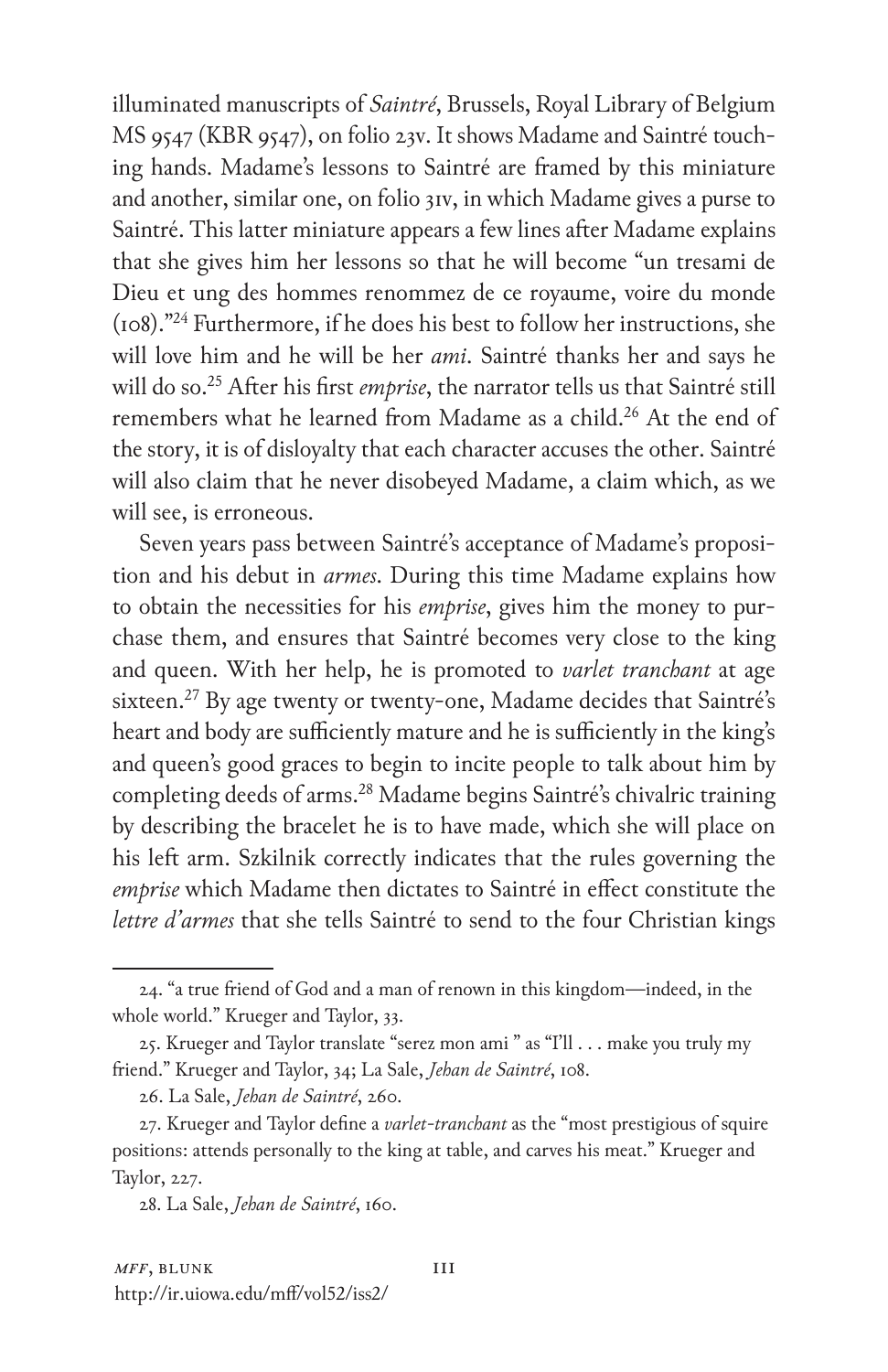of Spain, Aragon, Navarre, Castile, and Portugal.<sup>29</sup> He must only do this, however, once he has obtained the king's permission to proceed. Madame repeats this twice during her instructions: he will have "retenu sur toutes choses le vouloir et plaisir du roy" and he will do so "ayant le bon voulloir et congiet de Monseigneur" (168, 170).<sup>30</sup> Any knight or squire who accepts Saintré's challenge will return this letter with his seal. Furthermore, Madame explains that in addition to continuing to provide him money, she will secure financing from the king, the queen, and her uncles, the dukes of Anjou, Berry, and Bourgogne, as she will also do for his subsequent *emprises*. 31

Once the bracelet is made, Madame ceremoniously places this *emprise* on his arm. On the next day, the first of May, Saintré, well-dressed and surrounded by his friends, kneels before the king to request permission for his *emprise*, which he will undertake with the king's permission or not at all: "esperant le congié et licence de vostre bonne grace, et non aultrement" (172).32 He shows the king his bracelet and presents the *lettre d'armes* that the king has read aloud. The king takes his time to reply, thinking of Saintré's young age and his love for him, and this prompts Saintré to repeat his request, "Hee: sires, pour la premiere requeste de armes que oncques je vous feis, pour Dieu vueilliez la moy accorder!"  $(\text{I72})$ .<sup>33</sup> The king's brothers convince the king to grant permission. Saintré then repeats his request to the queen. She replies that since the king has agreed, she must do so as well, yet waits until after mass to have the *lettre d'armes* read to her, upon which she expresses her bewilderment that he is ready to complete *armes* at his age.

Examination of the motif of granting authorization for a tournament

30. "assuming, of course, that the oath meets with the agreement of the King" and "having the goodwill and consent of our lord the King." Krueger and Taylor, 58-59, with my modification.

31. La Sale, *Jehan de Saintré*, 162.

32. Krueger and Taylor translate *congié* as "consent" and *licence* as "indispensable permission." I agree these terms capture the imperative quality of the French terms: "Hoping for your gracious consent and indispensable permission of your good grace, and not without it." Krueger and Taylor, with my modification.

33. "Ah, Sire, this is the very first petition of arms that I have addressed to you; I beg you to give your consent." Krueger and Taylor, 60.

<sup>29.</sup> La Sale, *Jehan de Saintré* 164, 170; Szkilnik, *Jean de Saintré*, 76.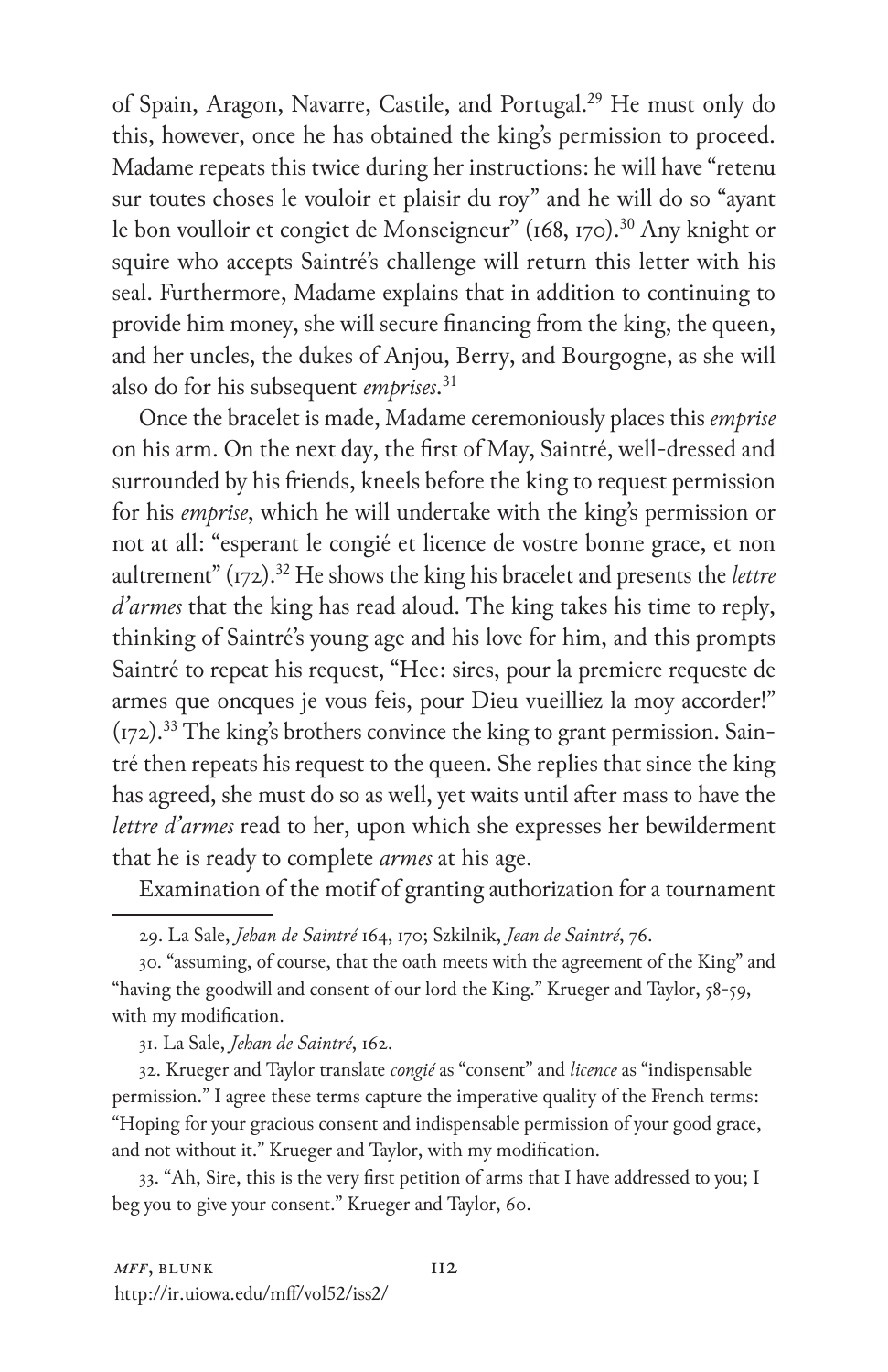in *Jehan de Saintré* reveals that Saintré is not only careful to seek royal authorization for his first *emprise* but for all of his *emprises* except his last one. Of Saintré's seven events, only six require authorization. Saintré does not organize the *joustes* in which he participates on May Day. He is not the *entrepreneur* for this event, so he does not need to request permission from the king. There is no indication that these jousts are part of an *emprise*, but rather this event corresponds to Philippe Contamine's definition of a joust: "Normalement une joute était 'une fête' annoncée plusieurs jours à l'avance."<sup>34</sup> The king nevertheless controls Saintré's participation in the jousts. On the second day, he pulls Saintré out of the competition to ensure he remains unharmed for his *emprise*. But with the exception of the *joustes*, all of Saintré's events (his *emprises*) require royal authorization.

Although Saintré seeks initial authorization on May first from both the king and queen for his *armes* in Barcelona, he *repeats* this request eight or ten days before his July 15 departure:

Nostre souverain seigneur, il a pleu a vostre grace estre content donner congié que je portasse l'emprise de ce bracellet pour acomplir les armes a cheval et a piet, que vous veistes par escript, sy vous viens treshumblement supplier que vostre bon plaisir soit moy donner congié tel que, le .xv.<sup>e</sup> jour de ce mois de juillet, messeigneurs mes freres et mes amis, qui sont cy presens et que de leurs courtoisies me vuellent acompaignier, puissons a l'ayde de Dieu, de Nostre Dame et de Monseigneur saint Michel l'angele, partir (184-86).<sup>35</sup>

35. Krueger and Taylor translate this passage as follows: "My lord King, Your

<sup>34.</sup> According to Contamine, from the first half of the fourteenth century, tournaments were considered more dangerous than jousts, which were accepted as a rather harmless pastime, hardly more dangerous than hunting. He explains the difference between jousts and *emprises*: practically risk-free jousts existed alongside jousts of war and jousts of peace. These latter *emprises* still had a place on the margins of war (even during a truce) and were somewhat tolerated by political and military leaders. He offers the Jousts at Saint-Inglevert as an example of such an event. Philippe Contamine, "Les tournois en France à la fin du moyen âge," in *Das ritterliche Turnier im Mittelalter: Beiträge zu einer vergleichenden Formen- und Verhaltensgeschichte des Rittertums*, ed. Josef Fleckenstein, Veröffentlichungen des Max-Planck-Instituts für Geschichte; 80 (Göttingen: Vandenhoeck & Ruprecht, 1985), 431-41.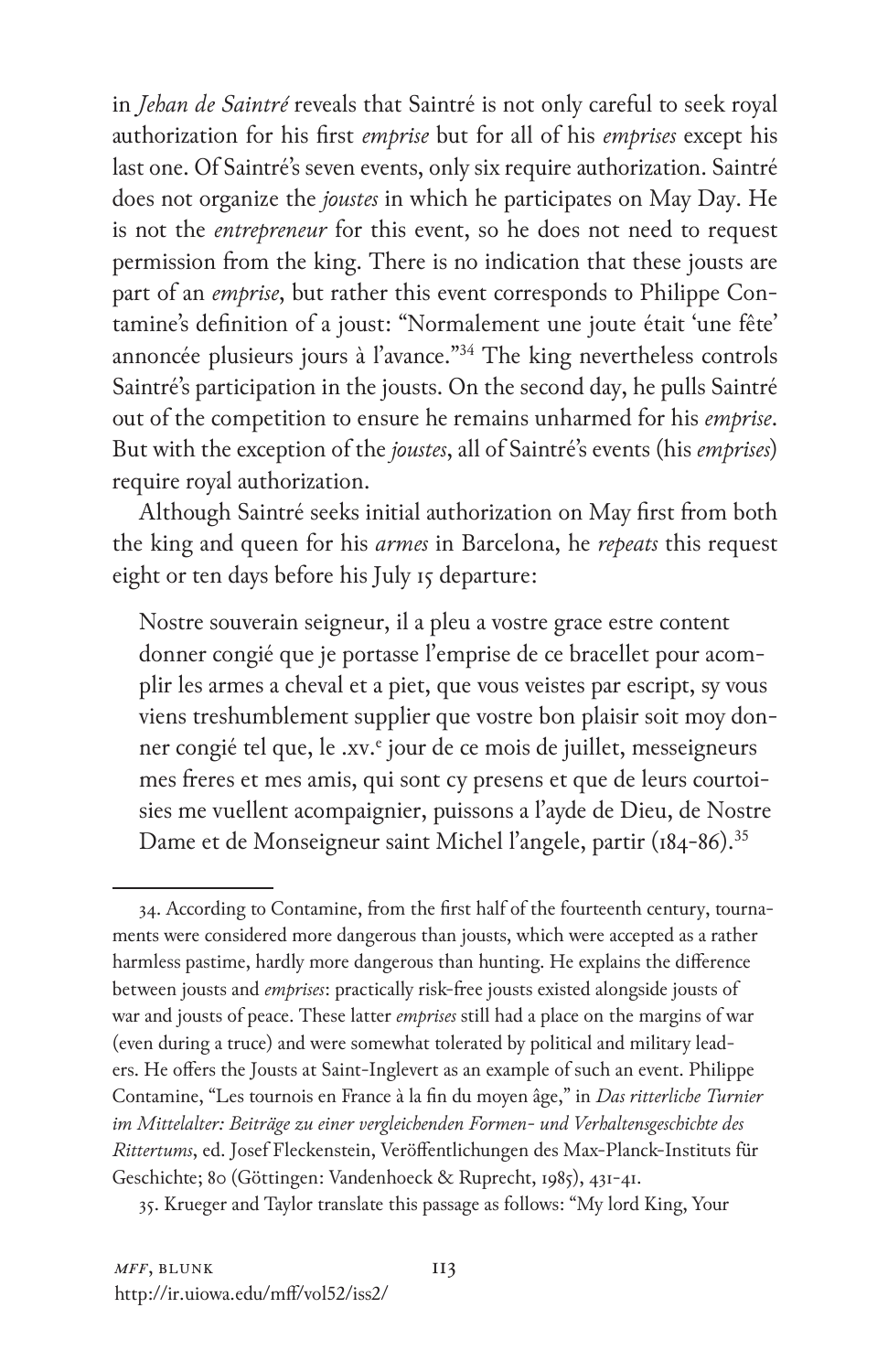The narrator reminds us that the king has already given his permission: "Le roy, qui *ja comme dit est*, avoit donné la [licence]" (186, my emphasis).<sup>36</sup>

Following his success in Barcelona, Saintré accepts a challenge at the French court from a Polish knight. Similarly, he requests royal authorization to participate not once, but twice. Madame encourages him to go quickly to the king so he will be the first to ask. Saintré kneels before the king, who smiles at him, marveling at the fact that such a young man would want to compete against such a powerful knight.<sup>37</sup>

Majesty gave your consent to my wearing this bracelet as a spur to deeds of arms on horse and on foot; you have seen the letter of challenge. Now I come before you to beg you most humbly, on my own behalf and that of my lords my brothers and my friends who have been courteous agree to attend me, to give leave for my party to set out under the protection of God, Our Lady, and the Archangel Michael, on July 15, so that I can begin my journey." Kreuger and Taylor, 65. In other words, here they do not translate *congié* as consent but rather as "leave." Indeed, congié means both consent (or permission) and leave. I agree that what Saintré is technically actually asking this time is permission to leave on a particular date (not right at that moment but in eight or ten days), whereas previously he requested permission to wear the bracelet and therefore hold his *emprise*. Krueger and Taylor have translated "tel que . . . mes freres et mes amis . . . puissions . . . partir" as "so that I can begin my journey." Were we to translate more literally, which I believe the French actually permits (although it would result in an inferior text in English due to its repetitive quality), we would say "give leave so that we can leave." By translating the French in this way, it becomes clear that the first "leave" actually signifies "consent." La Sale, 184-86. "Prendre congié du" translates smoothly into English as "to take leave of [the]" and simply means to say goodbye, albeit in a rather formal way in this context. A few pages later, Saintré takes leave of the king and queen and other people at court to begin his journey to Barcelona. He and his retinue "vindrent prendre congié du roi" (they "take leave of the king"). That is, they do not take leave to *do* something (in other words, to leave, *partir*). Although I also believe it would be correct to translate this sentence as they "came to take leave of the king," I do not believe Saintré is actually requesting permission to leave here; he has already obtained it. Rather, I agree that Krueger and Taylor's translation that they "came to bid farewell to the King" captures the correct meaning of the term *congié* in this context. Krueger and Taylor, 67; La Sale, 190. Either way, Saintré has clearly understood that he cannot undertake his *emprise* without involving the king as he completes his preparations.

36. "The King—who had already given leave, as we have shown." Krueger and Taylor, 65.

37. La Sale, 268.

*MFF*, BLUNK 114 http://ir.uiowa.edu/mff/vol52/iss2/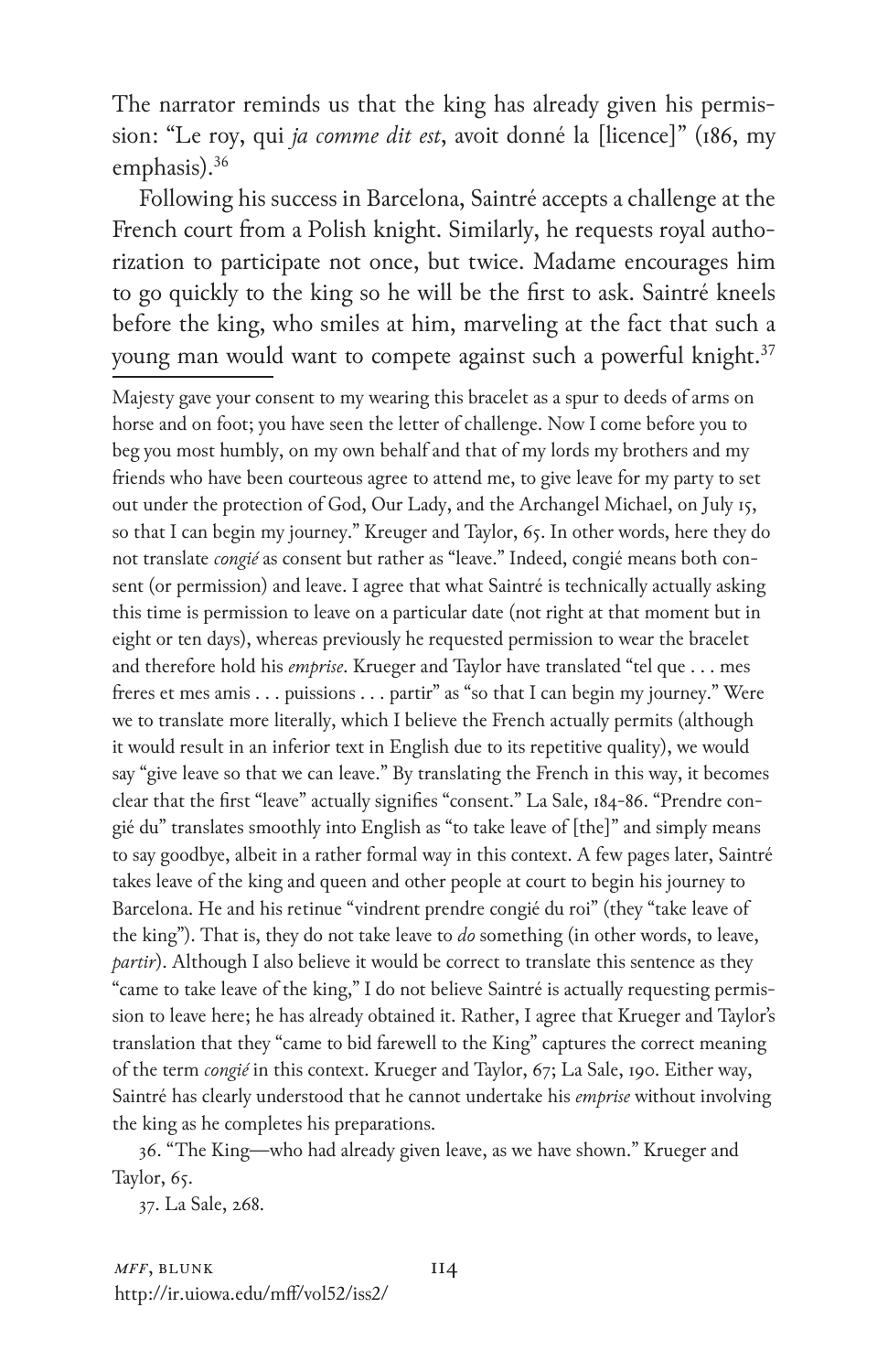Other knights soon arrive to request permission, but the king gives his authorization to Saintré. The next day during a dinner organized for the Polish knight at which the *lettre d'armes* is read, Saintré renews his request for authorization: "Alors Saintré a genoulx devant le roy se mist et fist *renouveller* son congié" (270, my emphasis).<sup>38</sup>

Following Saintré's success against the Polish knight, Madame encourages him to hold a *pas d'armes*. This time it is difficult to convince the king to grant authorization, so he once again makes repeated requests: "jour et nuit il ne cessa que secretement il eust son bon congié du roy, que a grant difficulté fust" (310).<sup>39</sup> Later in the text, Saintré competes in *armes* against an English knight, but these are governed by the rules of the *pas d'armes*, therefore no additional authorization is necessary and none is sought. Furthermore, the narrative treatment of Saintré's *emprises* becomes more and more abbreviated as the story progresses. Yet despite this fact, the narrator is careful to note that Saintré once again requests royal authorization for his *armes* against the Italians *twice* rather than only once. Saintré competes in this event with his friend, Boucicaut, who proposes that they hurry to the king to be the first to receive permission. The king once again only consents with difficulty: "Que le roy a grans difficultez et prieres leur vault consentir, mais que premiers ilz sceussent qui ils estoient et quelle emprinse ilz portoient"  $(322)^{40}$ The king thus requests further information regarding the identities of the Italian knights, which Saintré and Boucicaut hurry to provide. They then run back to the king to report what they have learned:

Au long lui dirent celle nouvelle *reconfermant* leur tresdesiré congié. Laquelle nouvelle et venue des Lombars, et le consentement du roy, fust incontinent par toute la court respandue, dont chascum de voulloir plus requerir cessa (324, my emphasis). $41$ 

41. "They explained to him all the details, reiterating their ardent wish that he

<sup>38. &</sup>quot;Then Saintre knelt before the king and asked him to renew his consent" (my translation).

<sup>39. &</sup>quot;he did not rest until, in secret and with considerable difficulty, he had obtained the King's permission." Krueger and Taylor, 117.

<sup>40. &</sup>quot;This the King gave only very reluctantly, and in answer to their fervent appeals—specifying that first they should ascertain who the Lombards were and what precisely was their *emprise*." Krueger and Taylor, 122.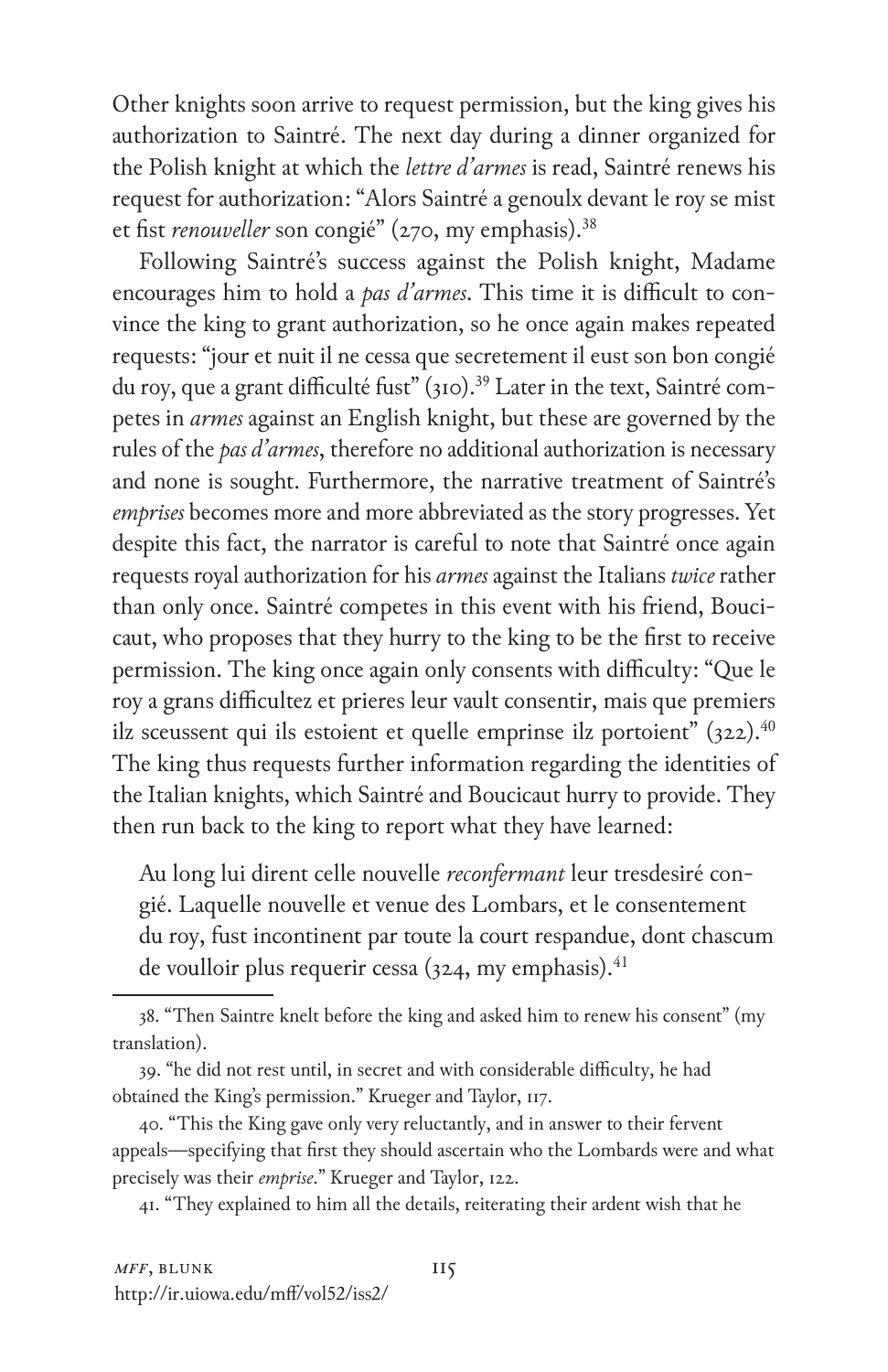Among other things, confirmation of royal authorization ensures that no other knights or squires will be permitted to participate in the event. The fact that Saintré seeks repeated confirmation of authorization for these events does not simply reflect the exaggerated ceremonial nature of the process. Certainly these interactions underscore Saintré's youth and willingness to challenge himself. They also demonstrate that he fully understands the importance of obtaining royal permission to participate in *emprises*. Madame clearly teaches him to do this, and he obeys her instructions.

Let us now turn to the scenes which depict Saintré's decision to undertake an *emprise* without telling Madame or the king and later reveals his plans to them. Saintré's thoughts, reported in direct discourse suggest he really does not understand the error he is about to commit and that he sincerely wishes to please Madame:

Hellas! povre de sens, povre d'avis et povre de tous biens que tu es! Oncques par toy aucum bien d'armes ne fut emprins que ta tresnoble et doulce deesse ne te y ait mis! Ores vraiement je me concluz et deslibere que pour l'amour d'elle je vueil faire aucum bien (396).<sup>42</sup>

Saintré does not explicitly express frustration at his lack of freedom or a strong need for liberation. Rather, if we are to believe the words La Sale gives him, he believes he is at fault for *not* initiating an *emprise* (in Cologne) on his own and does so to please Madame. He therefore seems sincerely surprised when she responds to his news with anger:

Avez vous levé emprinse et deppartie ça et la sans mon sceu et sans congié? Jamais, tant que je vive, de bon cœur ne vous ameray!  $(406)^{43}$ 

42. "Alas! Look at how lacking in sense, in ideas, and in every good quality you are! You've never taken up any feat of arms that your very noble, sweet goddess hasn't set you up for. Now really, I've come to the conclusion that for the love of her I would like to accomplish some worthy deed on my own account." Krueger and Taylor, 152.

43. Have you begun an *emprise* and gone about here and there without my knowledge and without permission? Never, as long as I live, will I truly love you (my translation).

would give them permission. And the news of the arrival of the Lombards and of the King's consent soon spread throughout the court, with the result that no other requests for permission were made." Krueger and Taylor, 123.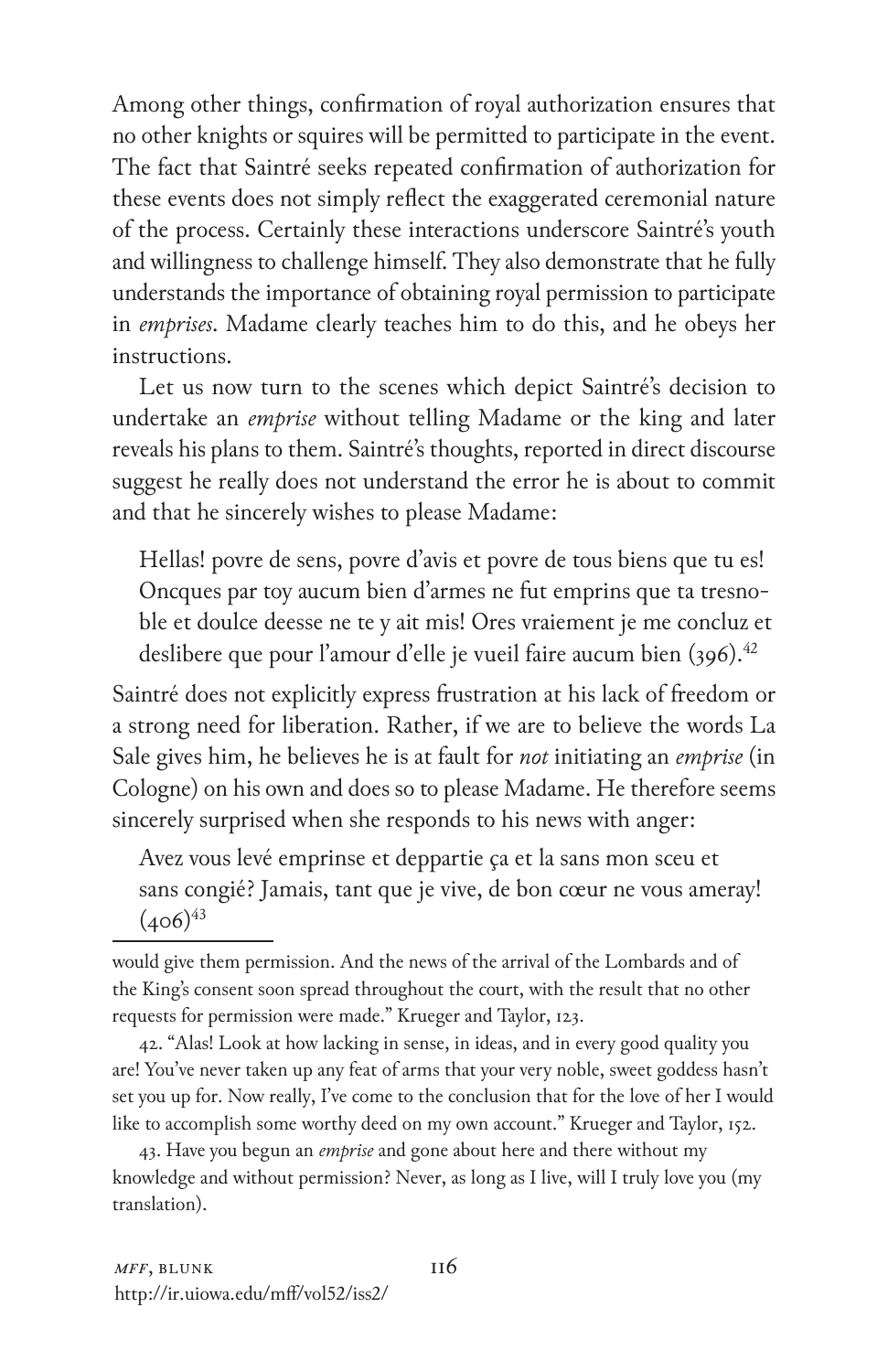Saintré begs for forgiveness, and although she is angry, she does, in fact, reluctantly grant him mercy. Let us be clear: the ultimate break in their relationship does not occur here. Madame is not infuriated when she soon leaves the court to go to her country estate. She leaves because she is ill. Her illness is not physical, but a "maladie de cuer." Other words to describe her state include "dueil" and "dollours." She loses her appetite because she misses Saintré and cannot bear to watch other "amants." <sup>44</sup> She knows she will suffer until Saintré returns, and this indicates that the clear break has not yet happened.<sup>45</sup> She has granted him mercy, according to the ethical codes she adheres to, and she still has hope for reconciliation. She does not become indignant until she has spent some time with the abbot, who exposes her to an alternate discourse about knights. Nevertheless, this is a turning point in their relationship, and Madame's will seems to be broken. She leaves court to escape her pain and falls for the abbot.

Saintré and his nine companions, whom he has convinced to participate in the *emprise*, approach the king to ask for his authorization for their event. Saintré speaks for all of them, but it is significant that the king scolds the entire group:

Mes amis, vous faittes comme cellui qui espouse sa cousine, puis demande dispensacion! C'est a tous chose mal faitte de entreprendre, et piz, de executer sans licence de son seigneur ou de cellui qui a sa charge. Et qui vouldroit regarder a la rigueur, quelque bien qu'il en veinsist, il en devroit bien estre pugny!  $(412)^{46}$ 

The king's brothers, the dukes, reply to the group that the king was right to reprimand them in this way:

<sup>44.</sup> Illness of the heart; mourning; pain or sorrow; lovers (my translations).

<sup>45.</sup> La Sale, *Jehan de Saintré*, 416, 422.

<sup>46. &</sup>quot;My friends, you're acting like someone who has married his cousin, and only asks for dispensation after the wedding. It's wrong for anyone to plan an *emprise*, and even worse to execute it, without permission from one's lord or from someone empowered to authorize it on his behalf. Strictly speaking, whoever does so, whatever good may come of it, should be severely punished." Krueger and Taylor, 158, with my modification.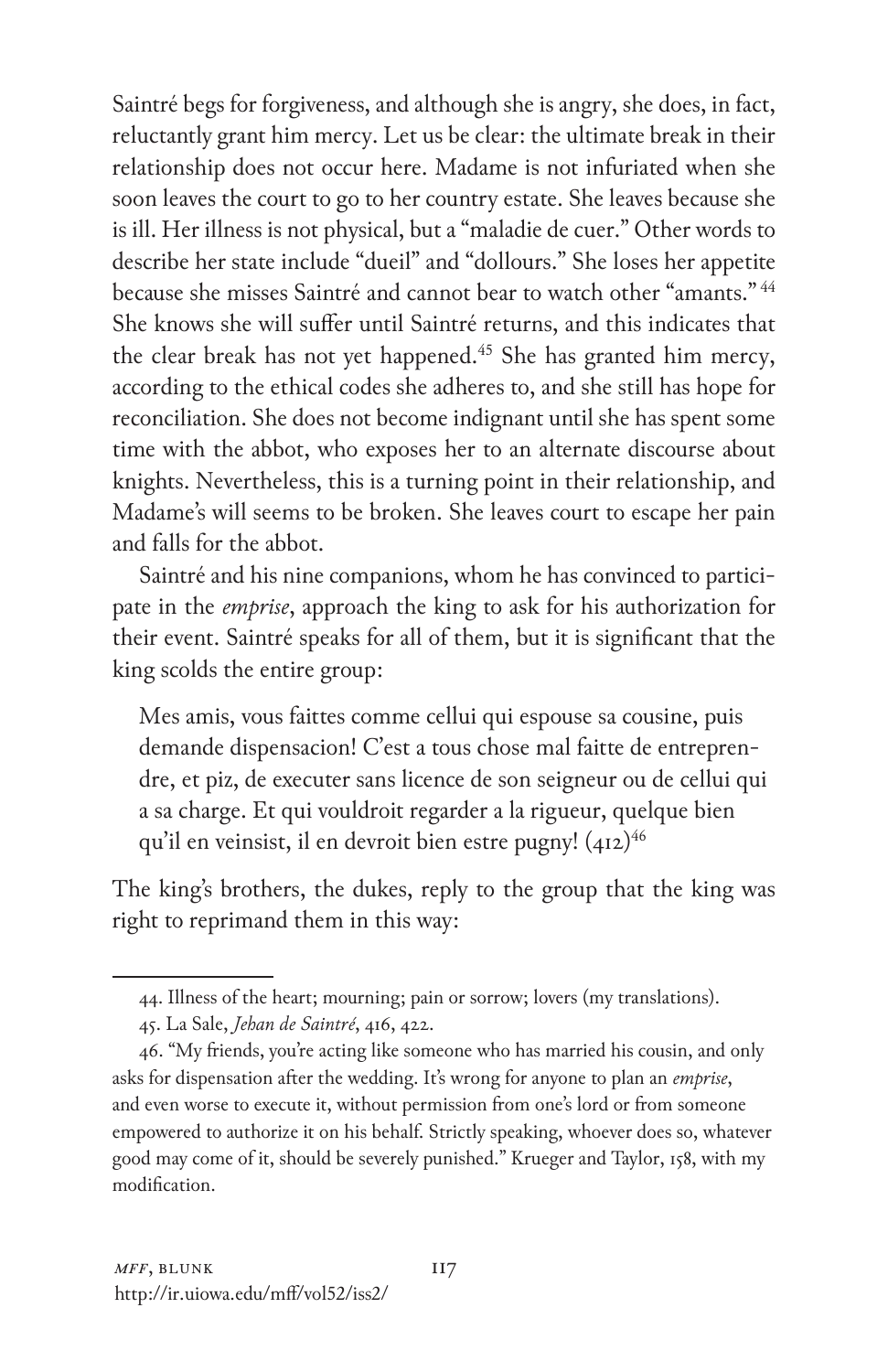Au fait de voz emprinses, monseigneur a tresbon droit, et ja soit que vous retenez son bon congié et ordonnance, se aultrement estoit, seroit tressimplement parlé!  $(412)^{47}$ 

It is imperative that any *single* knight or squire obtain authorization from the proper authorities, in this case the king, before undertaking an *emprise d'armes*. Therefore, the king could not possibly allow a group of *ten* knights and squires to challenge his authority in this way. The precedent it would establish would be far too dangerous, and this is what the dukes acknowledge. Furthermore, the king, queen, and dukes usually pay for a considerable part of Saintré's *emprises*. Indeed, Saintré had told his companions that he would seek financial support from the king for the Cologne *emprise* as well.<sup>48</sup> Saintré is guilty of presumption that the king will simply pay for him to do whatever he wants. After scolding the group, the king deals with Saintré alone: "Saintré, qui vous a esmu de ceste entreprinse fere sans mon congié  $(414)$ ?<sup>"49</sup> The king offers additional reasons Saintré should not do so: he should not tempt fortune or anger God who forbids vain things.<sup>50</sup> Still, like Madame, the king is merciful and ultimately accepts Saintré's request to be forgiven and allows him to pursue his *emprise*.

In addition to this textual evidence from *Jehan de Saintré*, I would now like to turn to evidence from other contemporary sources to demonstrate the importance of obtaining authorization for an *emprise* in the late fourteenth and fifteenth centuries. The intertextuality between *Jehan de Saintré* and the chivalric biography, *Le Livre des faits de Jacques de Lalaing*, is commonly treated in the scholarship on *Saintré*, often in discussions of genre and authorial attribution.<sup>51</sup> The book dates from

50. La Sale, 414.

51. Alison Black, "*Jehan de Saintré* and *Le Livre des faits de Jacques de Lalain*: A Common Source?" *Notes and Queries* ns 34, no. 3 (1987): 353-54, doi:10.1093/nq/ ns-34.3.353; and Colette Beaune, "*Le Livre des faits du bon chevalier Messire Jacques* 

<sup>47.</sup> His Majesty is perfectly right about your *emprise*; even if you've now sought his willing consent, it would be imprudent for him to say it any other way (my translation).

<sup>48.</sup> La Sale, 400.

<sup>49.</sup> Saintré, what possessed you to carry out this *emprise* without my permission? (my translation).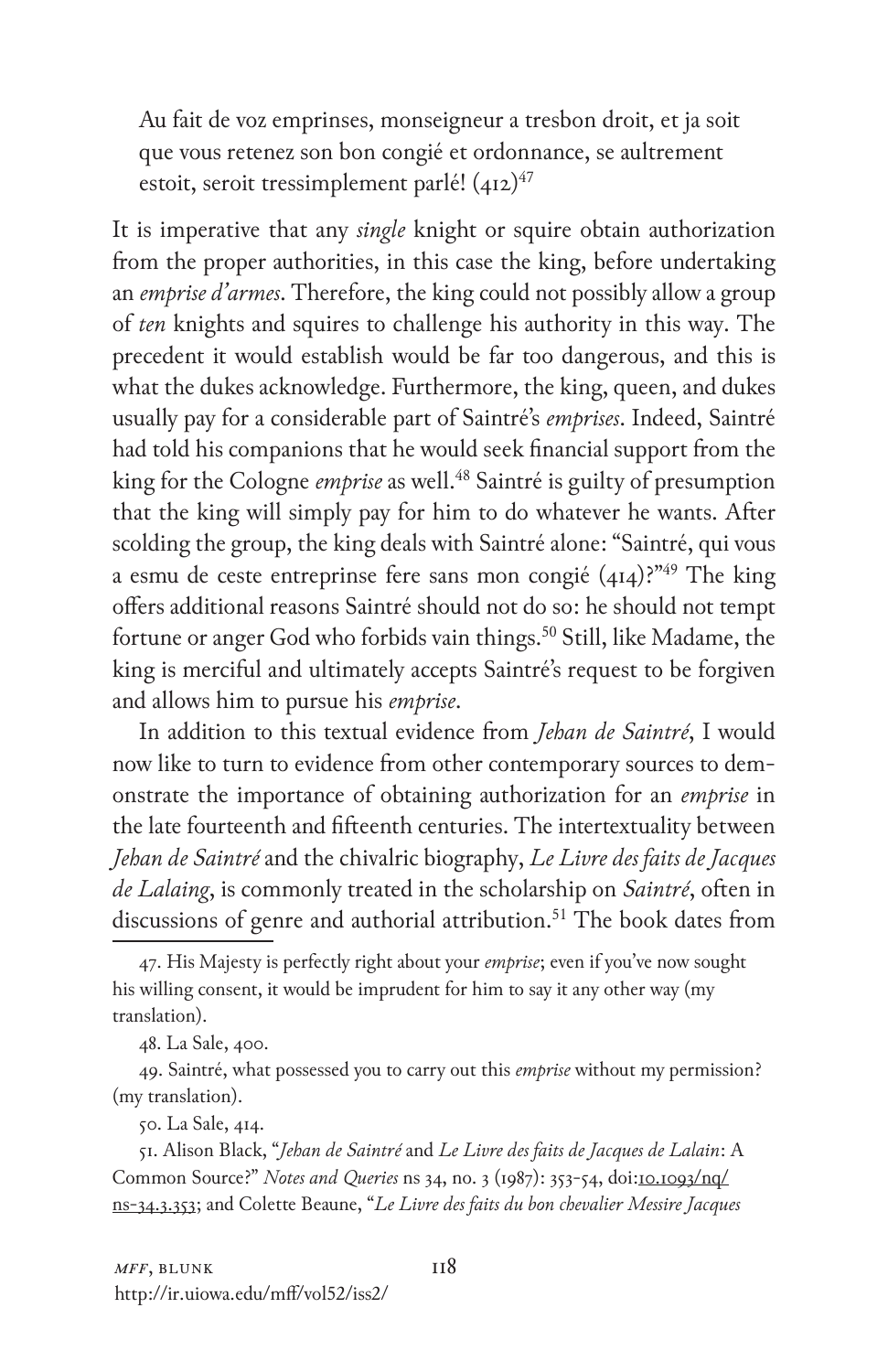1468-1470 and seems to have been requested by Jacques's father, Guillaume de Lalaing, after Jacques's death by cannon fire in  $1453$ <sup>52</sup> It is possible, however, that the documents used to make up this compilation are contemporary to *Jehan de Saintré* (1456). Colette Beaune demonstrates that much of the work, including the account of the *Pas de la Fontaine des Pleurs*, the accounts of the deeds of arms against Jehan de Boniface, the Sicilian knight, the *emprise* against Diego de Gusman in Castille, and the arms against Douglas in Scotland, is attributable to Jean Le Fèvre de Saint-Rémy, or Toison-d'Or, the Burgundian chronicler, herald, and king of arms. According to Beaune, the author of *Le Livre des faits* relied heavily on heraldic texts and chronicles, and she explains that the section covering the "période publique de la vie de Jacques de Lalaing" between 1446-1451 was completed thanks to the now lost memoirs of the herald Charolais, about whom we do not have much information.<sup>53</sup> The period from 1451 to 1453 describing the war in Ghent is attributable to the chronicler Georges Chastellain, and the author or authors of the first fifteen chapters of the book remain anonymous. Beaune notes that the prologue is the same as that of the prose version of *Gilles de Chin,* and she is among those who believe that chapter 5, comprised of Guillaume de Lalaing's lessons to his son, is borrowed from *Jehan de Saintré*. 54 La Sale may have seen some of these texts. The mastery of the heraldic writing used to describe tournaments, which La Sale demonstrates in *Jehan de Saintré,* especially to describe his *pas d'armes*, suggests not only that he read and/or composed heraldic documents himself but that his exposure to such texts would have been considerable. But even if he had not seen the accounts of Lalaing's exploits written by Toison-d'Or or another herald, there is evidence that he witnessed Lalaing's feats of arms firsthand, as we shall see below.

Like the fictional Saintré, Jacques de Lalaing travels around Europe participating in *emprises* and also holds one *pas d'armes*. Only briefly discussed in the scholarship on these two works is the similar amplification

54. Beaune, "*Le Livre des faits*," 1195-97.

*de Lalaing,*" in *Splendeurs de la cour de Bourgogne: récits et chroniques*, ed. Danielle Régnier-Bohler (Paris: Editions Robert Laffont, 1995), 1193-203.

<sup>52.</sup> Black, "*Jehan de Saintré*," 353.

<sup>53.</sup> the public period of the life of Jacques de Lalaing (my translation).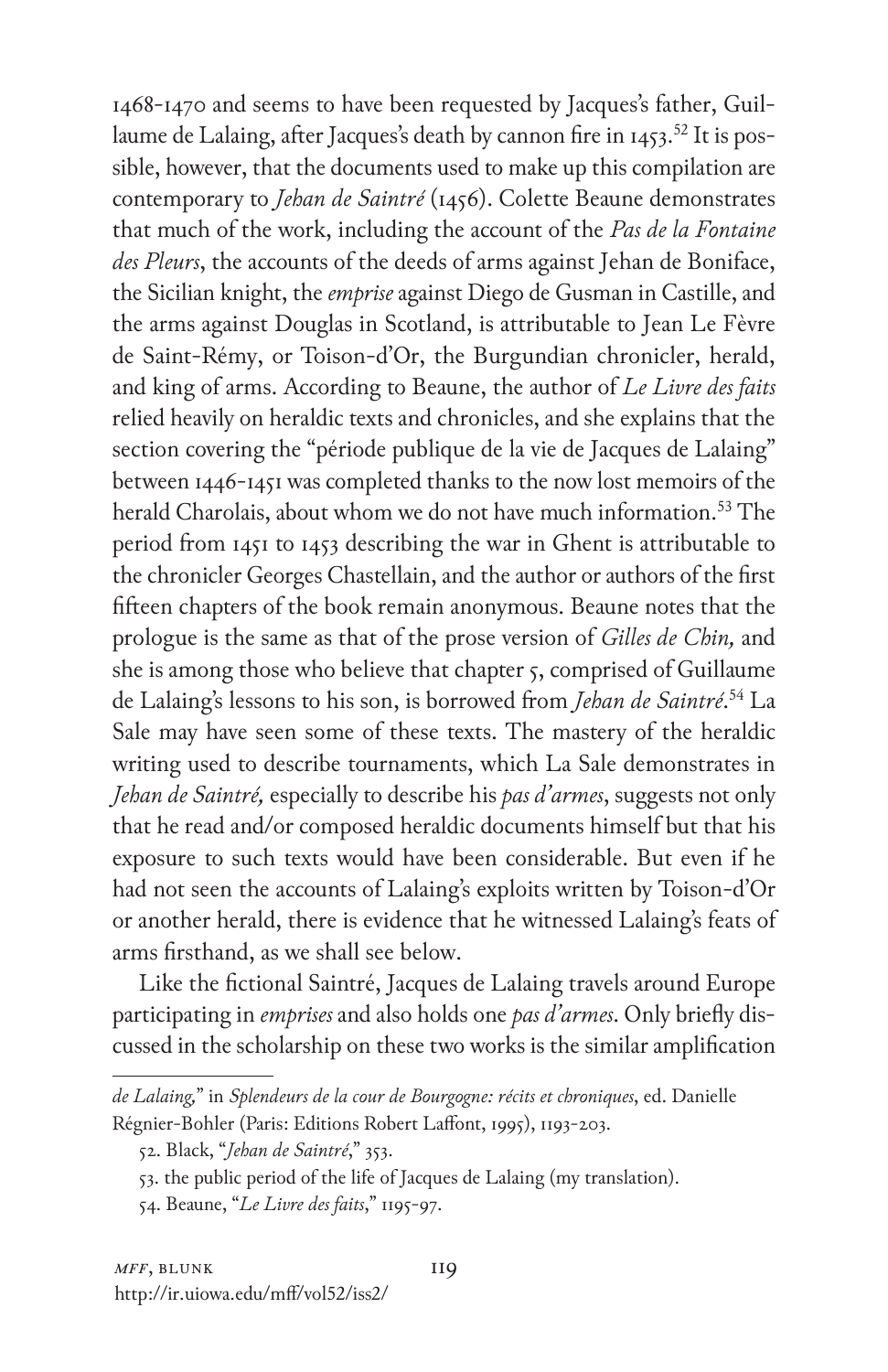of the authorization scenes.<sup>55</sup> Like Saintré, Lalaing is carefully instructed to seek authorization for his *armes*. Indeed the authorization scene in the account of Lalaing's *armes* in Ghent against a Sicilian knight is amplified for *three* entire chapters. Toison-d'Or tells Lalaing in no uncertain terms that he must have the Duke of Burgundy's authorization before undertaking the *emprise*:

je vous avertis qu'en nulle manière vous ne devez toucher à l'emprise du chevalier, sans la licence et congé du duc vostre maistre et seigneur.<sup>56</sup>

Because the duke is away, Jacques instructs Toison-d'Or to ask the Sicilian knight to wait patiently until the duke's return.<sup>57</sup> The knight repeats this instruction in his reply to Toison-d'Or: "je suis content d'avoir à besogner avec luy et d'attendre la venue et le bon plaisir du duc."58 The chancellor gets involved, consults a group of noblemen, and everyone decides Toison-d'Or should be sent to the Sicilian knight to ask him to be patient until the duke arrives. The idea that the duke must be present to provide authorization for the *emprise* is thus repeated three times in the course of a few pages. The importance of Lalaing's request to the duke is further underscored by the fact that when the duke finally returns, Lalaing assembles a group of friends and relatives to accompany him as he asks for permission to compete against the Sicilian knight.<sup>59</sup>

59. Ibid., 77.

<sup>55.</sup> The Blanchard-Quereuil edition of *Jehan de Saintré* notes that Lalaing "parcourt l'Europe à la recherche d'un chevalier qui acceptera de le 'délivrer' et à plusieurs reprises il se verra refuser par l'autorité régnante le droit de jouter" (goes all over Europe searching for a knight who will accept it, and upon many occasions he finds himself denied the right to joust by the ruling authority; my translation); La Sale, 411.

<sup>56.</sup> I warn you that under no circumstances must you accept the knight's *emprise* without the permission and consent of the duke your master and lord (my translation). Joseph Marie Bruno Constantin Kervyn de Lettenhove, ed., *Œuvres de Georges Chastellain*, vol. 8, *Le Livre des faits du bon chevalier Messire Jacques de Lalaing* ed., (Brussels: Victor Devaux, 1866), 72.

<sup>57.</sup> Ibid., 73.

<sup>58.</sup> I am happy to oblige him and to wait for the arrival and the pleasure of the duke (my translation). Ibid., 74.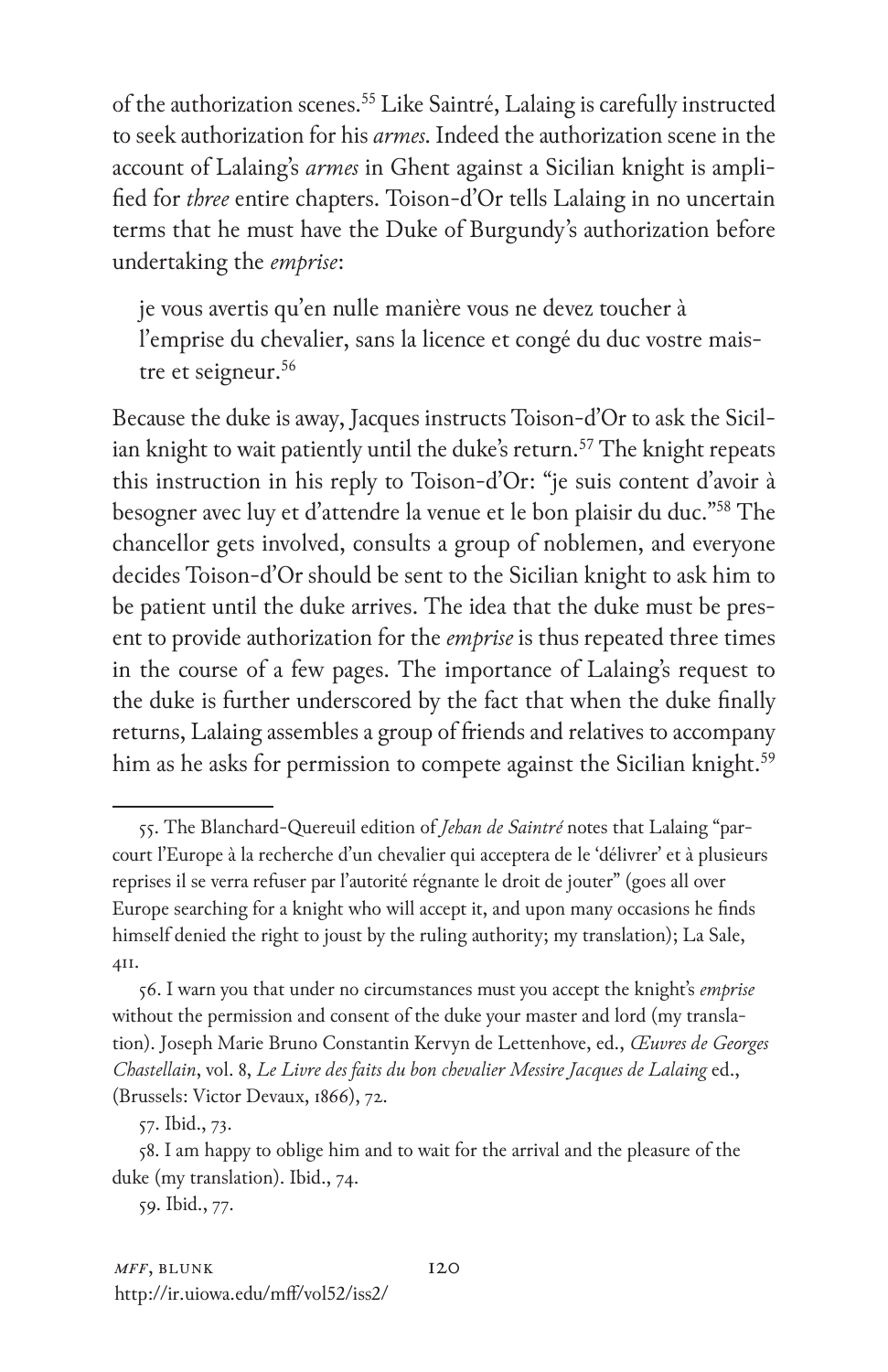Like Saintré, Lalaing repeats his request for permission (renouvela son congé) after it has already been authorized.<sup>60</sup>

Prior to the event in Ghent, Lalaing seeks permission to participate in jousts in the city of Nancy, an event at which, according to the text, a great number of important dignitaries are present, including the King of France, Charles VII. As such a grand assembly of nobility must not occur without some kind of deeds of arms, according to the text, the Counts of Maine and Saint-Pol decide to hold jousts.<sup>61</sup> Interestingly, according to this account, Lalaing seeks permission from Charles of Anjou, the Count of Maine, and the Count of Saint-Pol to compete in their place. The narrator recounts how Lalaing seeks approval for his request before telling them what the request is. Upon acceptance, Lalaing kneels before the counts to thank them. Once Lalaing tells them precisely what he would like to do, they are surprised, given his age (as with Saintré), yet gladly approve his request to fight in their place. It is interesting to note that the Count of Saint-Pol is none other than Louis de Luxembourg, whose household La Sale enters in 1448 after having spent more than fifty years in the service of the court of Anjou. La Sale was the tutor of René d'Anjou's son, Jean de Calabre, to whom he dedicated *Jehan de Saintré*. Jean became duke of Lorraine (of which Nancy was the capital) upon the death of his mother, Isabelle. Charles of Anjou, the Count of Maine, was the brother of René and therefore Jean's uncle. The author of *Jehan de Saintré*, therefore, traveled in the same circles as Lalaing and was probably not only familiar with his chivalric exploits, but most likely witnessed many of them himself. Indeed, in his treatise on tournaments, La Sale states that he attended the jousts of Nancy.<sup>62</sup> La Sale may not have been aware of Lalaing's request for authorization to replace Louis de Luxembourg and Charles d'Anjou at the jousts recounted in the *Livre* 

<sup>60.</sup> Ibid., 78.

<sup>61.</sup> Scholars and indeed chroniclers disagree about whether the events at Nancy and Châlons were jousts or *pas*.

<sup>62.</sup> Lefèvre, *Antoine de La Sale*, 319. Additionally, he states that he had participated in two tournaments when he was young, one in Brussels and one in Ghent. These tournaments were organized by the Burgundian court. Lefèvre, *Antoine de La Sale*, 311.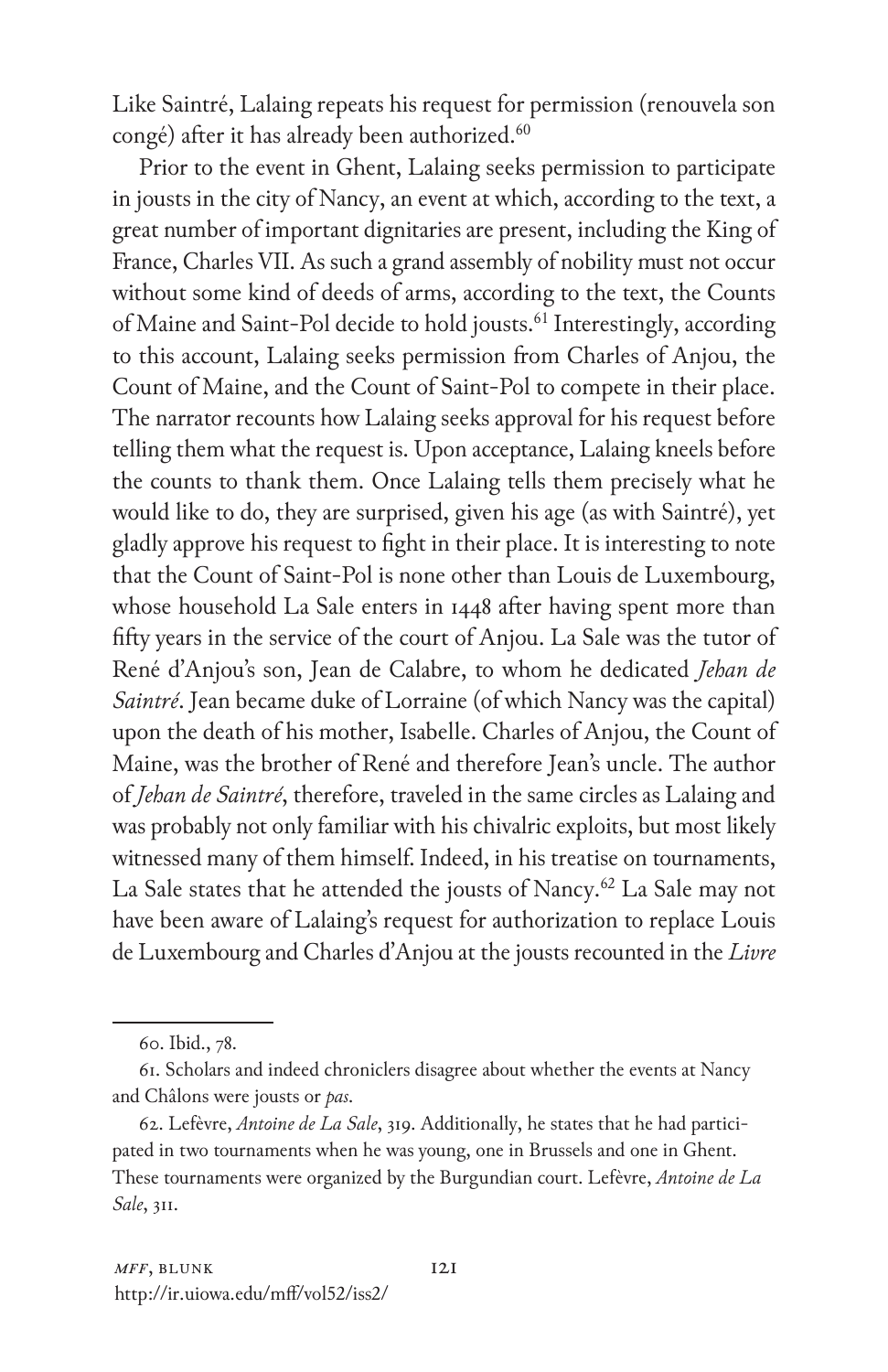des faits, if this is even historically accurate.<sup>63</sup> But had Lalaing received authorization for all of the jousts he requested throughout his chivalric career—as we shall see he did not—La Sale probably would have been aware of the results of many of his competitions. Since a primary reason for competing in deeds of arms was to earn renown and become the topic of discussion, it makes total sense that La Sale would have heard, if not read, quite a bit about Jacques de Lalaing's chivalric exploits.

Following his success with the Sicilian knight, Lalaing decides to complete deeds of arms in France. However, the French king does not want members of his court to reply to the challenge, and consequently nobody does. Lalaing then comes across le seigneur de Créquy and Simon de Lalaing at the duke's court. They remind him, as Toison-d'Or does earlier, that for no reason should Lalaing undertake his *emprise* without "le sçu et congé" (the knowledge and consent) of the duke of Burgundy.<sup>64</sup> Lalaing returns to France shortly thereafter, and the French king's reluctance to allow an *emprise* is repeated:

Mais le roy de France pour celle heure ne voulut consentir a nul noble homme de sa cour de ce faire, pour certaines raisons.<sup>65</sup>

Lalaing actually persuades the king to change his mind, yet nobody advances to accept his challenge, so he moves south.

Lalaing only achieves limited authorization to compete in *armes* on the Iberian Peninsula. He requests to compete in Navarre, Aragon,

<sup>63.</sup> Some historians doubt the facts of this account, saying these jousts occurred in Châlons-sur-Marne. For example, Christian de Mérindol, *Les fêtes de chevalerie à la cour du roi René: Emblématique, art et histoire (les joutes de Nancy, le Pas de Saumur et le Pas de Tarascon)* (Paris: Editions du C.T.H.S., 1993), 5-6. Indeed, other accounts of these events by La Marche, Mathieu d'Escouchy, and Guillaume Leseur do not recount Lalaing requesting permission from the Counts of Saint-Pol and Maine to compete in their place. Mathieu d'Escouchy, *Chronique de M. d'Escouchy Nouvelle Édition Revue et Publiée Avec Notes*, ed. G. du Fresne de Beaucourt, 3 vols. (Paris: Société de L'histoire de France, 1863), 1:40-51; Olivier de La Marche, *Mémoires* 1:403- 8; and Guillaume Leseur, *Histoire de Gaston IV, comte de Foix*, ed. Henri Courteault, 2 vols. (Paris: Librairie Renouard, 1893), 1:129-93.

<sup>64.</sup> My translation. "Le Livre des faits," 90.

<sup>65. &</sup>quot;But the King of France at this time did not want to consent to any nobleman of his court to do it, for certain reasons" (my translation); "Le Livre des faits," 94.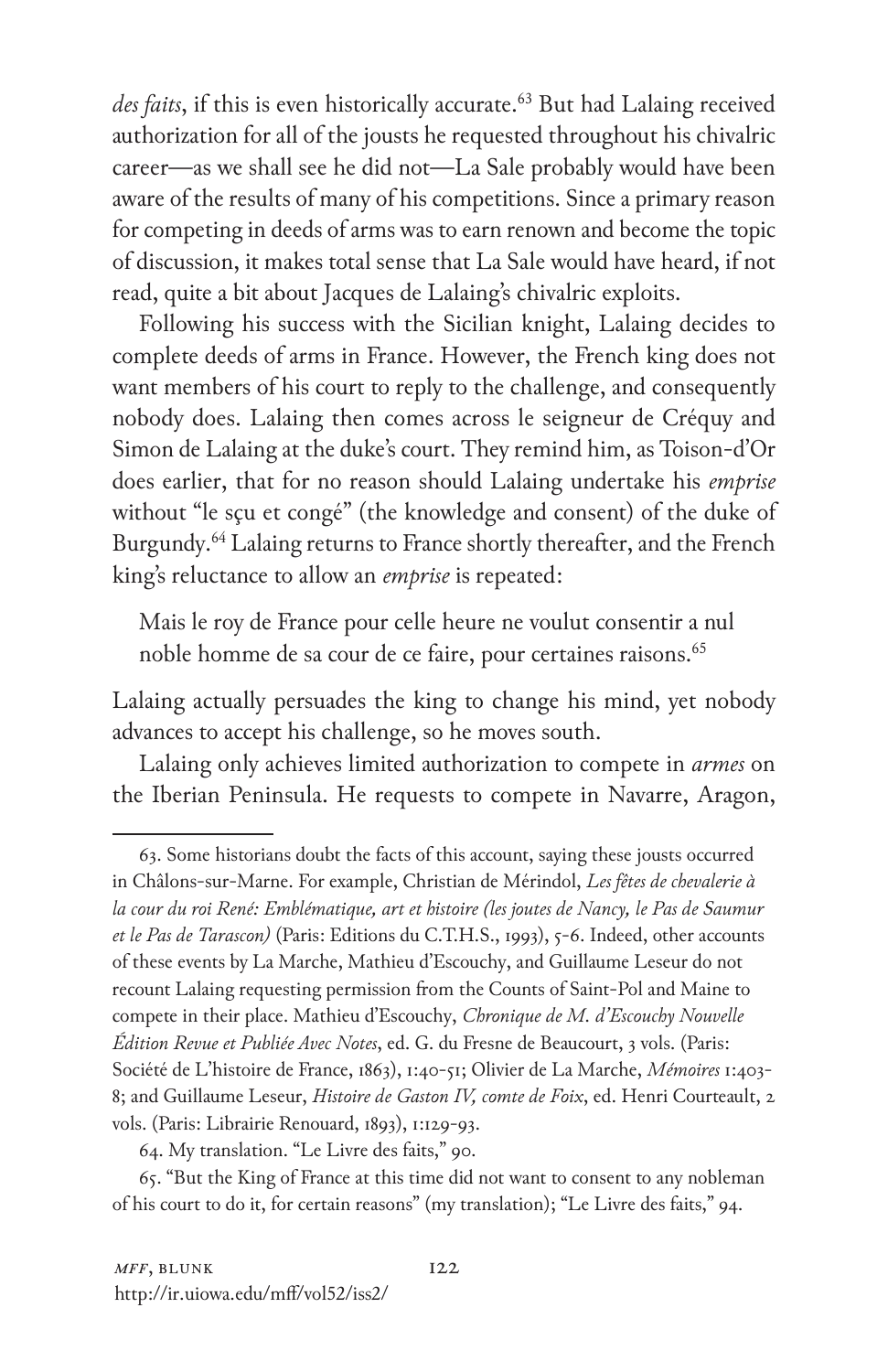Castile, and Portugal, yet he is granted authorization only in Castile (still, the King of Castile makes him wait for six months).<sup>66</sup> Lalaing's requests to the kings of Navarre and Portugal are all recounted fully and at length in direct discourse (twice in the case of Navarre, because the king of Navarre is also the regent of Aragon).<sup>67</sup> These kingdoms' strong alliances with Burgundy are given each time as the reason Lalaing's requests are refused.68 What is more, *an entire chapter* is dedicated to the Queen of Aragon's explanation for the refusal to authorize Lalaing's *emprise*. 69 Upon his return north, Lalaing's *armes* against James Douglas are approved in Scotland but denied in London. Similarly, *armes* against the Englishman, Thomas, are approved on Burgundian soil only. Finally, authorization for the *Pas de la Fontaine des Pleurs* is granted immediately. So, as we can see, a large part of this fifteenth-century narrative, and perhaps more importantly, a considerable part of Lalaing's chivalric career, is concerned with the issue of obtaining authorization to compete in *emprises*. This kind of narrative treatment is more than what is needed to report simple formalities, especially given that it occurs in chivalric biography rather than chronicle. The text demonstrates that Lalaing, who, like Saintré, travels around Europe participating in *joustes*, *emprises,* and a *pas d'armes*, has clearly been taught and fully understands the importance of obtaining the necessary authorization to hold or participate in *emprises*.

Although Saintré's story purports to take place during the fourteenth century at the court of Jean le Bon and Bonne de France, its jousts and *emprises* represent the types of events favored by the courts of Burgundy and Anjou in the fifteenth century, like Lalaing's. However,

69. Ibid., 154-56. On the implications of participation in *emprises* for international diplomacy, see Nadot: "Par cette requête, elle montre clairement que Lalaing n'est pas le bienvenu et, à travers lui, c'est probablement la politique du duc de Bourgogne qu'elle vise." (With this request, [the Queen of Aragon] clearly shows that Lalaing is not welcome, and, through him, it is probably the Duke of Burgundy's policy that she is aiming at. My translation.) Lalaing does not compete, therefore, simply as an individual, but represents and has a responsibility to society. Nadot, *Le Spectacle des joutes,* 299.

<sup>66.</sup> Ibid., 116.

<sup>67.</sup> Ibid.,150.

<sup>68.</sup> Ibid., 101-2, 106-7, 125, 151-52.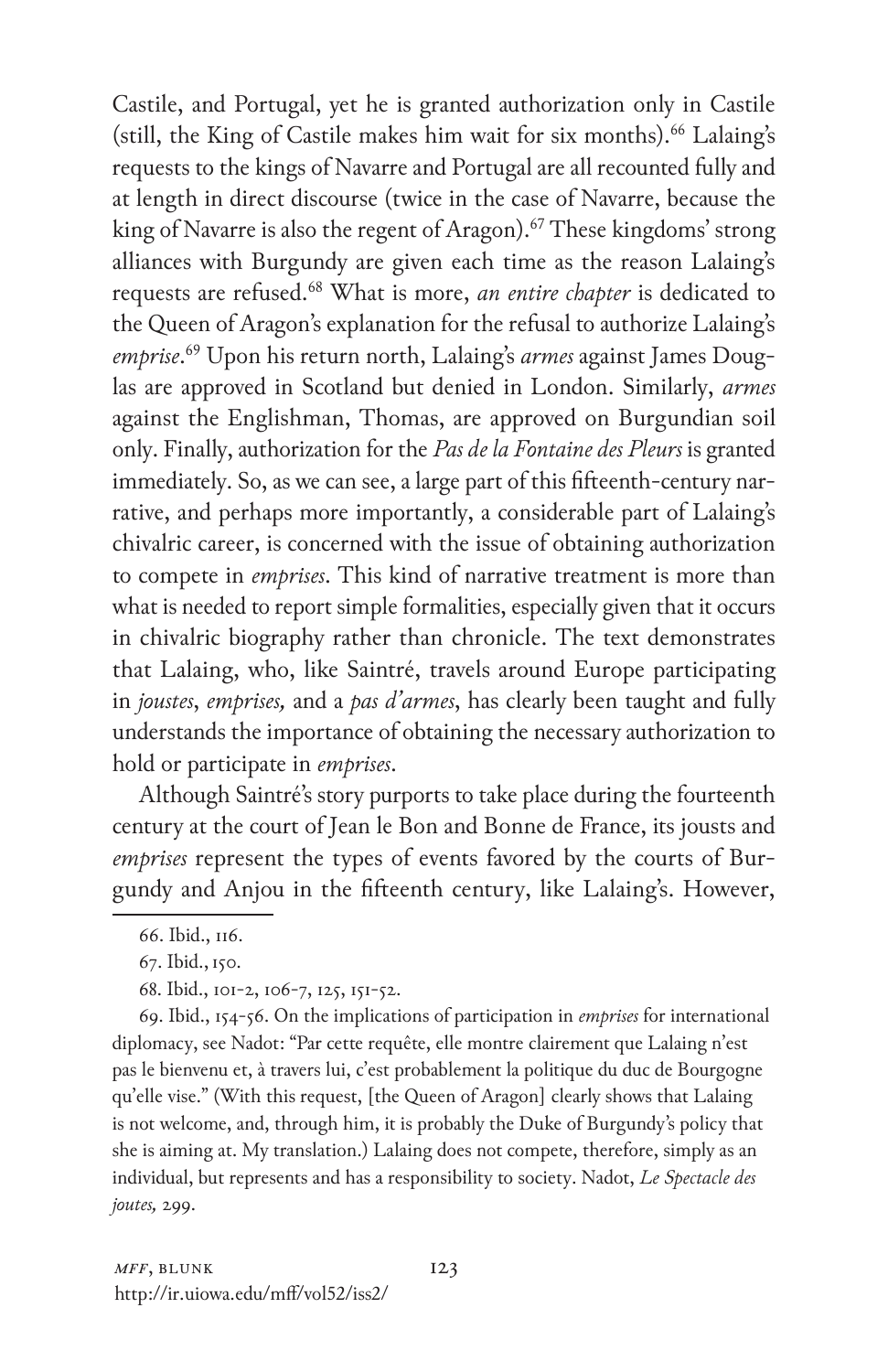when composing *Jehan de Saintré*, La Sale also perhaps had in mind the beginning of the period that Contamine calls the golden age of jousts. Contamine pinpoints the beginning of this period precisely in 1389. He explains that between 1356 and 1380, jousting had become very rare in France. Although some jousts were held in France (and Jean le Bon attended jousts while imprisoned in England), Charles V did not favor them.70 In his article on the tournament in France at the end of the Middle Ages, he situates the golden age of tournaments between 1380 and 1530.<sup>71</sup> He further explains that after 1380, the French nobility was no longer hesitant to display pomp and splendor at this time of relative peace, thanks to the "bottomless royal treasury." This resembles the generous open purses of the nobility to which Saintré has access.<sup>72</sup>

Book 4 of Froissart's *Chronicles* recounts events that took place precisely at the beginning of this golden age. As with Lalaing, scholars have discussed the relationship between *Jehan de Saintré* and Froissart's *Chronicles*, and have, at times, suggested that La Sale offers a rewriting of the *Chronicles.* Some striking resemblances concerning obtaining authorization for feats of arms occur in one particular chapter of book 4, in Froissart's account of the jousts between Pierre de Courtenay and the Sire de Clary in 1389.<sup>73</sup> Clary challenges Courtenay to a joust without the authorization of the French king. The textual depiction of the admonishment of Clary for doing so bears striking resemblances to the admonishment of Saintré. Madame and the king reproach Saintré and his companions for undertaking a deed of arms without the king's permission, "sans mon sceu et sans congié" (without my knowledge and without consent) and "sans licence de son seigneur ou de cellui qui a sa charge" (without permission from his lord or from he who is acting

<sup>70.</sup> Contamine, "Les tournois en France," 437-39.

<sup>71.</sup> Ibid., 427.

<sup>72.</sup> Ibid., 438-39.

<sup>73.</sup> This incident was significant enough to have been illustrated in five of the nine illuminated manuscripts of book 4 during the second half of the fifteenth century. Laetitia Le Guay, *Les Princes de Bourgogne lecteurs de Froissart: Les rapports entre le texte et l'image dans les manuscrits enluminés du livre IV des "*Chroniques,*"* Documents, études et répertoires–Institut de recherche et d'histoire des textes (Paris: CNRS Editions; Brepols, 1998), 71.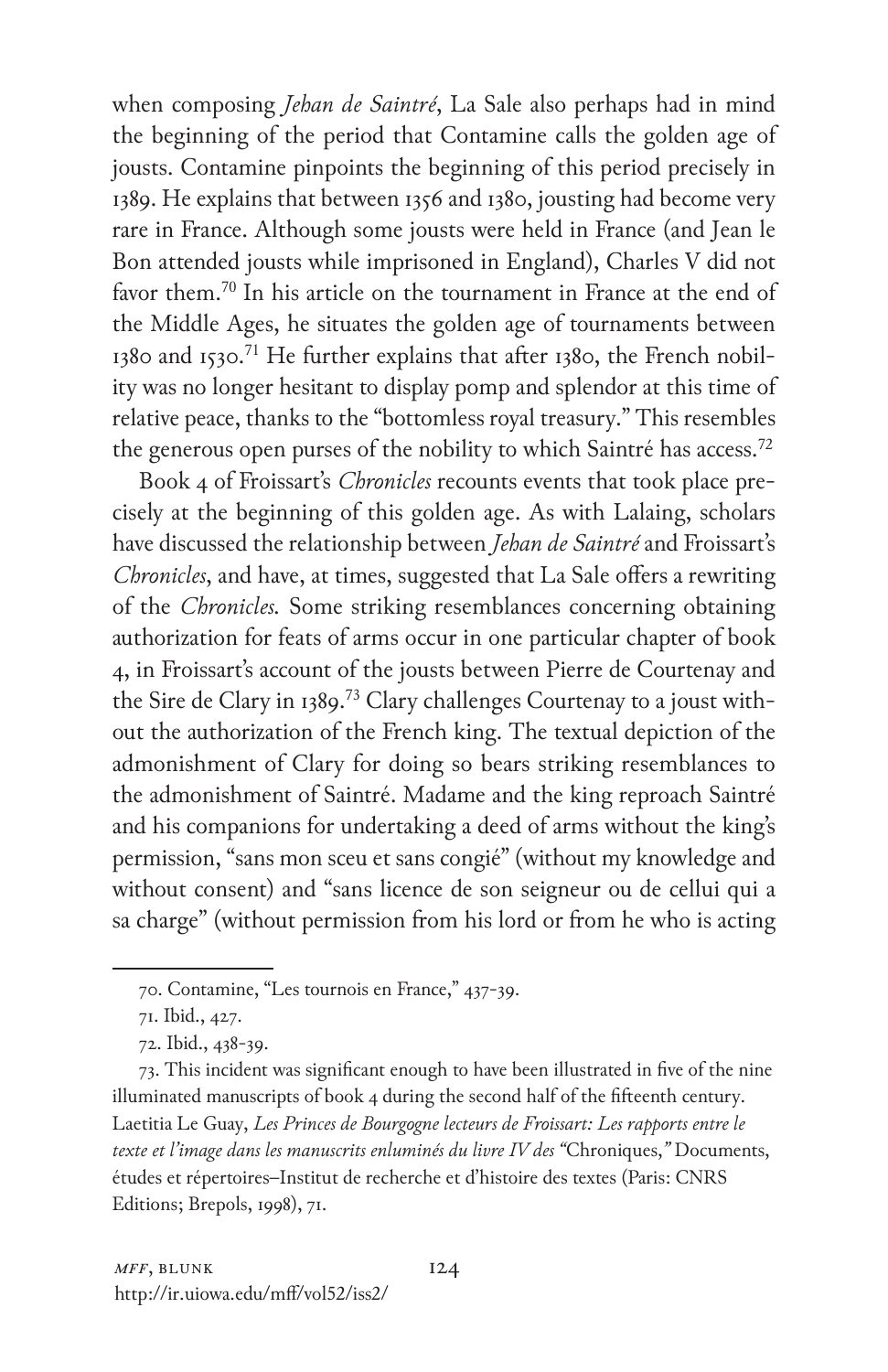in his place), in the same way the French king reproaches Clary, for competing "sans signiffier à son souverain seigneur" (without telling his sovereign lord).<sup>74</sup> Jehan d'Ewrues's reaction to Clary's uncourtly behavior during the joust is that "he has done enough" and the king says the same thing to Saintré: "vous en avés *asses* fait" (you have done enough) for Clary, and "Il me semble que c'est *assez*!" (it seems to me that is enough) for Saintré.75 What is more, in the same way that the king's brothers, the dukes, intervene on behalf of Saintré to calm the king down ("nous serons avec lui, et lui en *prierons*" [412]) (we will be with him and we will beg it of him; my translation), the duc de Bourbon and the sire de Coucy intervene successfully for Clary: "le duc de Bourbon et le sire de Coucy qui l'aimoient *prièrent* pour lui." (the Duke of Bourbon and the Lord of Coucy who loved him begged on his behalf.)<sup>76</sup> Finally, Saintré insists to Madame he thought he was doing the right thing: "je cuidoye en vostre service faire mon devoir, acroistre vostre grace et mon honneur" (406). (I believed I was doing my duty in your service, to increase your favor and my honor; my translation.) Likewise, Clary states to the king, "je cuidoie avoir bien fait" (I believed I had done well).<sup>77</sup> These resemblances are striking enough to make one wonder if La Sale had Froissart's text in mind when composing *Saintré*. I am not convinced that this coincidence can be explained by formulaic, conventional language. But even if La Sale does not intentionally allude to Froissart's text, the fact that Froissart chose to recount a scene whose central theme is failure to secure authorization from a sovereign lord indicates that doing so was extremely important at the beginning of the golden age of tournaments and jousts.

Other contemporary historiographical texts likewise underscore the importance of obtaining permission to undertake an *emprise*. Froissart's account of the jousts at Saint-Inglevert begins in the chapter following the jousts between Clary and Courtenay in which the three participants

<sup>74.</sup> La Sale, 406, 412; Jean Froissart, *Œuvres de Froissart*, ed. Joseph Marie Bruno Constantin Kervyn De Lettenhove, 25 vols. (Brussels, 1867-77, 14:51 (my translations).

<sup>75.</sup> Froissart, *Œuvrest*, 14:50; Sale, 412 (my translations, my emphasis).

<sup>76.</sup> Froissart, *Œuvres*, 14:54 (my emphasis).

<sup>77.</sup> Ibid., 14:55 (my translation).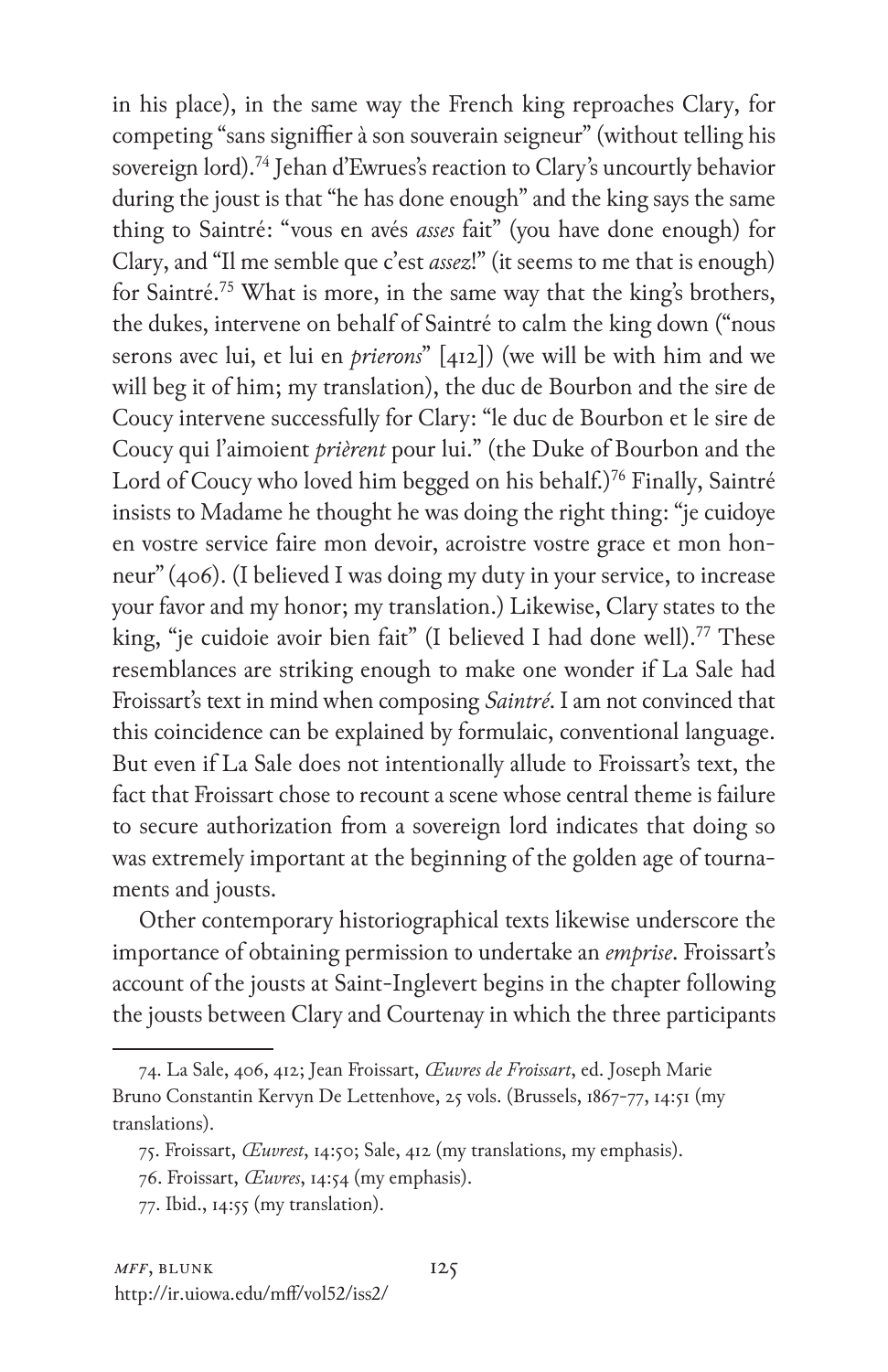request royal authorization for the event.<sup>78</sup> I will return to this chapter when I present codicological evidence, but for now I will simply mention that Boucicaut, who makes an appearance as Saintré's close friend in La Sale's story, is one of the knights who requests authorization. Saintré's association with Boucicaut and the setting of Saintré's *pas d'armes* between Calais and Gravelines recall the Jousts of Saint-Inglevert, which took place between Calais and Boulogne.79

The Jousts at Saint-Inglevert are a precursor to the fifteenth-century *pas d'armes*: they constitute an *emprise*. <sup>80</sup> In *Le Livre des faits du bon Messire Jehan le Maingre, dit Bouciquaut*, the narrator notes that Boucicaut did not announce his *emprise* until he had received permission: "aprés ce que il en ot eu congié du roy" (after he had obtained permission from

79. La Sale evokes both the elder Boucicaut, Jean Ier le Meingre, and his son, Jean II le Meingre, who participated in the Jousts at Saint-Inglevert. See Denis Lalande, "Le Couple Saintré-Boucicaut dans le roman de Jehan de Saintré," *Romania: Revue Consacrée à l'Etude des Langues et des Littératures Romanes* 111, no. 3-4 (1990): 481-94.

80. See for example, Richard W. Barber and Juliet R. V. Barker, *Tournaments: Jousts, Chivalry, and Pageants in the Middle Ages* (New York, NY: Weidenfeld and Nicholson, 1989), 109; Jean-Pierre Jourdan, "Le thème du *pas d'armes* dans le royaume de France (Bourgogne, Anjou) à la fin du moyen âge: Aspects d'un théâtre de chevalerie," in *Théâtre et spectacle hier et aujourd'hui. Moyen âge et Renaissance: Actes du 115e congrès national des sociétés savantes (Avignon, 1990), Section d'histoire médiévale et de philologie* (Paris: Editions du CTHS, 1991), 123; and Nadot, 28, 284. Elisabeth Gaucher points out that the author of Boucicaut's biography uses the term *table ronde* to describe them. Elisabeth Gaucher, "Les Joutes de Saint-Inglevert: Perception et écriture d'un événement historique pendant la guerre de Cent Ans," *Le Moyen Age* 102, no. 2 (1996): 233. Round Tables were also considered precursors to *pas d'armes*. See, for example, Nadot, *Le Spectacle des joutes,* 18. Evelyne van den Neste has argued that it is inaccurate to call this event a Round Table. Evelyne van den Neste, *Tournois, joutes, pas d'armes dans les villes de Flandre à la fin du moyen âge (1300-1486)* (Paris: Ecole des Chartes, 1996), 53. Szkilnik refers to this event as the *pas de Saint-Tin-le-Vert* and wonders if it was this episode in the story of Boucicaut that gave La Sale the idea to hold Saintré's *pas* near Calais. Szkilnik, *Jean de Saintré*, 73. Froissart does not call it a *pas d'armes*. He uses the terms *faire armes*, *emprise*, and *jouste*, the very same terms La Sale uses to describe most of Saintré's events.

<sup>78.</sup> Indeed, Froissart establishes a connection between these two events. He begins his account of the Jousts between Clary and Courtenay by saying that the three knights who wish to plan the Jousts of Saint-Inglevert do so as a result of the story they heard about Courtenay and Clary. Froissart, *Œuvres*, 14:43.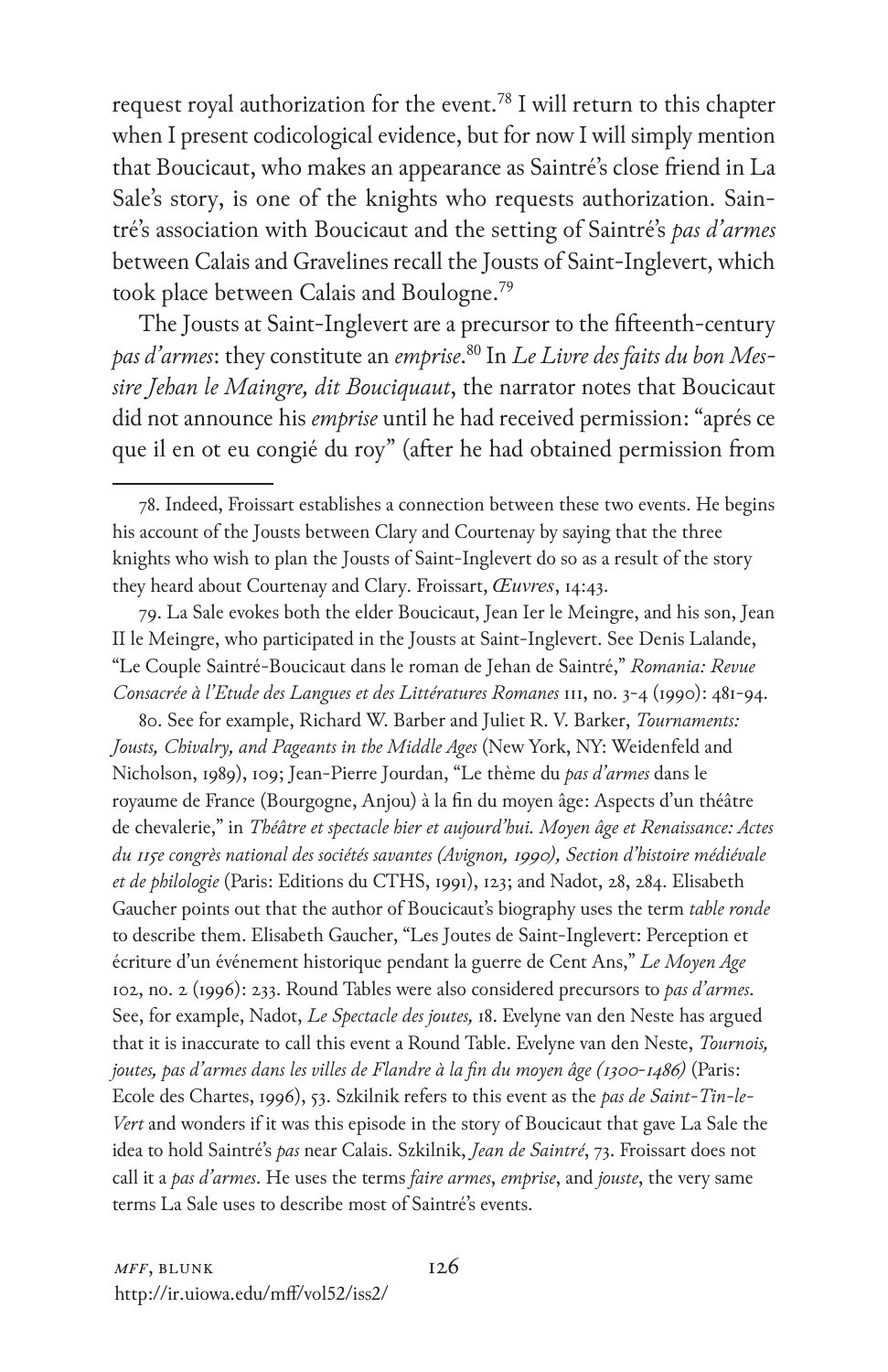the king).81 A later example is found in La Marche's *Mémoires*, which he began writing in 1472 or 1473. He states in his account of the *armes* between le seigneur de Ternant and Galiot de Baltasin that the latter's master, the Duke of Milan, refused to let him participate without the Duke of Burgundy's permission.<sup>82</sup>

A review of the accounts of fifteenth-century *pas d'armes* provides further evidence of the importance of obtaining authorization to compete in this type of *emprise*. It is important to note that, as Nadot states, "Le gardien d'un pas doit avoir obtenu l'autorisation de son prince pour se lancer dans son entreprise."83 A prince, on the other hand, does not need such authorization.<sup>84</sup> For example, in Monstrelet's account of the *Pas de l'Arbre Charlemagne* held in 1443, Charny recounts in the *chapitres* that he has asked the Duke of Burgundy for permission to hold the *pas*. 85 We have already seen that in *Le Livre des faits de Jacques de Lalaing*, our protagonist obtains authorization without delay from the Duke of Burgundy for the *Pas de la Fontaine des Pleurs*. Mathieu d'Escouchy also depicts this scene in his account.86 Likewise, Escouchy includes the *chapitres* of the *Pas de la Belle Pèlerine* (1449), which explain in the voice of the

83. The guardian of the *pas* must have obtained the authorization from his prince to begin carrying out his *emprise* (my translation); Nadot, *Le Spectacle des joutes,* 216.

84. This would explain why René d'Anjou, in his *Traité de la forme et devis comme on peut faire les tournois* does not discuss the need to obtain authorization. The two hypothetical challengers in this treatise are dukes and as such do not need permission to hold the event. René d'Anjou, *Traité de la forme et devis comme on peut faire les tournois*, http://www.myschwerk.webzdarma.cz/anjou.html, accessed November 11, 2014. In his own nostalgic treatise on tournaments, La Sale does not mention the need for authorization either. He does, however, include an interesting passage about the need for obedience and punishment. He states that the lack of these two things brought Charles VII much trouble. Lefèvre, *Antoine de La Sale*, 304.

85. Enguerran de Monstrelet, *La Chronique d'Enguerran de Monstrelet*, ed. L. Douët-d'Arcq, 6 vols. (Paris: Société de l'histoire de France, 1857-62), 6:72.

86. Mathieu d'Escouchy also reports Lalaing's signature which indicates that the duke has backed his permission up with a seal and his signature. Escouchy, *Chronique*, 1:273.

<sup>81.</sup> *Le Livre des faits du bon Messire Jehan le Maingre, dit Bouciquaut: Mareschal de France et Gouverneur de Jennes*, ed. Denis Lalande (Genève : Droz, 1985), 67; my translation.

<sup>82.</sup> La Marche, *Mémoires*, 2:65.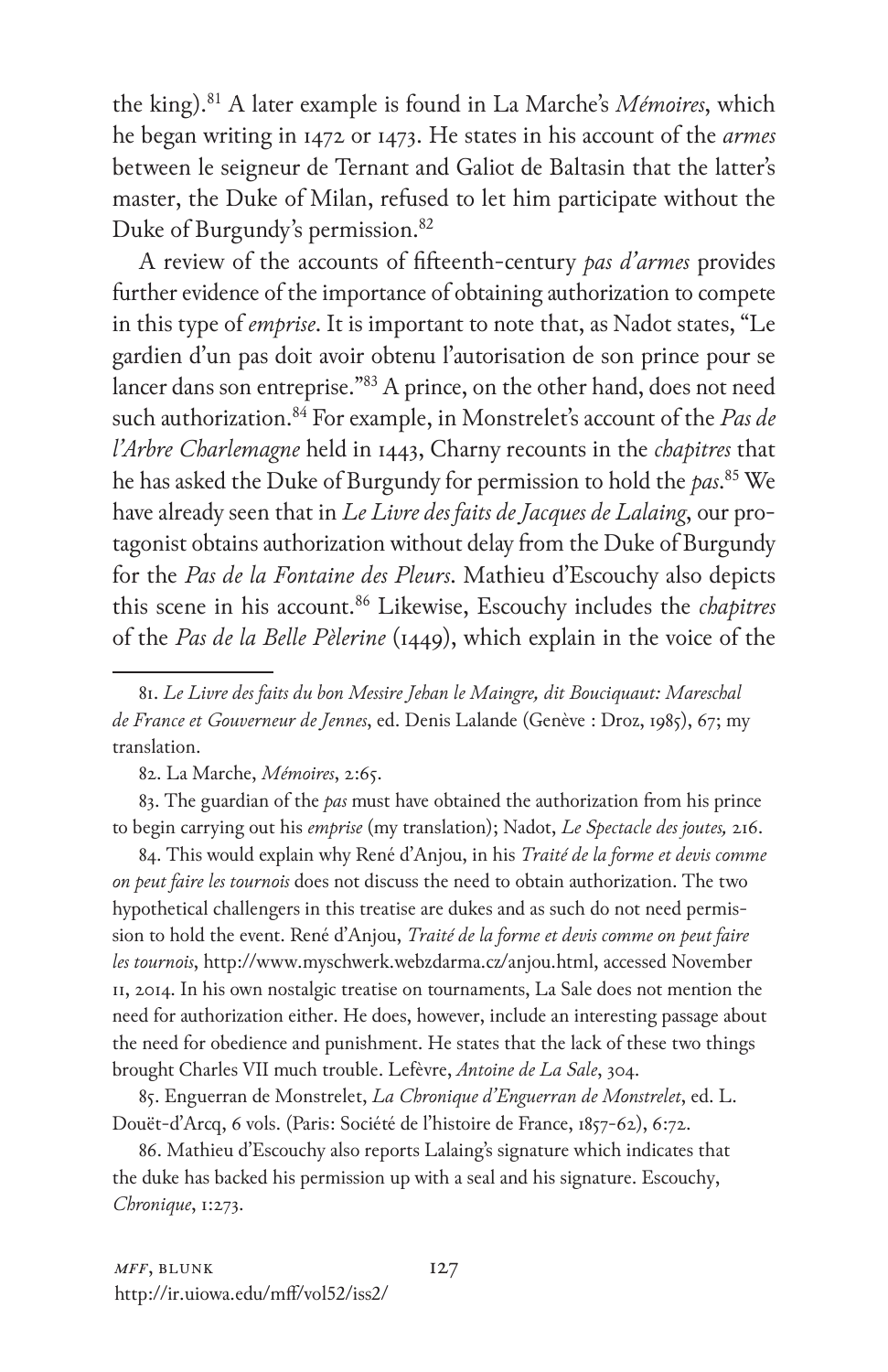beautiful pilgrim how she requested written and sealed authorization for the *pas* from her powerful prince, le comte d'Estampes.87 Similarly, in the *Pas de l'Arbre d'or*, the Lady of the Secret Island brings a letter to the Duke of Burgundy for authorization, as recounted by La Marche.<sup>88</sup> It is all part of the show here. This is a relatively late fifteenth-century *pas d'armes*, taking place in 1468 on the occasion of the wedding of the duke's son, Charles the Bold to Margaret of York. Accompanied by incredible theatrics and spectacle, this *pas* perhaps represents an evolved form of this type of *emprise*. Naturally, this part of the wedding festivities was planned by a duke; the authorization is pure formality. Again, in the *chapitres* written as allegory for the *Pas de la Dame Sauvage* held in 1470, the servant of the Wild Lady announces that he has obtained "congié et licence" (consent and permission) from his prince.<sup>89</sup>

A bit earlier, in 1455, the *Pas du Perron Fée* features Jacques de Lalaing's brother, Philippe. The account likewise includes an authorization scene.90 Finally, the account of a very early *pas*, which took place on the Iberian peninsula, the *Passo Honroso*, devotes *six* chapters to the Suero de Quiñones's request for authorization!<sup>91</sup>

Let us now turn our attention to the manuscript evidence of *Jehan de Saintré*, *Le Livre des faits de Jacques de Lalaing*, and Froissart's *Chroniques*. If one accepts as privileged the status of motifs chosen to be illuminated by authorities commissioning or producing manuscripts, examination of the manuscripts of these works demonstrates that one must acknowledge the significance of obtaining authorization to hold an *emprise* in the late Middle Ages.92 Only two of the extant manuscripts of *Jehan de Sain-*

91. Pedro Rodríguez de Lena, *El Passo Honroso de Suero de Quiñones*, ed. Amancio Labandeira Fernández (Madrid: Fundación Universitaria Española, 1977), 69-89.

92. On the illustrations of book 4 of Froissart's *Chroniques*, see Le Guay. Her project is to uncover how "les miniatures offrent par leur sujet, leur taille et leur emplacement, un témoignage précieux sur les passages du texte que les illustrateurs jugeaient essentiels et, par là même, sur la réception du texte à l'époque de nos manuscrits." (The miniatures offer, through their subject, their size, and their

<sup>87.</sup> Ibid., 1:250.

<sup>88.</sup> Olivier de La Marche, *Mémoires* 3:123.

<sup>89.</sup> La Marche, "Traicté d'un tournoy," 60; (my translation).

<sup>90</sup>. Félix Brassart, ed., *Le Pas du Perron Fée tenu à Bruges, en 1463, par le chevalier Philippe de Lalaing* (Douai: L. Crépin, 1874), 39.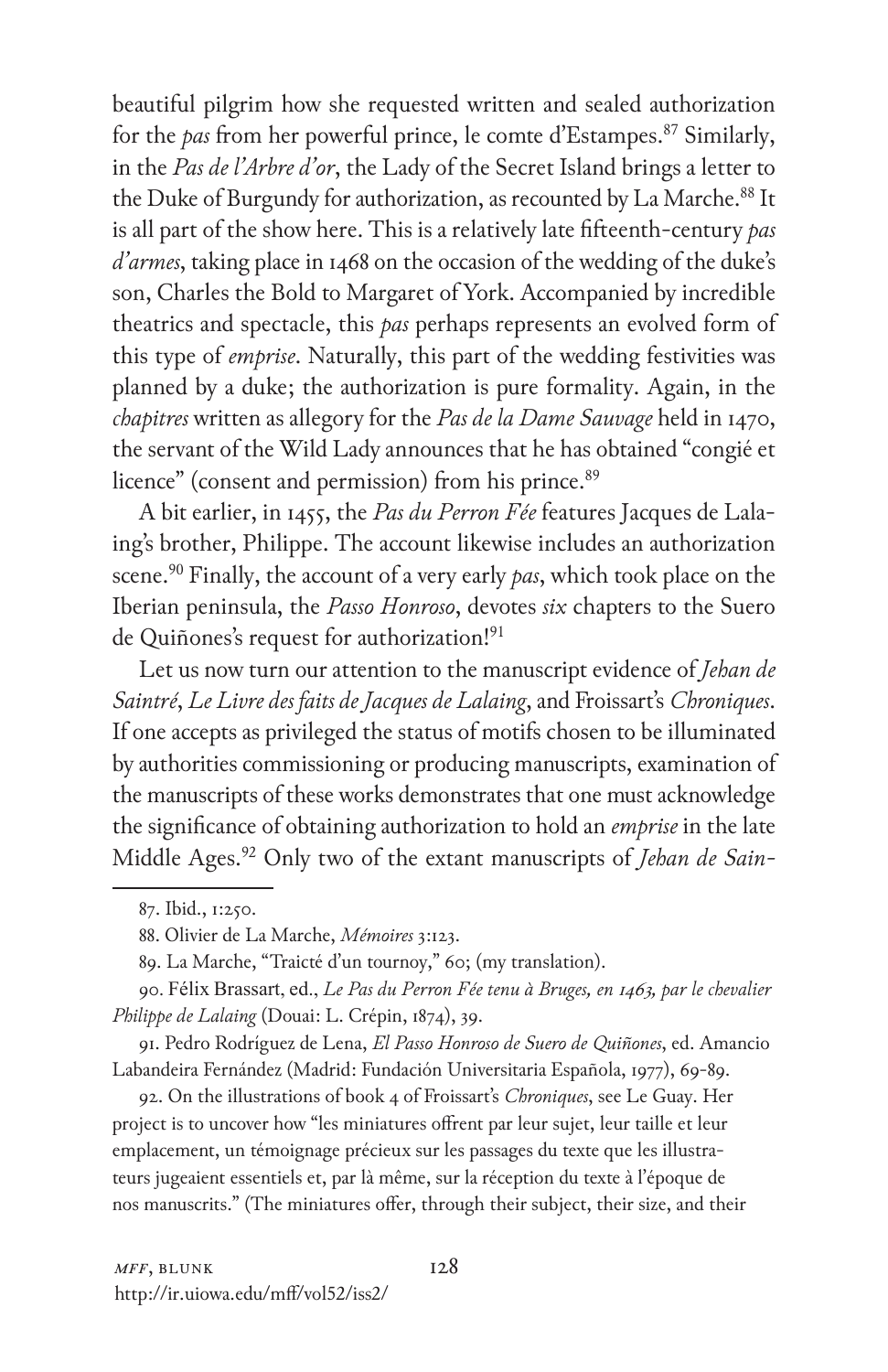*tré* are illuminated: Brussels, KBR 9547 and London, British Library, Cotton Nero MS D IX. Lefèvre suggests the Brussels manuscript dates from between 1463 and 1472.<sup>93</sup> She believes that the date written in the colophon of the British Library manuscript, 1455, is erroneous and that the manuscript was written later.<sup>94</sup> KBR 9547 contains seventy-seven illuminations while Cotton Nero MS D IX only contains ten. Jane Taylor has demonstrated that both manuscripts privilege the jousting scenes over the erotic and has demonstrated that their illumination programs point to contemporary readings of *Saintré*. The manuscripts focus on "the public role of the chivalric hero." 95 Authorization scenes should be considered part of this chivalric program. Although the British Library manuscript does not privilege the authorization motif in particular in its iconographic program, the Brussels manuscript includes several miniatures depicting these scenes. First, fol.  $55^v$  contains an illumination of Saintré requesting authorization for his first *emprise*, in Barcelona. The miniature appears above the text indicating that Saintré and his men, well dressed in new clothes, manage to catch the king coming out of his room to ask him permission for the *emprise*. The miniature depicts the king in the doorway along with five men in dressed in various colors kneeling and standing before him.<sup>96</sup> The faithfulness of the illumination to the text points to the care taken to recreate the authenticity of this authorization scene and further underscores its importance. The illumination is not simply a stock image. $97$ 

A second illumination of this scene appears soon after, on fol. 57<sup>r</sup>. Here, the image of the king seated on his throne with two men to his

96. La Sale, *Jehan de Saintré*, 172.

97.It appears Saintré might be wearing an *emprise* in this image, although it is on his right arm rather than his left.

placement precious evidence regarding the passages of the text that the illustrators judged essential, and, in the same way, regarding the reception of the text at the time of our manuscripts.) My translation. Le Guay, *Les Princes de Bourgogne,* 7.

<sup>93.</sup> Lefèvre, *Antoine de La Sale*, 108.

<sup>94.</sup> Ibid., 425-26.

<sup>95.</sup> Jane Taylor, "Image as Reception," 267-73. She states, "My contention is therefore that the 'parallel narrative' provided by the iconographic programs of the two manuscripts may be trusted as providing reliable evidence of how a particular consciousness received a text (270)."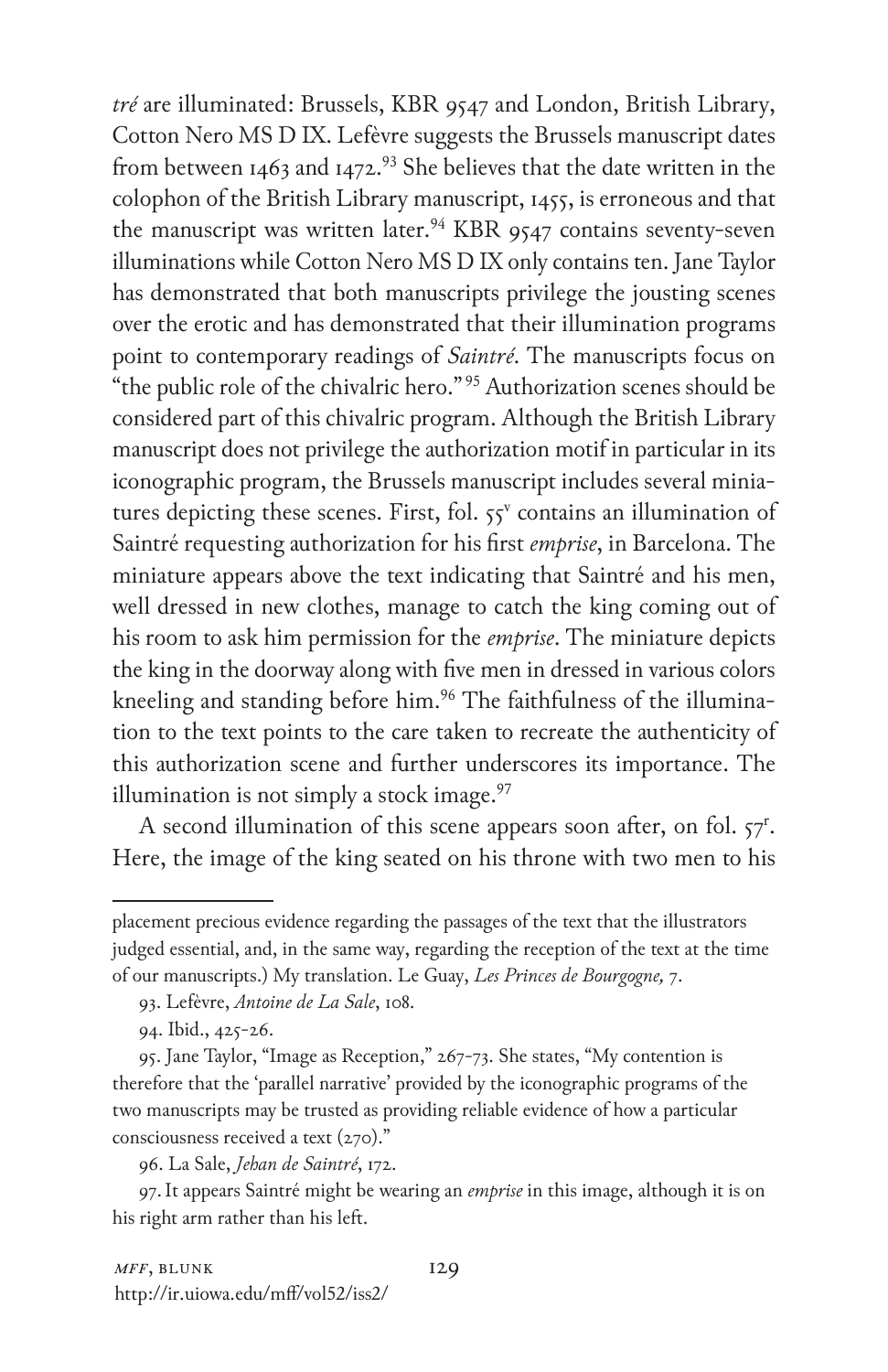right and five men kneeling in front of a door open to the left appears at the end of the scene in which Saintré requests permission from the queen. Thus, the authorization scene is framed by the images on folios 55<sup>r</sup> and 57<sup>r</sup>. The text under the illumination indicates that following Saintré's conversation with the queen, everyone proceeds to the stands to watch the jousts. The next image, on fol. 59<sup>r</sup>, does not depict the jousts but instead shows Saintré presenting his new attire to the queen. Curiously, however, the illumination on fol. 61r does depict jousts in a part of the narrative where no jousts occur. Instead, the text describes another authorization scene. I wonder if the illuminator mistakenly completed the miniature of the jousts on the folio where the miniature of Saintré renewing his request for permission to compete in Barcelona should have been!98

In addition, Saintré's failure to request royal authorization as well as permission from Madame to hold his tournament in Cologne is deemed significant enough to merit manuscript illuminations in KBR 9547. The first illumination, on fol.  $145^r$ , appears right above the text indicating that the date is the first of May, when Saintré invites Madame to meet with him using their secret signal. The scene depicts Madame's anger at Saintré for his organizing an *emprise* without her permission, yet the illumination underscores her eventual, reluctant approval. Following Saintré's pleas for mercy and forgiveness, the text depicts Madame placing his *emprise* on his shoulder without smiling:

Et, a ces parolles, Madame tout mornement la prist et sur l'espaulle senestre la assist, et puis, moittié sy et moitié non, souffrist que il la baisast (406).<sup>99</sup>

The illumination depicts her late and reticent authorization. Saintré is depicted kneeling down, with one hand outstretched toward Madame's knee. Madame is standing above him to the right, with her left hand on the *emprise* on his left arm.

Similarly, the illumination depicting Saintré's interactions with the

<sup>98.</sup> La Sale, *Jehan de Saintré*, 184.

<sup>99. &</sup>quot;At these words, Madame reluctantly took the *emprise* and placed it on his left shoulder and then half-heartedly allowed him to kiss her." Krueger and Taylor, 157, with my modification.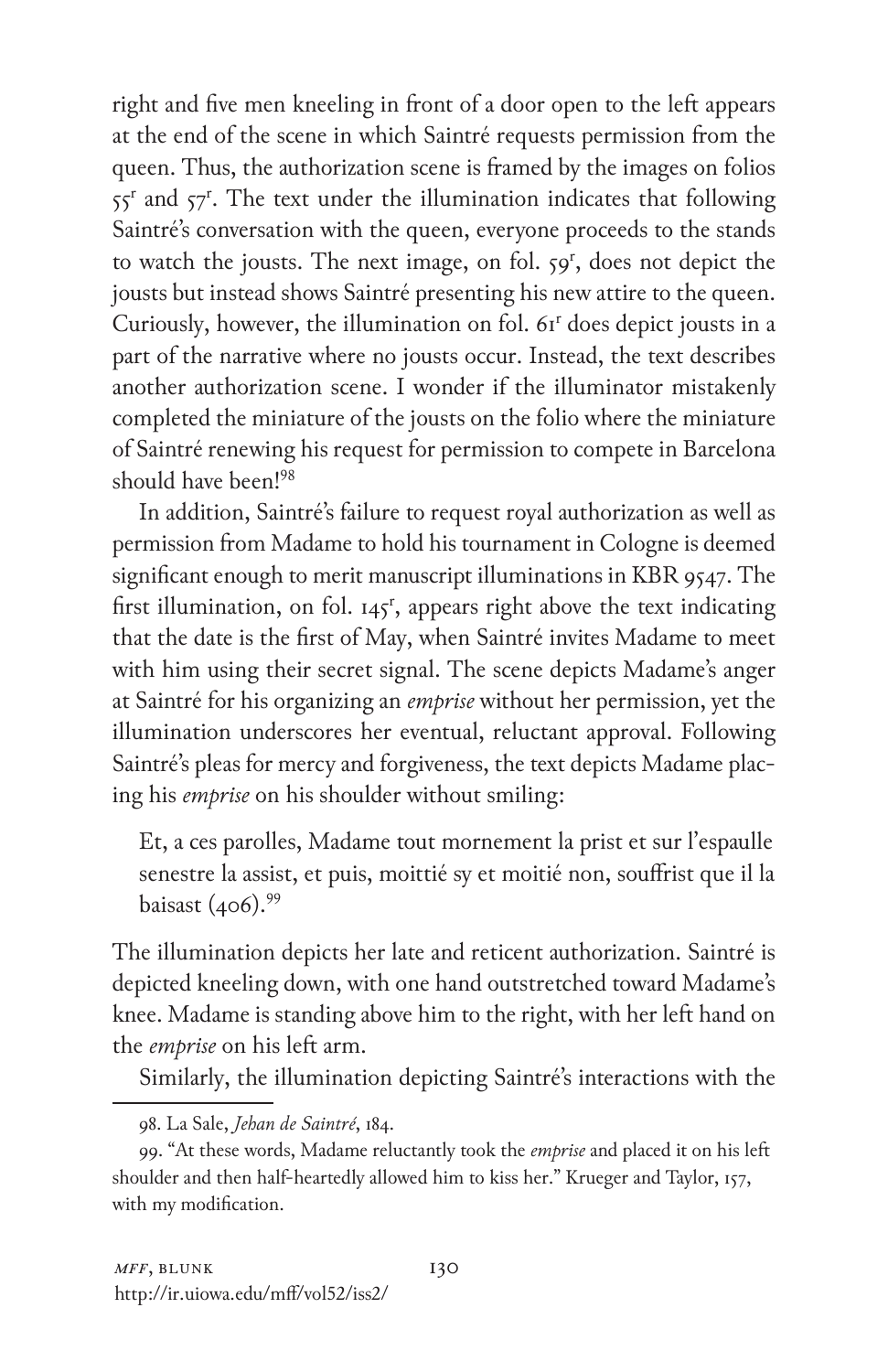king does not depict the scene during which the king scolds him for organizing an *emprise* without his permission. As with the scene with Madame, the miniature appears after his admonishment, four folios later (on 149<sup>r</sup>). The scene shows the king with Saintré as he is getting dressed with his companions. The illumination depicts the king seated with several other figures, one of whom is holding a dish. Indeed the text indicates that silver dishes are among the presents the king offers Saintré and his companions. Instead of magnifying Madame's and the king's ire through two miniatures in which they express their anger, the authority behind the iconographic program of this manuscript seems to underscore the forgiveness, *grâce*, and *mercy* the king and Madame grant to Saintré by finally authorizing his *emprise*. Yet this by no means diminishes the gravity of Saintré's error: on the contrary, the greater Saintré's error is, the greater is their mercy.

The need to acquire authorization for an *emprise* was therefore not only considered important at the beginning of Contamine's golden age of tournaments toward the end of the fourteenth century but also decades later at the time of the illustration of the Brussels manuscript and, as we shall see, also at the time of the illustration of Froissart's *Chronicles*.

Two illuminated manuscripts of *Le Livre des faits de Jacques de Lalaing* survive. Paris, Bibliothèque nationale de France, fr. 16830 dates between 1475 and 1480.<sup>100</sup> The other manuscript, formerly housed Anholt, Westfalen, Germany in the Fürstlich Salm Salm'sche Bibliothek (not numbered) and now at the Getty, follows the iconographic program of the BnF manuscript closely in that it contains miniatures of exactly the same scenes as the BnF manuscript.<sup>101</sup> However, the pictorial depiction

100. On the illustrations of this manuscript, see Elisabeth Gaucher, "*Le Livre des faits de Jacques de Lalain*. Texte et image," *Le Moyen Age* 95, no. 3-4 (1989). Gaucher concludes that with the exception of four miniatures, the illustrations represent deeds of arms. Three of those four miniatures, she explains, show Lalaing greeting a king or a prince. (The first miniature of the manuscript represents the author, and Beaune explains that the clothing identifies this author as a herald.) Elisabeth Gaucher, "*Le Livre des faits de Jacques de Lalain*," 50; Beaune, "Le Livre des faits," 1199. The entire BnF, fr. 16830 manuscript is now available online: http://gallica.bnf.fr/ark:/12148/ btv1b10537591f/f25.image.r=16830, accessed September 1, 2016).

101. *Livre des faits de Jacques de Lalaing*, Getty MS 114, http://www.getty.edu/art/collection/objects/286914/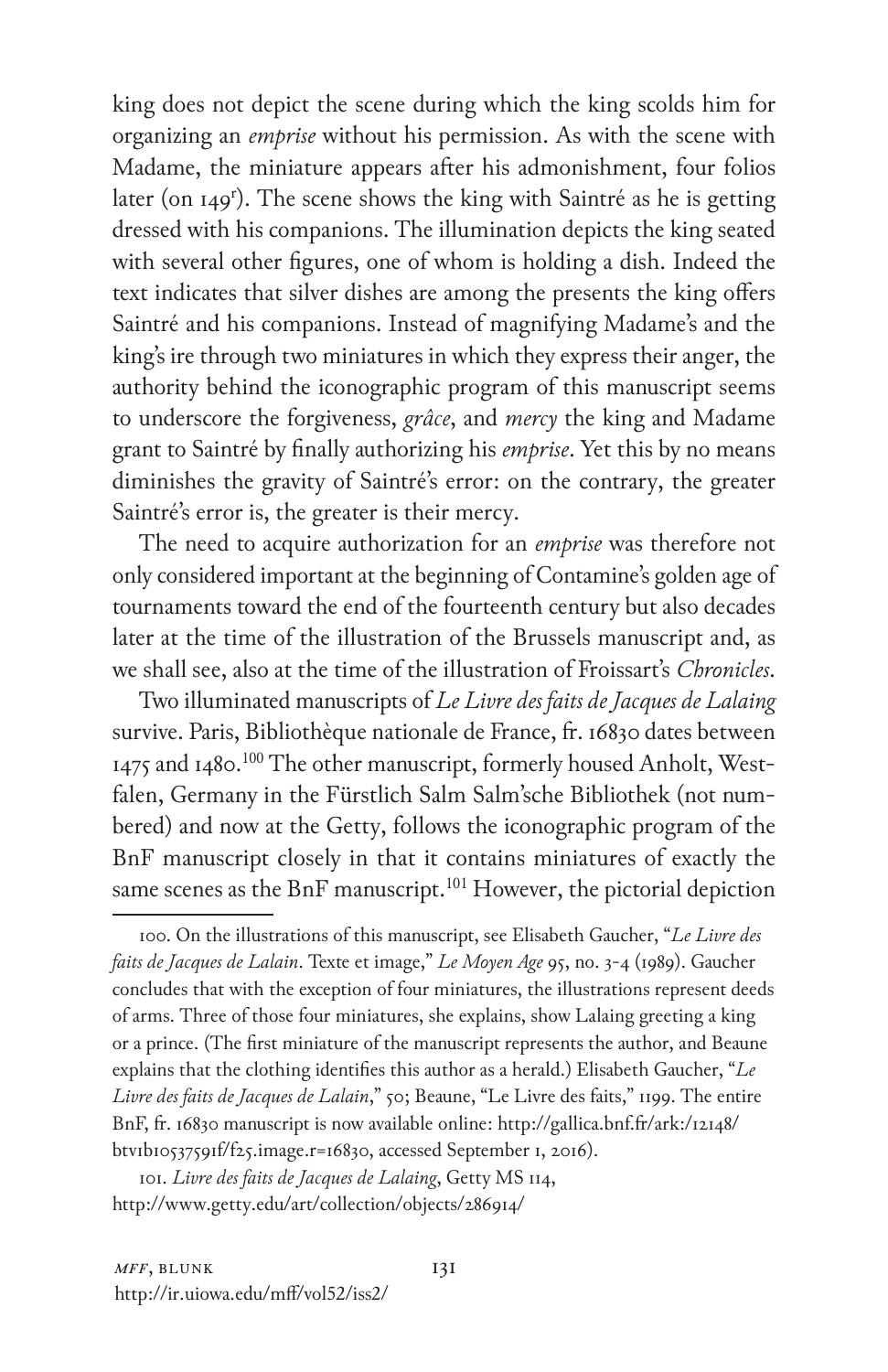of these scenes sometimes varies, as we shall see. An index card in the Anholt manuscript stated that the manuscript dates to 1480 and the miniatures date to 1525 and are from Flanders, but the Getty website does not present this information.<sup>102</sup>

A miniature depicting Lalaing standing before the Count of Maine and the Count of Saint-Pol to ask permission to joust in their place appears in the center of the left column of BnF, fr. 16830 fol. 24<sup>r</sup>.<sup>103</sup> It appears at the beginning of the chapter in which Lalaing makes his request above the following rubric:

Du grant bruit qui fut a la court du roy de france pour les joustes qui y furent publiees Et de la requeste que fist Jaquet de lalaing aux contes dumaine et de saint pol.104

Authorization for the event in Castile is illuminated on fol. 66<sup>v</sup> of BnF, fr. 16830.<sup>105</sup> In this image, Lalaing kneels before the king who is seated on a throne. The identity of the king is indicated by the floor representing the coat of arms of Castille and Leon upon which Lalaing

103. This is one of the three miniatures that Gaucher says show Lalaing greeting a prince. However, we can include this in the group depicting deeds of arms, since he is asking for authorization to compete in an *emprise*.

104. On the big news at the court of the King of France of the jousts that were published, and on the request that Jacques de Lalaing made to the Counts of Maine and Saint-Pol (my translation). BnF, fr. 16830 fol. 24<sup>r</sup>. An extremely similar miniature appears on fol. 36<sup>v</sup> of the Anholt manuscript.

105. This is another of the three images of Lalaing greeting a prince or king to ask to compete in deeds of arms. The final greeting image appears on fol. 99 and represents Lalaing being welcomed back to Bourgogne after his trip to the Iberian Peninsula, Montpellier, and Avignon. Similarly, fol. 61 of British Library, Cotton Nero D IX represents Saintré returning home from Barcelona. Although these images do not directly depict deeds of arms, they are associated with them as they represent Lalaing's and Saintré's chivalric success in *emprises*.

simon-bening-circle-of-master-of-charles-v-livre-des-faits-de-jacques-de-lalaingflemish-about-1530-1540/, accessed September 1, 2016.

<sup>102.</sup> If the Anholt information is correct, did the spaces for the illuminations remain blank between 1480 and 1525? It is certainly possible. In that case, the scenes to be illuminated were not chosen as late as 1525. But if they were, it is interesting to note that authorization scenes were still considered significant enough to be illustrated in the sixteenth century.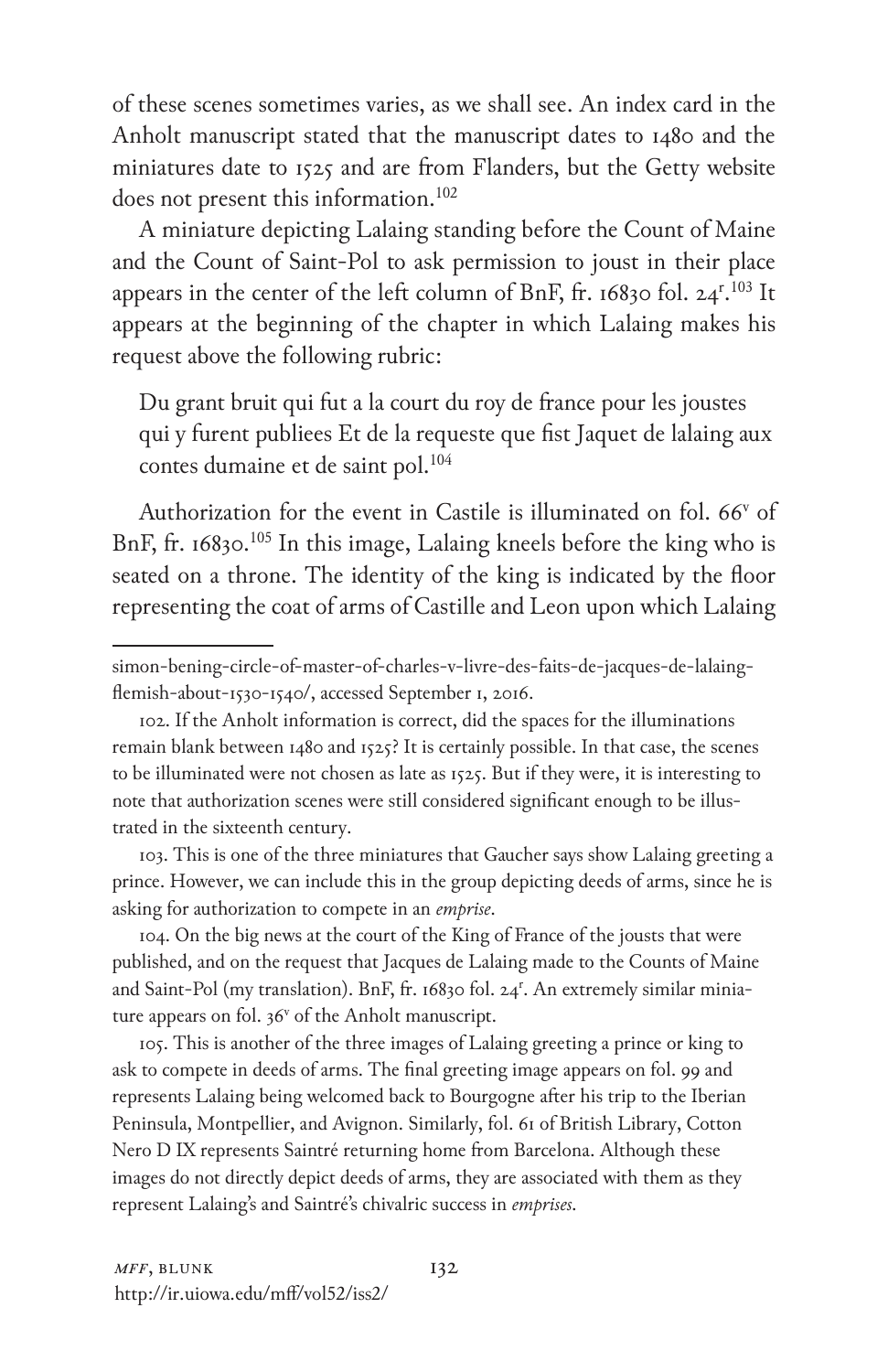is kneeling. The nine other men (eight of whom form a circle behind Lalaing) point to the ceremonial nature of the event. The miniature is roughly the same size as the Nancy image and appears under a red title which reads, "Comment mess Jacque de lalaing vint a la court du roy de castille Et comment mess dyago de gouseman toucha a lemprise de mess Jacq' de lalain."106

The Anholt manuscript illumination (fol.  $63<sup>v</sup>$ ) appears in exactly the same place in the text as in the BnF manuscript; however the illumination illustrates the authorization scene differently. Rather than being indoors, this scene takes place outside. In the left foreground, four men appear standing and one of them appears to be a king. A fifth man kneels before this man. Other actions appear in the background, including four men on foot throwing lances and surrounded by dogs. The landscape extends to a distance in the background, perhaps underscoring Jacques de Lalaing's extensive travels.

Manuscripts of book 4 of Froissart's *Chronicles* likewise contain miniatures highlighting authorization scenes. The nine illustrated manuscripts of book 4 date between 1460 and 1480, and most were produced for the Burgundian court in Bruges.<sup>107</sup> In her study of the illuminated manuscripts of book 4, Le Guay explains that many of the patrons of these manuscripts were tournament enthusiasts. For example, the patron of Paris, BnF, fr. 2646, Louis de Bruges, seigneur de Gruuthuse, jousted against Le Grand Bâtard de Bourgogne in the *Pas de l'Arbre d'or*. 108 Although La Sale worked in René d'Anjou's court before working for Louis de Luxembourg, he had early contact with the Burgundian court, as we have seen.<sup>109</sup> This contact continued: La Sale dedicated his treatise

<sup>106.</sup> How Jacques de Lalaing came to the court of the King of Castile and how Monsieur Diego de Gusman accepted Monsieur Jacques de Lalaing's *emprise* (my translation). BnF, fr. 16830 fol. 66<sup>v</sup>.

<sup>107.</sup> Le Guay, *Les Princes de Bourgogne,* 149.

<sup>108.</sup> Ibid., 137.

<sup>109.</sup> For more details about La Sale's association with Burgundy, see Georges Doutrepont, *La littérature française à la cour des ducs de Bourgogne: Philippe le Hardi—Jean sans Peur—Philippe le Bon—Charles le Téméraire* (Paris: Champion, 1909), 90-117. David Aubert copied book 4 of the *Chronicles* in 1468 for Antoine, le Grand Bâtard, and Gruuthuse had a copy of La Sale's treatise. Le Guay, *Les princes de Bourgogne,* 137.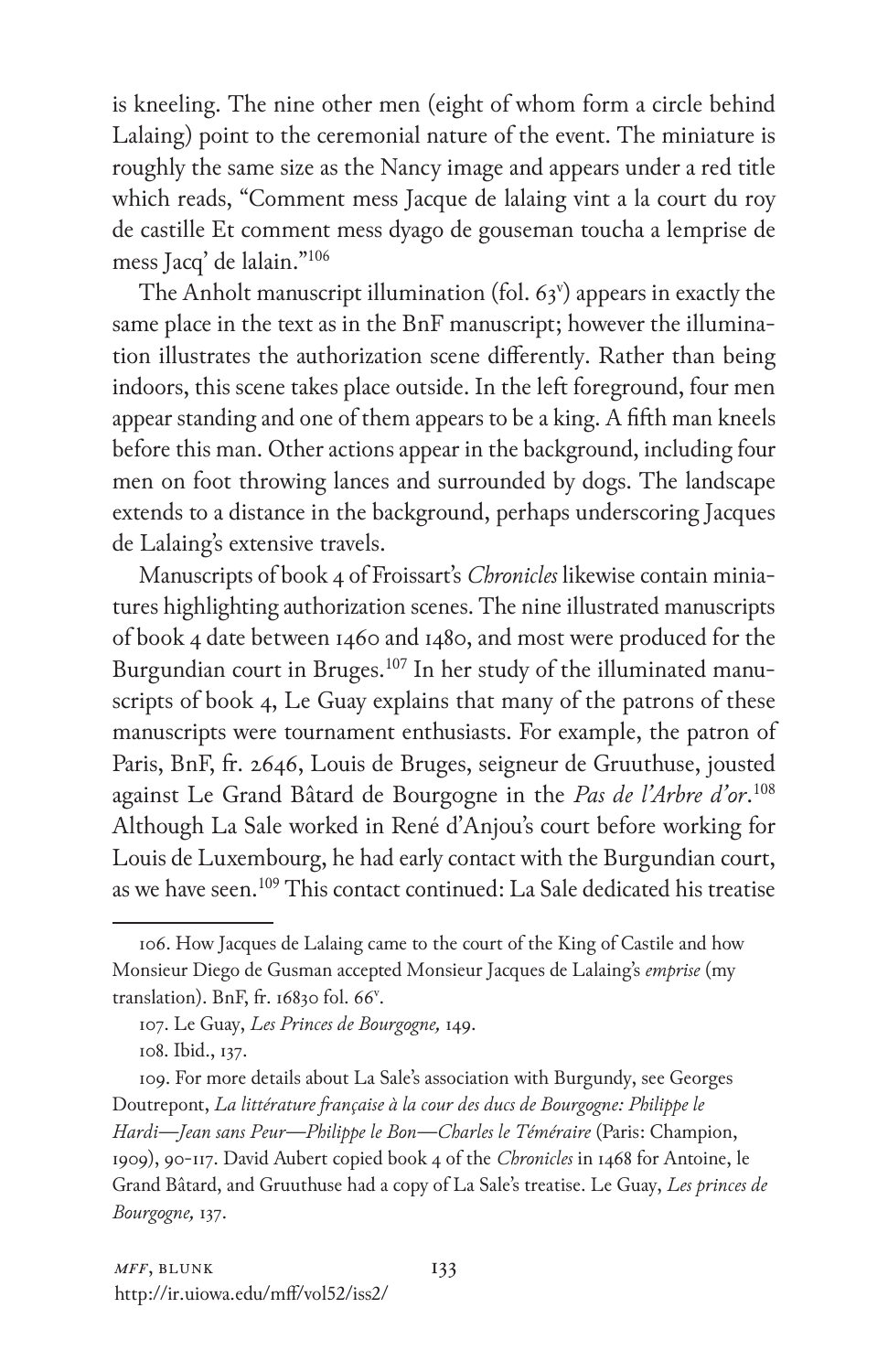on tournaments to Jacques de Luxembourg, who was in the entourage of Antoine, le Grand Bâtard de Bourgogne.<sup>110</sup> The Burgundian court was keenly interested in the festive *faits d'armes* described in the last book of Froissart's *Chronicles*:

Ces miniatures offrent ainsi un double reflet: des fêtes organisées à la cour de Bourgogne et de la part du rêve qui habite les esprits. L'illustration s'inscrit dans le contexte d'un milieu princier qui s'adonne avec somptuosité à des joutes, tournois et pas d'armes nourris de lectures romanesques.<sup>111</sup>

Similarly, the Burgundian court was interested in *Jehan de Saintré* at around the same time. Lefèvre demonstrates that the Florence manuscript of *Saintré*, BM Med Pal 102, dating between 1456 and 1466, belonged to the library of Philippe le Bon. The Brussels manuscript of *Saintré*, KBR 9547 (which we will recall dates between 1463 and 1472), is believed to have belonged to Philippe le Bon's library as well, although Lefèvre says there is no proof of this.<sup>112</sup>

In book 4 of the *Chronicles*, the authorization for the Jousts of Saint-Inglevert is depicted in a small miniature in Paris, BnF, fr. 2646, fol. 24<sup>v</sup> in the chapter textually depicting this motif. The image depicts Boucicaut (the younger), Regnault de Roye, and Saint-Py along with the king of France, Charles VI, and others. Furthermore, the miniature depicts a written document. In fact, the text indicates that the king asks them to make their request on paper:

Et pour ce que l'emprinse des trois chevalliers sembloit au roy de France et à ceulx et à celles qui là estoient, très-haultaine, il leur fut dit et remonstré pour le meilleur que ils le feissent escripre en une foelle de papier ; car le roy et son conseil le vouloient veoir et

112. Lefèvre, *Antoine de La Sale*, 108.

<sup>110.</sup> Paris, BnF, fr. 5867 dates between 1459 and 1461. Lefèvre, *Antoine de La Sale*, 225-9.

<sup>111.</sup> These miniatures offer a double reflection: on the festivities organized at the court of Burgundy and on the part on the part of the dream that inhabited minds. The illustration inscribes itself into the context of a princely milieu which gives it self impressively over to jousts, tournaments and *pas d'armes* sustained by romance (my translation). Le Guay, *Les princes de Bourgogne,* 137.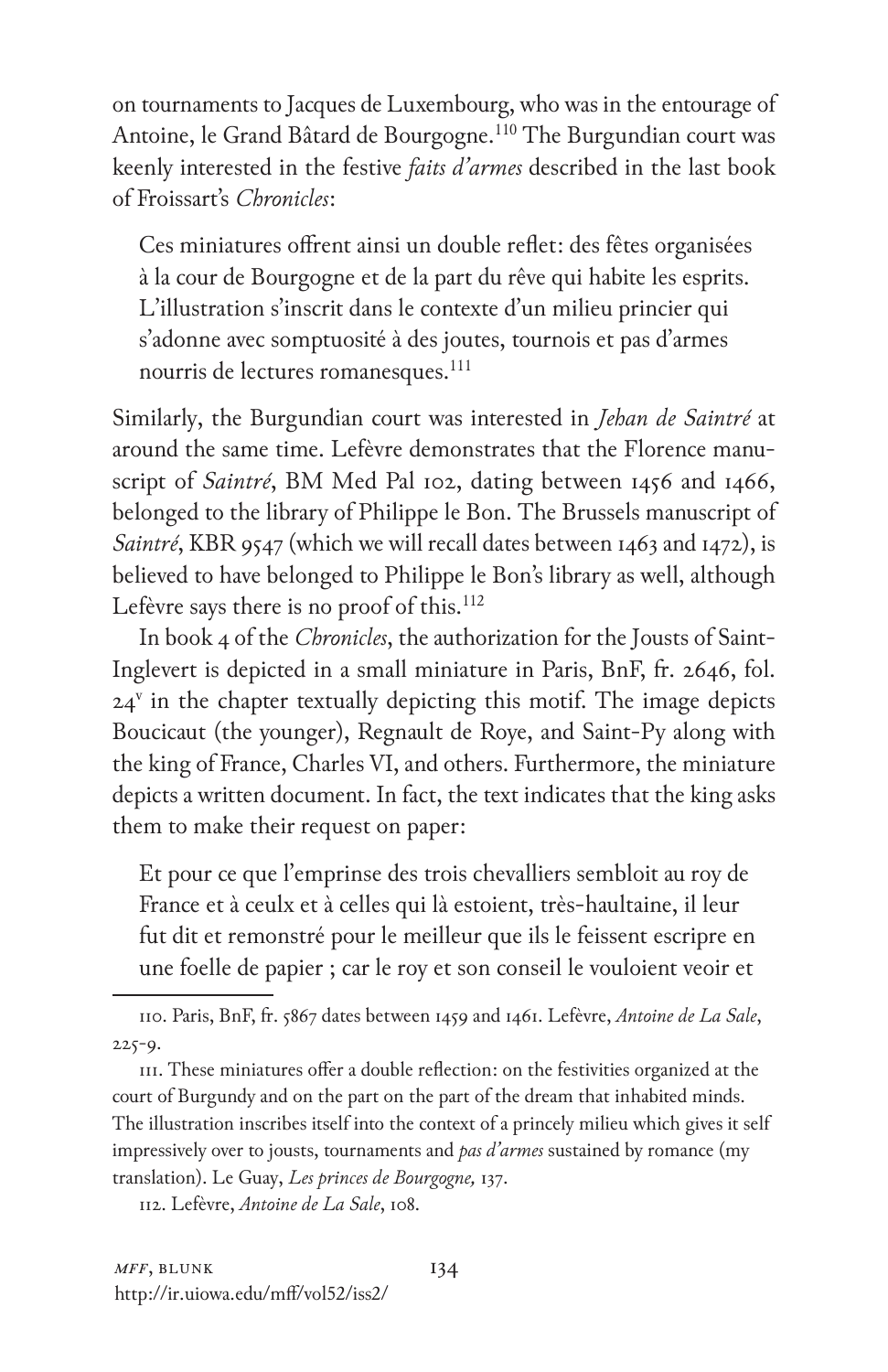collationner, et, se riens de oultrageux avoit en la ditte emprise, on le cancelleroit et amenderoit ; car le roy et son conseil ne vouloient mettre sus chose nulle, ne soustenir, qui fuist desraisonable.<sup>113</sup>

The three knights agree that this is reasonable, and Froissart reports the content of the lengthy document in his text. Furthermore, before granting authorization, the king examines the request carefully:

et, avant qu'il voulsist concéder que la chose passast oultre, la besongne fut bien grandement examinée, veue et regardée se nul membre de vice y povoit estre lachié, ne entendu.<sup>114</sup>

Indeed, some of the advisors fear that the English might misinterpret the event as a presumptuous provocation, and that it should be considered carefully given the three-year truce agreement with England.<sup>115</sup> Decisions by knights or squires to organize an *emprise* can have, therefore, important consequences which extend beyond their own individual concerns to questions of society, international politics, and peace. Indeed, the king's advisors spend more than one day thinking about whether authorization should be granted for this event, noting that bad things can easily happen when young knights make such requests. But the king finally grants his permission, being young himself, as Froissart points out.116 His decision is significant enough that Froissart reports it in the text: "On leur laisse faire leur entreprinse; ils sont joeunes et de grant voulenté."117

113. And because the three knights' *emprise* seemed to the King of France and those men and women who were there to be very noble, it was said and repeated to them it would be best that they write it on a piece of paper; because the king and his counselors wanted to see and verify it, and if there was something offensive in the said *emprise*, they would cross it out and amend it; because the king and his council did not want to undertake or support anything that might be unreasonable (my translation). Froissart, *Œuvres de Froissart*, 14:55.

114. And before he was willing to permit that it take place, the affair was examined at great length, looked at and checked to see if any fault could be contained or understood in it (my translation). Ibid., 14 :57

115. Ibid.

116. Ibid., 14:58.

117. We will let them carry out their *emprise*; they are young and full of drive (my translation). Ibid.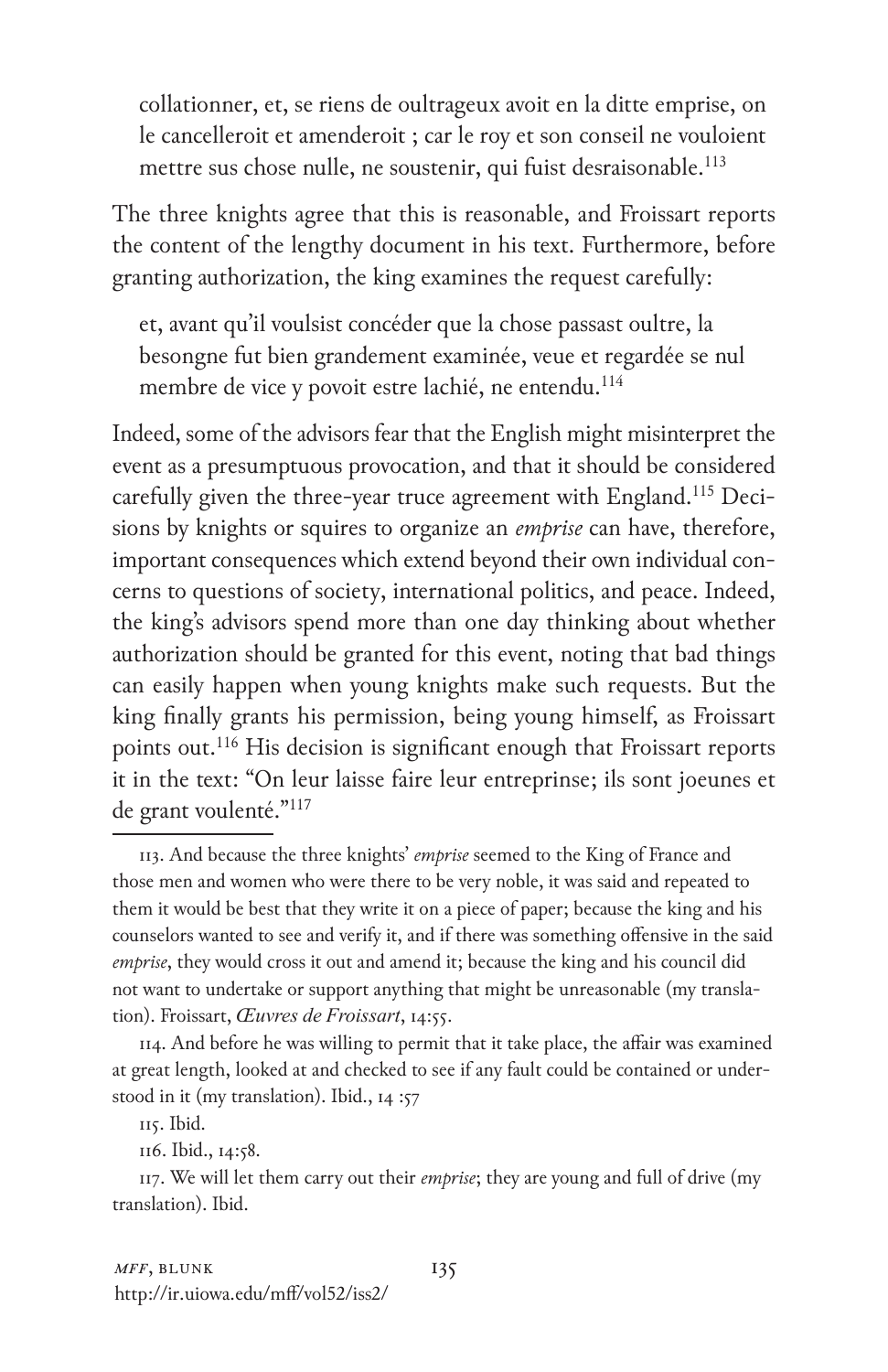A miniature accompanies this same chapter in London, British Library, Harley MS 4379. The miniature does not actually depict a scene in which authorization is given, but rather a procession of knights at the event itself. Yet the fact that this chapter in the manuscript is signaled by a miniature is nonetheless worthy of note: the account of the jousts of Saint-Inglevert starts here (in both text and image), at the authorization scene, and not at the pre-tournament festivities.

In her analysis of the illustration of the authorization scene in BnF, fr. 2646, Le Guay concludes that the balanced quality of the miniature emphasizes the harmonious relationship between the knights and the monarch:

Chevaleresque par son thème: allégeance, demande d'autorisation pour des joutes, la miniature se plait en même temps à refléter la vie princière, tout en subordonnant les détails concrets à une idéalisation subtile: images de couples, images de liens harmonieux entre le prince et ses chevaliers.<sup>118</sup>

Failure to request authorization, therefore, would upset the harmonious relationship at court. It is clear that obtaining royal authorization is not only required, but by the beginning of the golden age of tournaments, the terms governing the *emprise* are required in writing. As Szkilnik explains:

*Pas* et *emprises* sont des exercices sportifs très règlementés: la date du combat, les différentes phases (joutes et combats à pied), le nombre de joutes, le type, la longueur et l'épaisseur des armes, le nombre de coups échangés, la manière dont les lances doivent être brisées, le prix pour chaque combat, la qualité des adversaires et celle des juges, tout est décidé à l'avance et précisé dans une lettre d'armes que l'organisateur de l'épreuve fait lire par un héraut.<sup>119</sup>

118. Chivalric by theme: allegiance, request of authorization for jousts, the miniature both reflects princely life while subordinating concrete details in favor of subtle idealization: images of couples, images of harmonious bonds between the prince and his knights (my translation). Le Guay, *Les princes de Bourgogne,* 137.

119. *Pas* and *emprises* are very regulated sports: the date of the fight, the different parts (jousts and combat on foot), the number of jousts, the type, the length and width of the weapons, the number of blows exchanged, the manner in which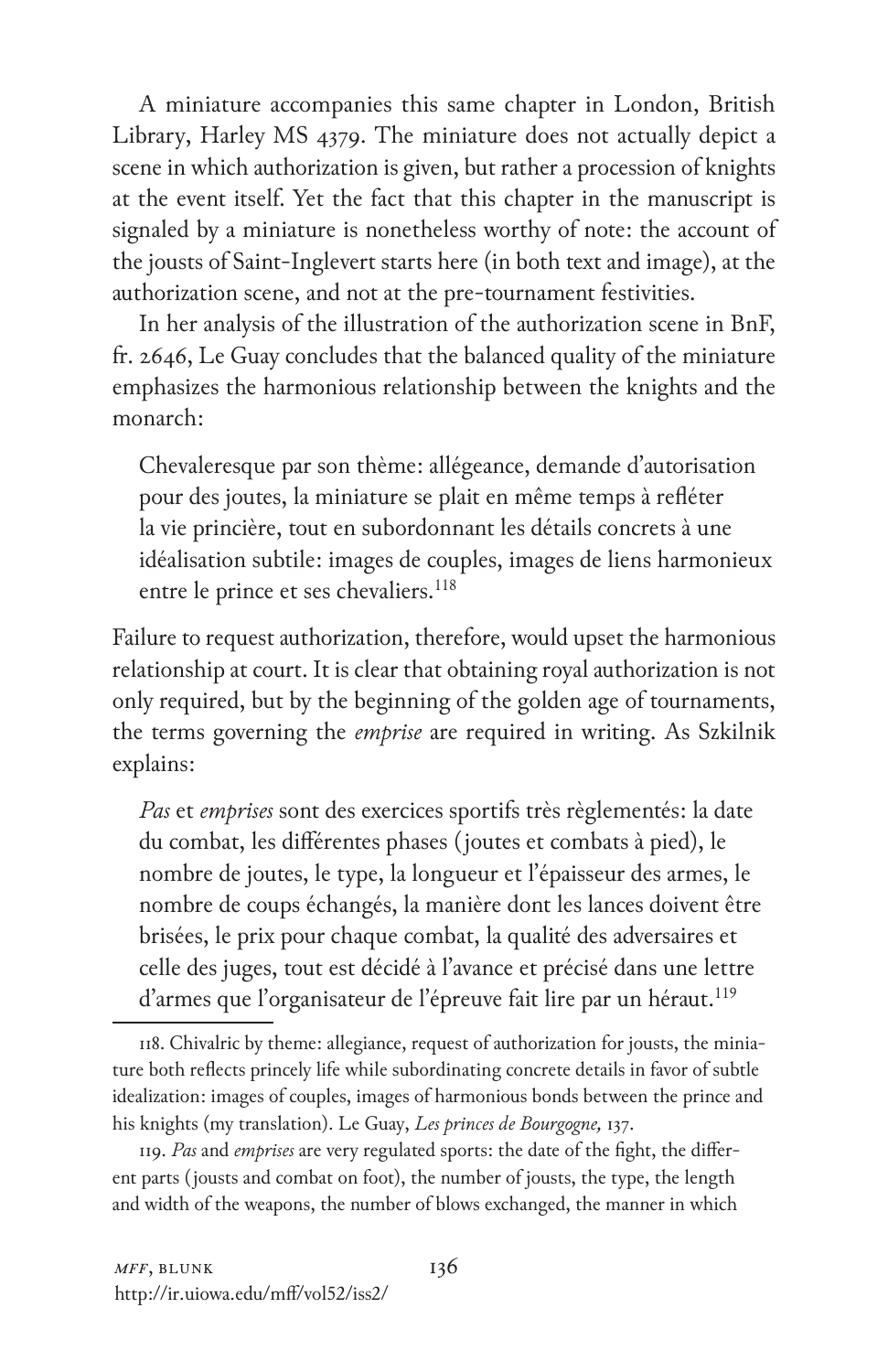This formal authorization is so important that the act of obtaining it merits not only illustration in manuscripts, but it must be combined with a written document, underscoring not only the transition from oral to written culture but to the codification and regulation of tournaments by the appropriate authority, such as a king, prince, duke, or even a count. Depicting this written document in the manuscripts—in both textual and pictorial form—only further underscores how important it is to ask the king for permission to organize an *emprise* before actually doing so.

In *Saintré*, the *lettres d'armes* are mentioned in the longer descriptions of *emprises*. I mentioned earlier that the king of France is depicted reading the *lettre d'armes* for the *emprises* in Barcelona and against Loissellench.<sup>120</sup> When Saintré and his companions tell the king he has planned the *emprise* in Cologne, the king takes their *lettre d'emprise* and reads it after reprimanding the group.<sup>121</sup> Once the king finally grants his authorization, Saintré and his companions prepare a signed and sealed letter to deliver to the emperor:

Saintré et ses compaignons ordonnerent une tres belle lettre d'armes, seelee de leurs seaulz et souscriptes de leurs mains, adreschans a la court de l'empereur, comme la principalle de tous, que incontinent, par le duc d'armes de Normendie, leur fust portee.<sup>122</sup>  $(414)$ 

La Sale does not explicitly mention the *lettre d'armes* (or *chapitres*) for Saintré's *pas d'armes*. But as Szkilnik notes, Madame actually delivers the content of these *chapitres* orally, in the same style in which they would appear in writing, to Saintré when she instructs him to undertake the *pas*. 123 Brussels, KBR 9547 contains an illumination of this scene (fol.

120. La Sale, *Jehan de Saintré,* 172, 270.

121. Ibid., 412.

122. "Saintré and his companions ordered that a very eloquent letter of arms be drawn up, addressed to the Emperor's court, the highest court of all: the letter was given immediately to Normandy King of Arms to convey." Krueger and Taylor, 159.

123. Szkilnik, *Jean de Saintré*, 76.

the lances must be broken, the prize for each fight, the quality of the opponents and that of judges, everything is decided in advance and specified in a letter of challenge that the organizer of the *emprise* has a herald read (my translation). Szkilnik, *Jean de Saintré*, 74.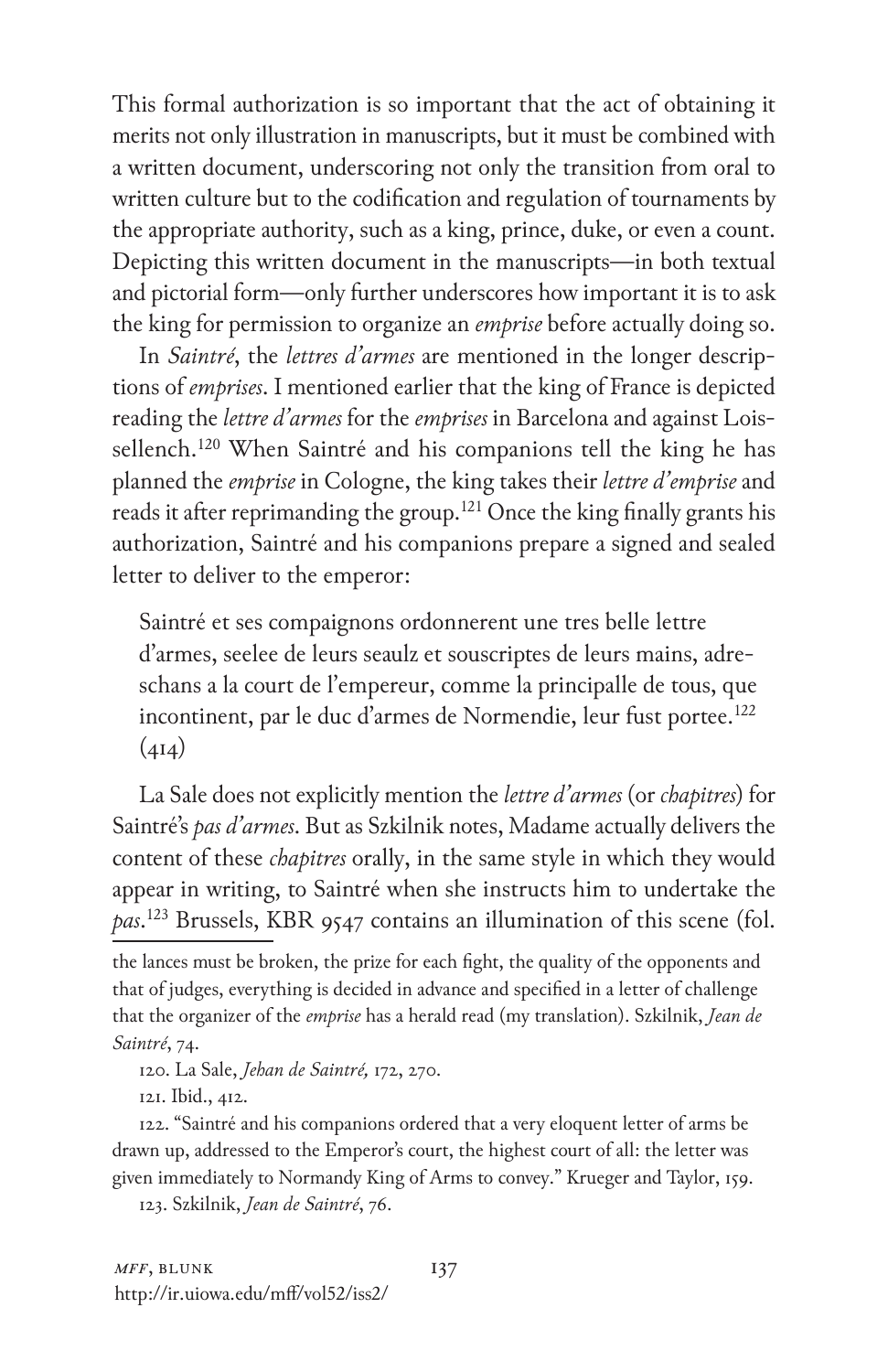108r ): Madame and Saintré are seated outside on the ground in a field with regularly spaced trees. The Brussels manuscript also contains an illustration of a clearly identifiable *lettre d'armes*. Located right above the text in which Saintré and Lusignan meet in Avignon, the miniature on folio  $65^v$  shows the exchange of a letter between two men. In the text, Lusignan presents the letter to Saintré and then recounts at length his trip to Barcelona where he meets Saintré's future opponent, Enguerrant de Cervillon. Enguerrant asks Lusignan to let him read the letter, he then shows it to a group of knights and finally takes Lusignan to the king, who asks for the letter and has it read to him. Enguerrant then, in a long passage of direct discourse, requests authorization from his own king to accept Saintré's *emprise*. After receiving counsel from his advisors, the king grants Enguerrant's request. The agreement was concluded "when the letters were done."124

These documents, which finalize a ruler's oral authorization, appear in fifteenth-century narrative not only in pictorial form but often as complete inserted texts. *Le livre des faits de Jacques de Lalaing* includes the text of the *chapitres* for Lalaing's *Pas de la Fontaine des Pleurs* in its entirety.125 It is not uncommon to find *chapitres* in chronicles. Mathieu d'Escouchy also includes the *chapitres* for Lalaing's *pas d'armes* in his *Chronique*, despite the fact that he does not include an account of the event itself.126 These examples of the amplified treatment of *lettres d'armes* and *chapitres* in the text and their inclusion either in pictorial form or as textual insertions in the manuscripts further underscore the importance of securing not only verbal authorization for an *emprise* but also its counterpart, a written contract that literally seals the deal.

Jane Taylor demonstrates that if the reader plays close attention to the text, Saintré's violent behavior at the abbey at the end of the book should not come as a surprise. Taylor describes the progression through time in both the text and illuminations of Saintré's actions in combat as they become "more physical, less balletic." She gives the example of the Italian, Messire Nicole, at one of Saintré's later *emprises*, ending up "on his hands and knees like an animal, and in which—significantly—Saintré

<sup>124.</sup> La Sale, *Jehan de Saintré,* 202.

<sup>125.</sup> *Le livre des faits*, 188-97.

<sup>126.</sup> Escouchy, *Chronique*, 1:267-73.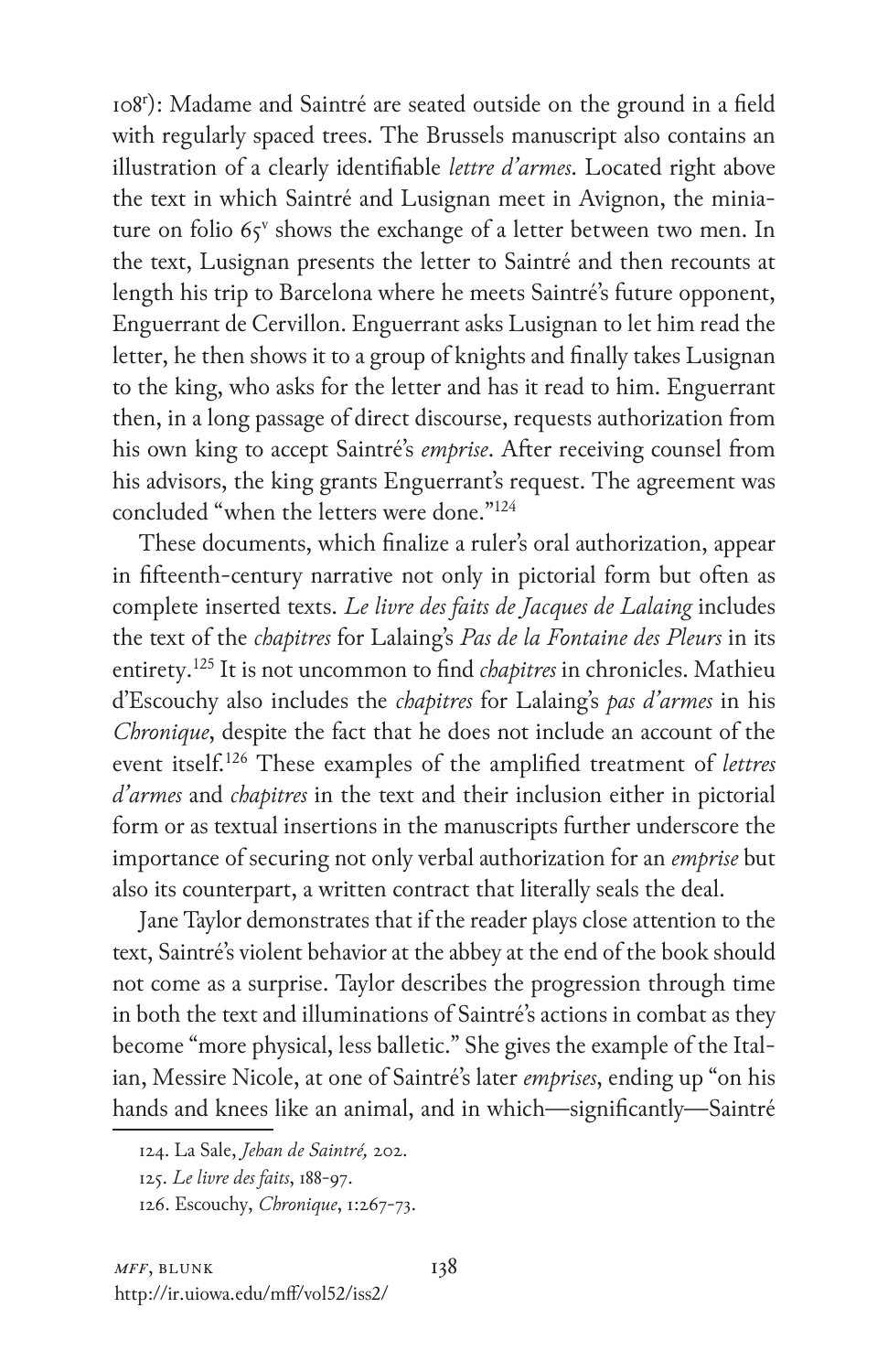himself is only a hairsbreadth away from a most dishonourable act."<sup>127</sup> Indeed, KBR 9547 features an illumination of the Emperor putting a halt to Saintré's last *emprise* in Cologne when this *mêlée* becomes too violent.128

Taylor shows that Saintré's chivalric development, which concerns sixty-five percent of the text, is reflected in the illumination programs of both manuscripts. I find her chart extremely useful, and I would like to push the analysis of the illumination program a bit further. I reproduce her chart below with some slight modifications. I retain the essentials of her textual groups, although I hesitate to include the image of Saintré and Boucicaut on folio 89<sup>v</sup> with an *emprise*, although it does fit in the category of his chivalric development. The text in question simply recounts the beginning of their friendship. They do fight together later with the two Italians, and I believe the miniature on folio  $II4^v$  illustrates that *emprise* rather than Saintré's *pas d'armes*. The illustration clearly depicts four men competing together on foot, which is consistent with the textual description of the *emprise* with the Lombardians. This differs from that of Saintré's *pas*, which consisted of jousts "en seelle de guerre."129 Saintré's *pas d'armes* is illuminated by two miniatures in the Brussels manuscript: the one on folio 109<sup>v</sup> depicting the construction of the venue and the image prior to it, on 108<sup>r</sup>, in which Madame instructs Saintré to hold the *pas* and outlines its terms.<sup>130</sup> A folio (63) is missing in British Library, Cotton Nero D IX in the pages that recount Saintré's *pas*, and given the amount of text missing and the amount of blank space that would have been available on the folio, I believe the *pas d'armes* was illuminated in this manuscript as well. We have seen above that the KBR images on folios 145<sup>r</sup> and 149<sup>r</sup> belong with Saintré's *emprise* in Cologne, and this is true of 142<sup>r</sup> and 146<sup>v</sup> as well.<sup>131</sup> As indicated in bold on the

<sup>127.</sup> Taylor, *Image as Reception*, 277.

<sup>128.</sup> KBR 9547 fol. 168r ; La Sale, *Jehan de Saintré*, 460.

<sup>129.</sup> In a saddle made for jousts of war. La Sale, *Jehan de Saintré*, 324-28 and 310.

<sup>130.</sup> The text does not depict interaction with Madame and Saintré at the end of the account of the *emprise* against Loissellench, so it would not make sense for the illumination depicting them to be grouped with that event.

<sup>131. 142&</sup>lt;sup>v</sup> depicts Saintré asking his nine companions to participate in his emprise in Cologne.  $146^{\nu}$  depicts him handing out visors to these companions.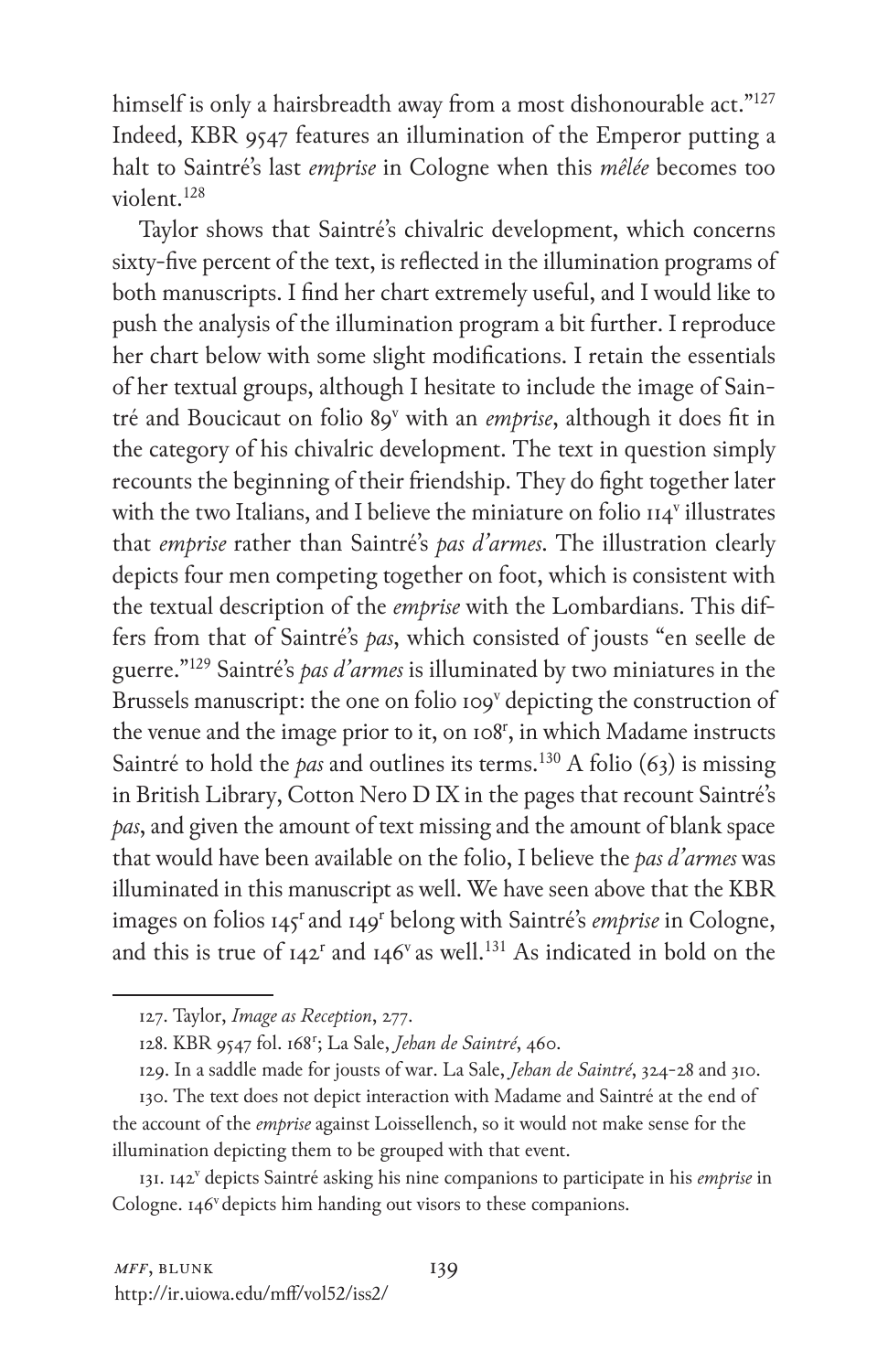chart, forty-two miniatures illustrate Saintré's chivalric progress. Of these, only nine (in bold) illustrate actual combat. (More precisely, the last of those nine illustrates combat being brought to a halt.)

| Text                                                    | London, British<br>Library, Cotton Nero<br>D IX                | Brussels, KBR 9547                                                                                                                                                                                                                                                                                                    |
|---------------------------------------------------------|----------------------------------------------------------------|-----------------------------------------------------------------------------------------------------------------------------------------------------------------------------------------------------------------------------------------------------------------------------------------------------------------------|
| Prologue, Madame and<br>Saintré                         | 1 <sup>r</sup>                                                 | 3 <sup>r</sup> , 5 <sup>v</sup> , 9 <sup>v</sup> , 11 <sup>r</sup> , 23 <sup>v</sup> , 31 <sup>v</sup> , 33 <sup>v</sup> ,<br>36 <sup>r</sup> , 39 <sup>v</sup> , 42 <sup>v</sup> , 44 <sup>v</sup> , 47 <sup>v</sup>                                                                                                 |
| Emprise: Against<br><b>Enguerrant</b> (Barcelona)       | $32^{\nu}$ , $40^{\nu}$ , $46^{\nu}$ , $48^{\nu}$ , $50^{\nu}$ | 53 <sup>r</sup> , 54 <sup>v</sup> , 55 <sup>v</sup> , 57 <sup>r</sup> , 59 <sup>r</sup> , 61 <sup>r</sup> ,<br>63 <sup>v</sup> , 65 <sup>v</sup> , 68 <sup>v</sup> , 71 <sup>r</sup> , 73 <sup>v</sup> , 74 <sup>v</sup> ,<br>76 <sup>v</sup> , 79 <sup>r</sup> , 81 <sup>r</sup> , 85 <sup>v</sup> , 87 <sup>v</sup> |
| Saintré becomes friends<br>with Boucicaut               |                                                                | 89 <sup>v</sup>                                                                                                                                                                                                                                                                                                       |
| <i>Emprise</i> : Against<br>Loisselench                 | 55°, 59°                                                       | 91 <sup>r</sup> , 94 <sup>r</sup> , 95 <sup>v</sup> , 97 <sup>v</sup> , 99 <sup>v</sup> , 102 <sup>r</sup> ,<br>$104^v$                                                                                                                                                                                               |
| Emprise: Saintré's Pas<br>d'armes                       | Perhaps on the<br>missing folio, 63                            | 108 <sup>r</sup> , 109 <sup>v</sup>                                                                                                                                                                                                                                                                                   |
| Emprise: With Boucicaut,<br><b>Against the Italians</b> |                                                                | $114^v$                                                                                                                                                                                                                                                                                                               |
| The Prussian Crusade                                    | $77^v$                                                         | 127 <sup>v</sup> , 129 <sup>r</sup> , 134 <sup>r</sup> , 136 <sup>r</sup> , 139 <sup>r</sup> ,<br>139 <sup>v</sup>                                                                                                                                                                                                    |
| <i>Emprise</i> : Cologne                                |                                                                | 142 <sup>v</sup> , 145 <sup>r</sup> , 146 <sup>v</sup> , 149 <sup>r</sup> , 166 <sup>r</sup> ,<br>167 <sup>r</sup> , 168 <sup>r</sup> , 169 <sup>v</sup>                                                                                                                                                              |
| Madame and the Abbé                                     |                                                                | 150 <sup>r</sup> , 151 <sup>v</sup> , 152 <sup>v</sup> , 155 <sup>r</sup> , 156 <sup>v</sup> ,<br>158 <sup>r</sup> , 159 <sup>r</sup> , 160 <sup>r</sup> , 163 <sup>r</sup> , 164 <sup>v</sup> ,<br>172 <sup>r</sup> , 174 <sup>r</sup> , 180 <sup>r</sup> , 182 <sup>v</sup>                                         |
| Saintré and the Abbé                                    | 103 <sup>r</sup>                                               | 176 <sup>r</sup> , 177 <sup>v</sup> , 183 <sup>v</sup> , 184 <sup>v</sup> , 185 <sup>v</sup> ,<br>186 <sup>v</sup> , 188 <sup>v</sup>                                                                                                                                                                                 |
| Madame's Punishment                                     |                                                                | $190^{\circ}, 191^{\circ}$                                                                                                                                                                                                                                                                                            |

The next chart lists only the miniatures from KBR 9547 which illustrate Saintré's chivalric progress. I have attempted to classify these illustrations by listing the type of activity involved. In addition to the nine illustrating combat, four depict Madame giving instructions to Saintré on how to carry out his *emprises*. Five depict scenes involving the authorization he obtains for his *emprise*, and four depict preparations for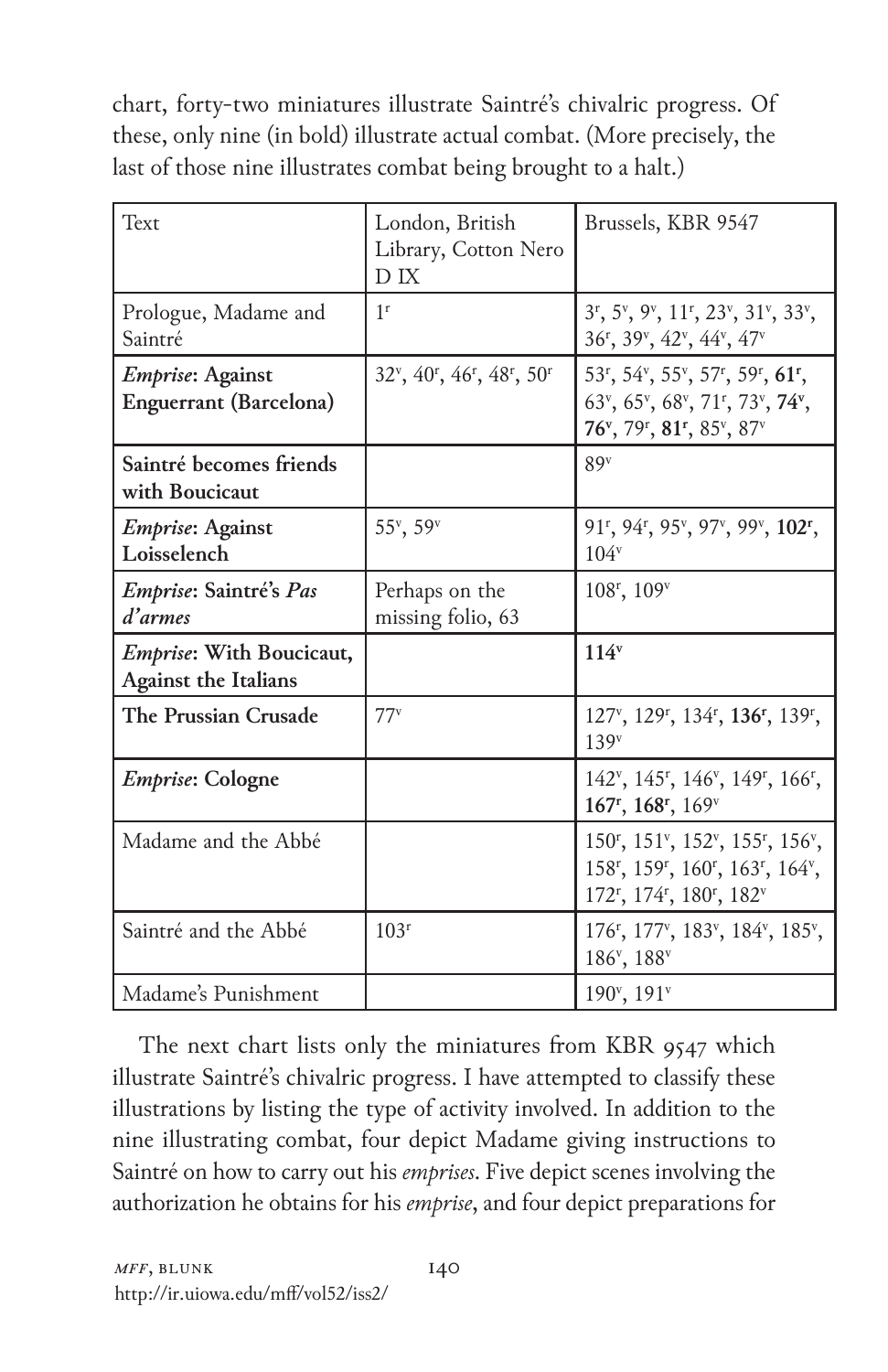them. Four depict heraldic duties, although these are not all necessarily carried out by heralds. Saintré decides not to send a herald to report his success in Barcelona, because he fears people might think he is boasting. He seeks advice, and one of his companions sends his son, Guillaume, instead. Kings of arms also deliver news and award prizes in the story. This attention to heraldic activities accompanies an abundance of illustrations depicting activities with which heralds, kings of arms, and other experts in recording *emprises* (and particularly *pas d'armes*) were concerned: ceremonial departures and arrivals that, in *Saintré*, include entries into the lists, departures from and entries into the cities where the *emprises* are held, and taking leave of kings, queens, and the emperor. Thirteen miniatures depict such ceremonial movements in the Brussels manuscript.<sup>132</sup> A few miniatures do not quite fit neatly into these categories, such as the illustration of the queen and the ladies bringing news of Saintré's success to her after she faints during the *emprise* with Loissellench. But the illustration of Saintré being dubbed a knight does complement the ceremonial quality underscored by the numerous illuminations of ceremonial entries and departures. Finally, the miniature of Saintré becoming friends with Boucicaut appears in a section of the text which states that Saintré still remembers the lessons Madame taught him during his childhood.

<sup>132.</sup> On La Sale's experience with tournaments, see La Sale, *Jehan de Saintré*, 14.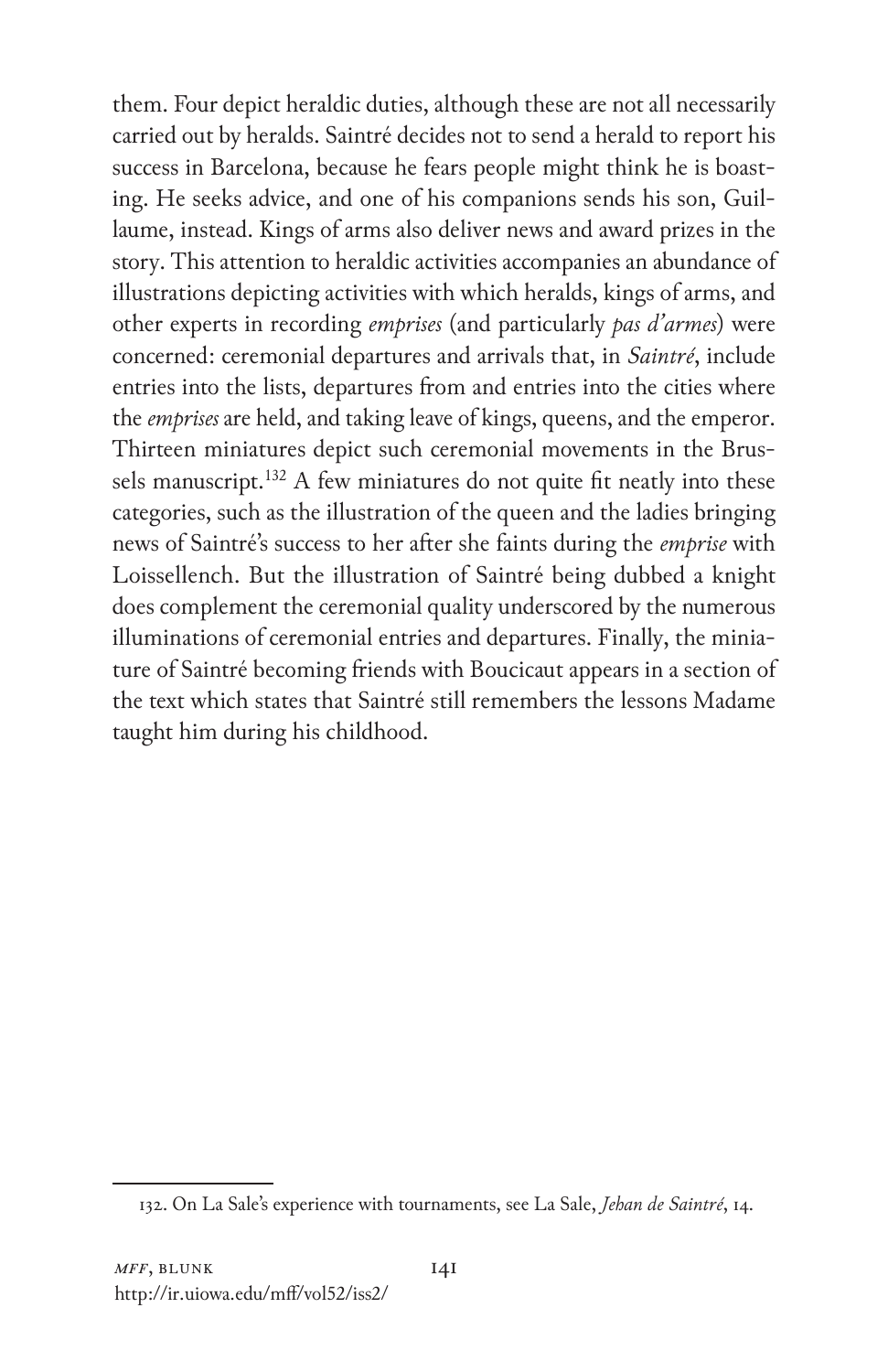| Brussels,<br><b>KBR</b><br>9547 | Miniatures Illustrating<br>Saintré's Chivalric<br>Progress <sup>†</sup>                                                                                | Type of Activity                                                                   | Page Number of<br>Corresponding<br>Placement of the<br>Illumination in Modern<br>Edition of Saintré |
|---------------------------------|--------------------------------------------------------------------------------------------------------------------------------------------------------|------------------------------------------------------------------------------------|-----------------------------------------------------------------------------------------------------|
| 53 <sup>r</sup>                 | Madame gives Saintré<br>instructions for his first<br>emprise (Barcelona)                                                                              | Instruction (for<br>emprise)                                                       | 166                                                                                                 |
| $54^v$                          | Madame places the<br>emprise on Saintré's arm                                                                                                          | Authorization                                                                      | 170                                                                                                 |
| $55^{\rm v}$                    | Saintré asks the king<br>for permission for his<br>first emprise                                                                                       | Authorization                                                                      | 172                                                                                                 |
| 57 <sup>r</sup>                 | Saintré renews his<br>request for permission<br>for his first emprise                                                                                  | Authorization                                                                      | $174*$                                                                                              |
| 59 <sup>r</sup>                 | Saintré shows the attire<br>he has procured for his<br>emprise to the queen                                                                            | Preparation (for<br>emprise)                                                       | 180                                                                                                 |
| 61 <sup>r</sup>                 | Combat: Jousts at the<br>French court                                                                                                                  | Combat                                                                             | 184                                                                                                 |
| 63 <sup>v</sup>                 | Saintré takes leave of<br>the king and queen<br>before leaving for<br>Barcelona                                                                        | Procession<br>(ceremonial<br>departure or<br>arrival; entry<br>into city or lists) | 190                                                                                                 |
| $65^{\rm v}$                    | In Avignon, the herald<br>Lusignan gives Saintré<br>the letter in which<br>Enguerrant accepts his<br>challenge to complete<br>in the Barcelona emprise | Heraldic Duty                                                                      | 196                                                                                                 |
| 68 <sup>v</sup>                 | Saintré's entry into<br>Barcelona                                                                                                                      | Procession                                                                         | 204                                                                                                 |
| $71$ <sup>r</sup>               | Saintré's entry into the<br>lists in Barcelona                                                                                                         | Procession                                                                         | 210                                                                                                 |

†. This table does not list all of the illuminations in KBR 9547.

‡. It is possible that the illustrator completed this illumination on the wrong folio. It would make more sense if it appeared on  $6r^r$  and if the image on  $6r^r$  appeared here, on  $57^r$ .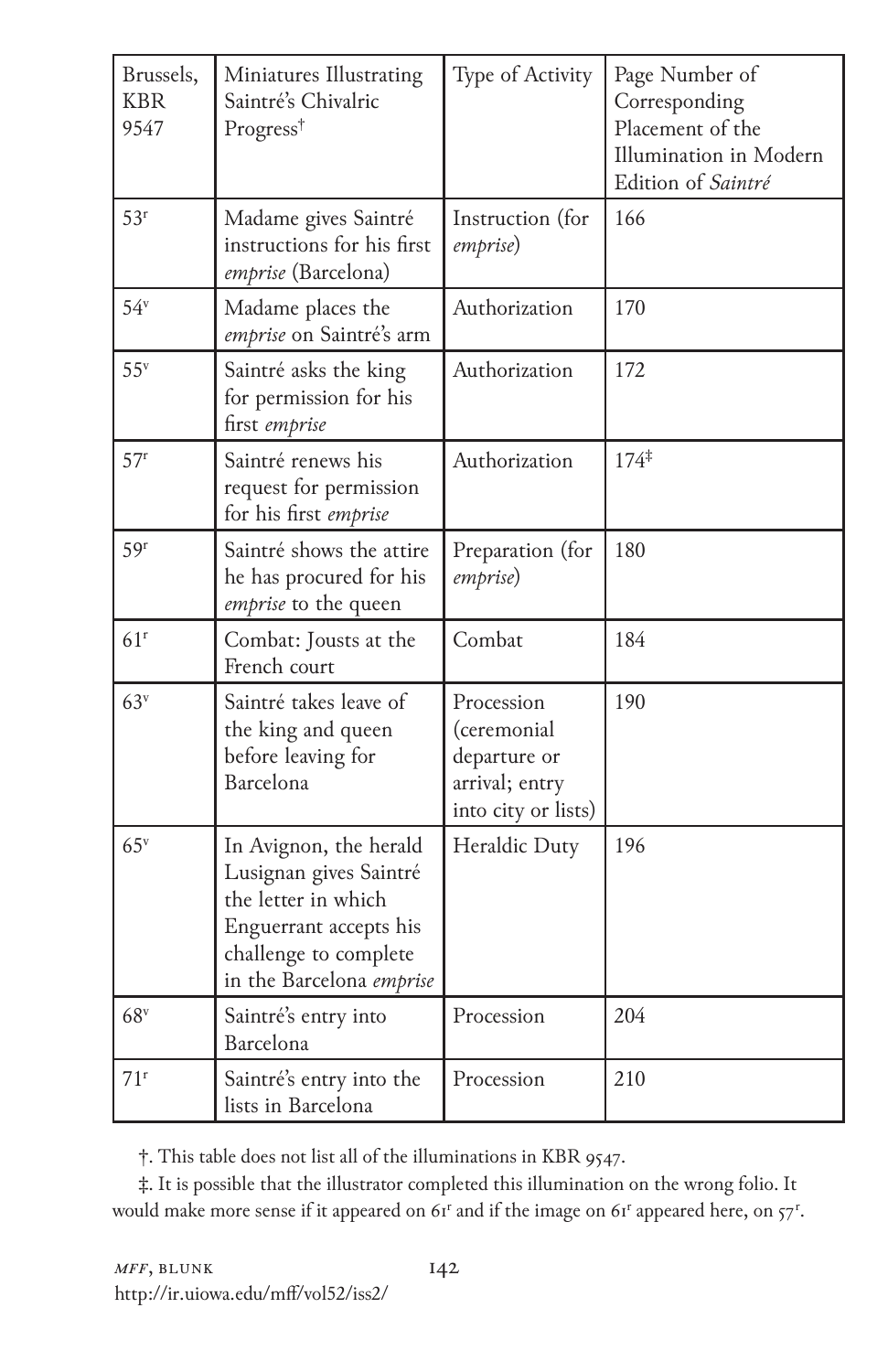| 73 <sup>v</sup> | Saintré's entry into<br>the list in Barcelona,<br>continued, waving his<br>banner and praying as<br>instructed by Madame | Procession    | 216 |
|-----------------|--------------------------------------------------------------------------------------------------------------------------|---------------|-----|
| $74^v$          | Combat on horseback,<br>Barcelona                                                                                        | Combat        | 218 |
| $76^v$          | Combat on horseback,<br>Barcelona                                                                                        | Combat        | 224 |
| 79r             | Entry into the lists<br>in Barcelona for foot<br>combat                                                                  | Procession    | 230 |
| 81 <sup>r</sup> | Combat on foot,<br>Barcelona                                                                                             | Combat        | 236 |
| 85 <sup>v</sup> | Saintré takes leave of<br>the king and queen in<br>Barcelona                                                             | Procession    | 248 |
| 87 <sup>v</sup> | Guillaume de Pruilly<br>brings news of Saintré's<br>emprise to the French<br>court                                       | Heraldic Duty | 252 |
| 89 <sup>v</sup> | Saintré becomes<br>chamberlain to the<br>king and becomes close<br>friends with Boucicaut                                |               | 260 |
| 91r             | Madame instructs<br>Saintré to accept<br>Loissellench's emprise                                                          | Instruction   | 262 |
| 94 <sup>r</sup> | Madame, frightened<br>about Loissellench's<br>size, instructs Saintré<br>to do his best in the<br>emprise                | Instruction   | 272 |
| $95^v$          | Entry into lists for<br>the emprise against<br>Loissellench                                                              | Procession    | 276 |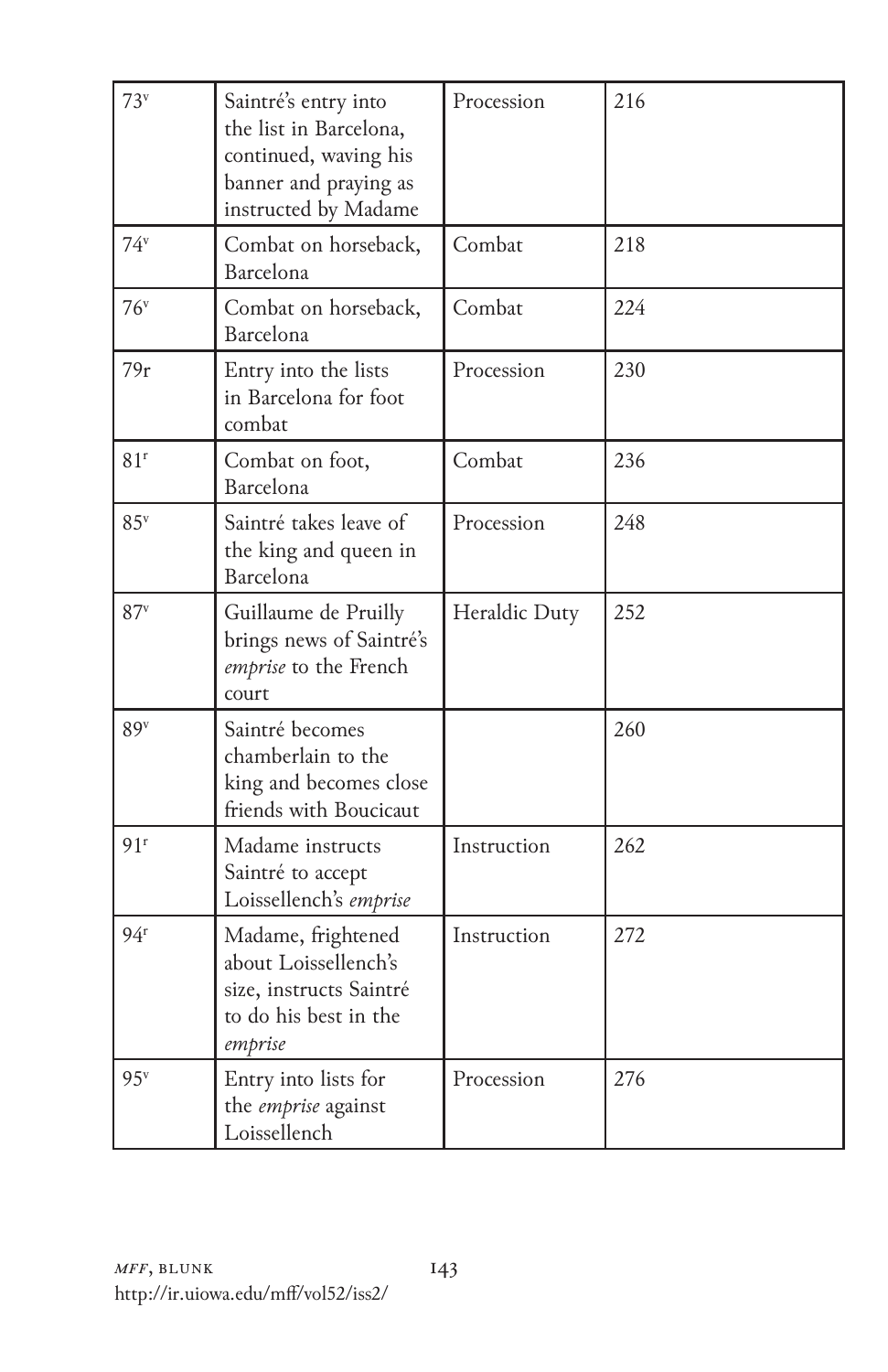| $97^v$           | Entry into lists for<br>the <i>emprise</i> against<br>Loissellench                                                                                   | Procession    | 280 |
|------------------|------------------------------------------------------------------------------------------------------------------------------------------------------|---------------|-----|
| 99 <sup>v</sup>  | After Saintré disarms<br>Loissellench, the<br>queen and the ladies<br>go to Madame (who,<br>frightened, had fainted)<br>to tell her the good<br>news |               | 286 |
| 102 <sup>r</sup> | Combat on foot with<br>Loissellench                                                                                                                  | Combat        | 294 |
| $104^v$          | The king of arms,<br>Monjoie, awards the<br>prizes for the emprise<br>against Loissellench                                                           | Heraldic Duty | 300 |
| 108 <sup>r</sup> | Madame instructs<br>Saintré to hold a pas<br>d'armes and outlines the<br>chapitres                                                                   | Instruction   | 308 |
| 109 <sup>v</sup> | Saintré has carpenters<br>build houses for his pas                                                                                                   | Preparation   | 312 |
| $114^v$          | Combat on foot:<br>emprise between<br>Saintré, Boucicaut,<br>Nicollo des Malletestes,<br>and Gallias de Mantua                                       | Combat        | 324 |
| 127 <sup>v</sup> | Prussian Crusade:<br>departure from Paris                                                                                                            | Procession    | 358 |
| 129 <sup>r</sup> | Prussian Crusade:<br>arrival in Prussia                                                                                                              | Procession    | 362 |
| 134 <sup>r</sup> | Prussian Crusade:<br>Saintré is dubbed a<br>knight                                                                                                   | Ceremony      | 374 |
| 136 <sup>r</sup> | Prussian Crusade:<br>combat                                                                                                                          | Combat        | 378 |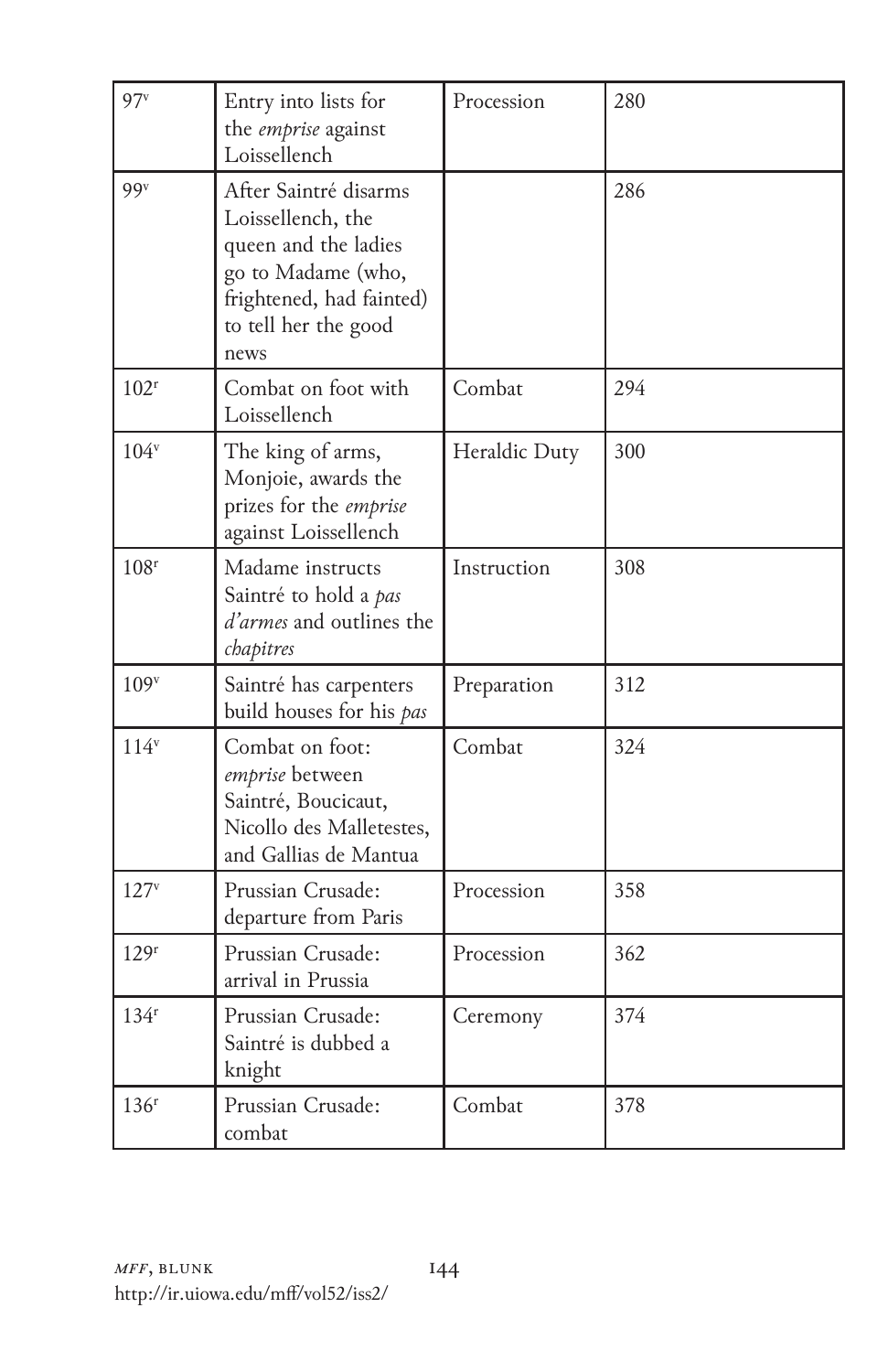| 139 <sup>r</sup> | Prussian Crusade: the<br>king of arms d'Anjou<br>brings news of the<br>crusade to the king of<br>France                 | Heraldic Duty | 386 |
|------------------|-------------------------------------------------------------------------------------------------------------------------|---------------|-----|
| 139 <sup>v</sup> | Prussian Crusade:<br>Saintré comes before<br>the king of France upon<br>returning from the<br>crusade                   | Procession    | 388 |
| $142^v$          | Saintré asks his<br>nine companions<br>to participate in his<br>emprise in Cologne                                      | Preparation   | 396 |
| 145 <sup>r</sup> | Madame reluctantly<br>places Saintré's emprise<br>on his arm (Cologne)                                                  | Authorization | 402 |
| 146 <sup>v</sup> | Saintré hands out<br>the visors to nine his<br>companions for the<br>emprise in Cologne                                 | Preparation   | 408 |
| 149 <sup>r</sup> | The king lectures<br>Saintré for planning<br>an emprise without his<br>permission, forgives<br>him, and gives him gifts | Authorization | 414 |
| 166 <sup>r</sup> | Entry into Cologne for<br>the emprise                                                                                   | Procession    | 458 |
| 167 <sup>r</sup> | Combat: Mêlée at<br>emprise in Cologne                                                                                  | Combat        | 460 |
| 168 <sup>r</sup> | Combat: the Emperor<br>puts a stop to the<br>mêlée at the emprise in<br>Cologne                                         | Combat        | 462 |
| 169 <sup>v</sup> | Saintré and his<br>companions return to<br>court, via Saint-Denis,<br>after the emprise in<br>Cologne                   | Procession    | 464 |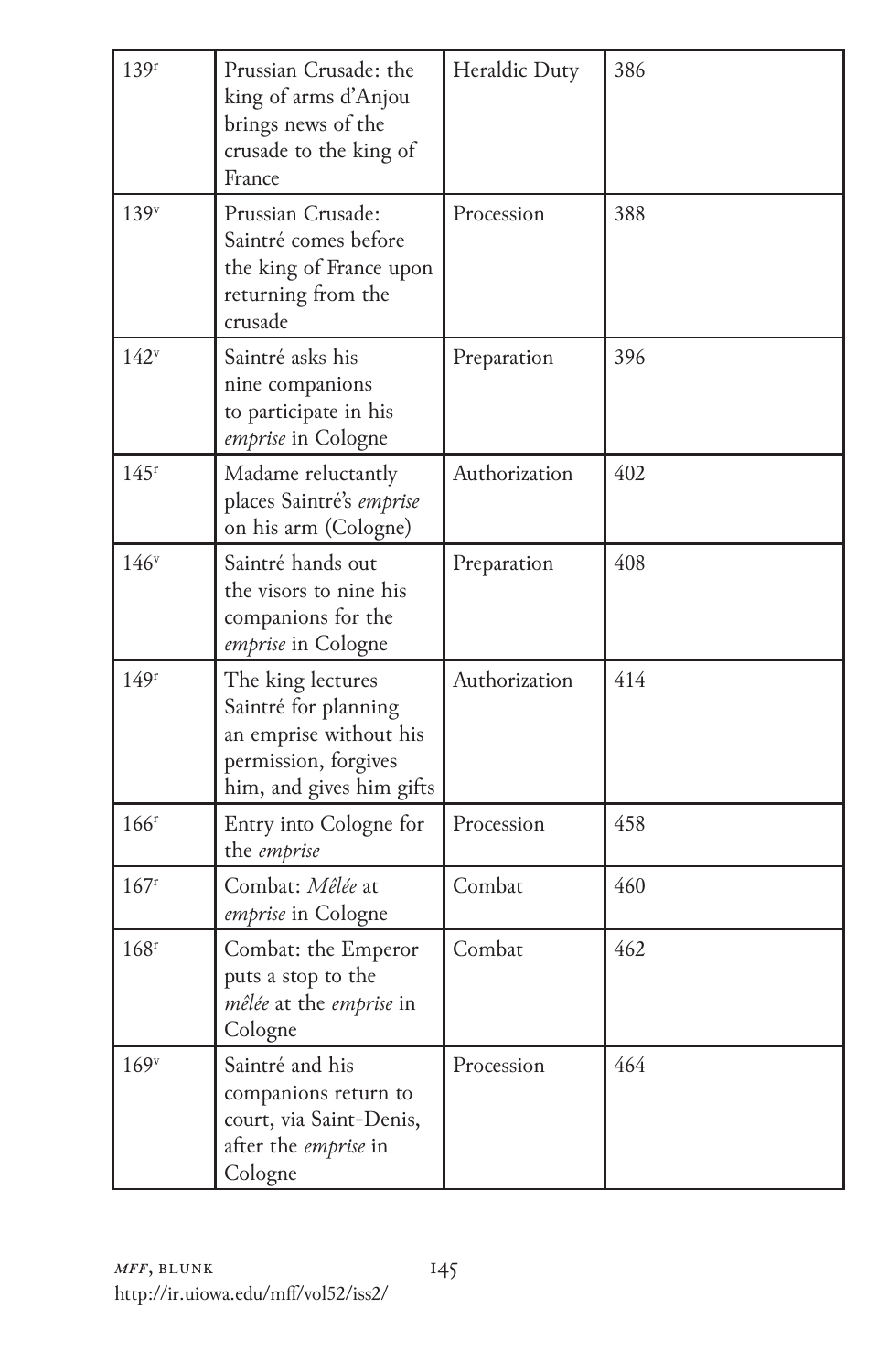La Sale's concern for the ceremonial aspects of tournaments and other activities in which heralds and kings of arms specialize is abundantly displayed in this text, and this is reflected in the Brussels manuscript to an even greater extent than in the London manuscript, certainly due to its vast illumination program. La Sale also demonstrates his knowledge of a variety of conventions to describe these activities. His account of Saintré's *pas d'armes* employs the conventional patterns recognizable in chronicle, chivalric biography, and independent accounts in which *pas d'armes* are described. The descriptions of entries in *pas d'armes* accounts, in turn, reflect the same type of pattern identifiable in descriptions of royal or princely entries in chronicles which, again in turn, bear the imprint of heraldic texts.<sup>133</sup> But in addition to creating a faithful *pas d'armes* account, in *Saintré*, La Sale also includes descriptions that resemble tournament accounts in medieval romance. A useful example of this is his depiction of the interaction between spectators (especially women and royal figures) and opponents in Saintré's other *emprises*, which is typical of medieval romance but rare in chronicles. Attention to these textual genres at work in Saintré offers clues to the destabilization to come.

Madame is absent during Saintré's *pas* (as is conventional), but her behavior during his other *emprises* points to a widening disconnect between the two characters and Madame's increasingly troubled behavior. While Saintré is in Barcelona, she suffers due to his absence and plunges into ascetic activities: she engages in prayer and oration day and night, wears no undergarments on Fridays and Saturdays, spends up to ten *escuz* on masses and alms, and takes part in secret pilgrimages. During the *emprise* with Loissellench, she is so fearful that due to this Polish knight's size Saintré will be hurt that she faints and cannot bear to watch the fighting. This continues when he goes on crusade: she almost faints as he leaves Paris. At the same time, as Jane Taylor shows, Saintré's behavior in the lists becomes less refined, increasingly uncontrolled.<sup>134</sup> This behavior demonstrates Madame's inflexibility in her adherence to the moral codes of living in courtly society and the toll it is beginning

<sup>133.</sup> This is also true of the manuscripts. All but one of the extant manuscripts of *Jehan de Saintré* exhibit a unique *mise-en-page* of the *pas d'armes* scène.

<sup>134.</sup> Taylor, *Image as Reception*, 277.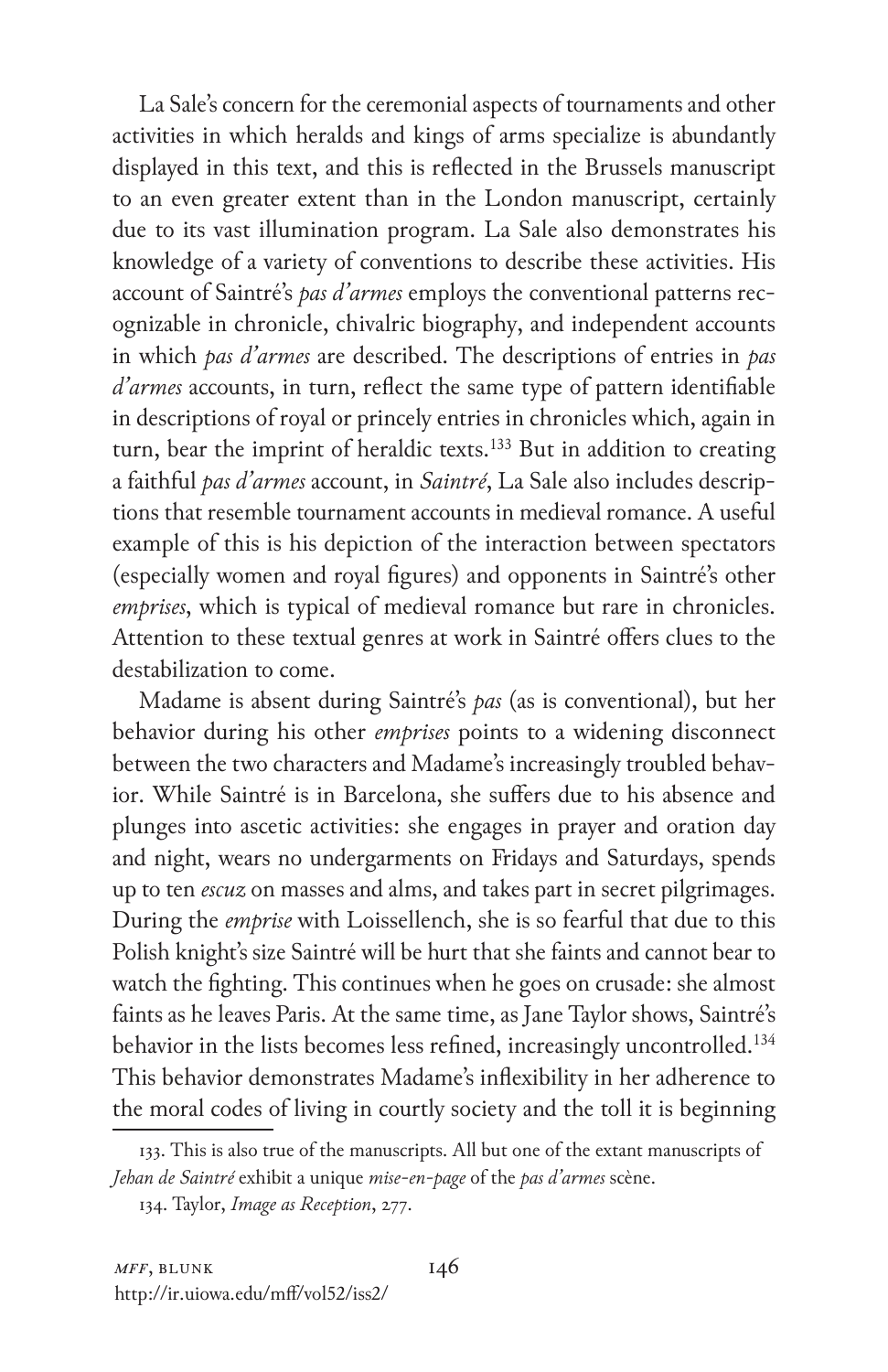to take on her. As Karl Uitti puts it, up to Saintré's *emprise* in Cologne, everything seems just too perfect.<sup>135</sup> Similarly, according to Per Nykrog,

Comme couple amoureux, Saintré et la dame bougent le moins possible, toujours prudemment, toujours soigneusement protégés par la stricte observance des convenances, qui les couvre comme une carpace, comme une armure sociale. Ils sont civilisés, socialisés à l'extrême.136

Nevertheless, let us not forget that as well as learning how to fight in courtly combat, Saintré has been learning to be a warrior, how to kill.

In addition to following moral codes, the characters adhere to the textual codes established for them by the author. This is not the place to repeat an exhaustive analysis of all of the text's identifiable genres. Yet to stick to our analysis of *emprises*, Madame's behavior is not unconventional.<sup>137</sup> Likewise, some critics have noted that Madame behaves according to type in the *nouvelle*/*fabliau* part of the work.138 I believe Jane Bliss gets it right when she states that,

La Sale mixes genres in order to explore the world of the chivalric hero. Madame appears in two conflicting ways; La Sale uses her to contest types that are familiar from generic categories.139

136. "As a couple in love, Saintré and the lady move the least possible, always carefully, always protected by the strict observance of decorum, which covers them like a shell, like social armor. They are civilized, socialized to the extreme" (my translation). Per Nykrog, "Les Ambiguités du *Jehan de Saintré*," *(Pre)publications* 48 (1979): 16.

137. If in many romances knights and their ladies exchange the gaze or even messages, which, being a positive force, engender knights' successes, examples also exist of more disconnected, negative female behavior in the stands at tournaments, in, for example, *Le conte du Graal* and *Ysaïe le Triste*. In the latter, Marte, at times, faints, cries, and pulls her hair out. *Ysaÿe le Triste*, ed. André Giacchetti (Rouen: Publications de l'Université de Rouen, 1989), 118-29. The sisters' fighting in the *Le conte du Graal* mirrors the combat in the tournament below them. Chrétien de Troyes, *Romans suivis des Chansons, avec, en appendice, Philomena*, (Librairie Générale Française, 1994), 1088-90; La Sale, *Jehan de Saintré,* 254.

138. "She is the characteristic type of the nouvelle, sensual, cunning, hypocritical and quite unscrupulous in her methods of attaining the end she desires." Ferrier, *Forerunners*, 58.

139. Jane Bliss, "*Jehan de Saintré* and the Anonymous Lady," *Reading Medieval* 

*MFF*, BLUNK 147 http://ir.uiowa.edu/mff/vol52/iss2/

<sup>135.</sup> Uitti, "Renewal and Undermining," 146.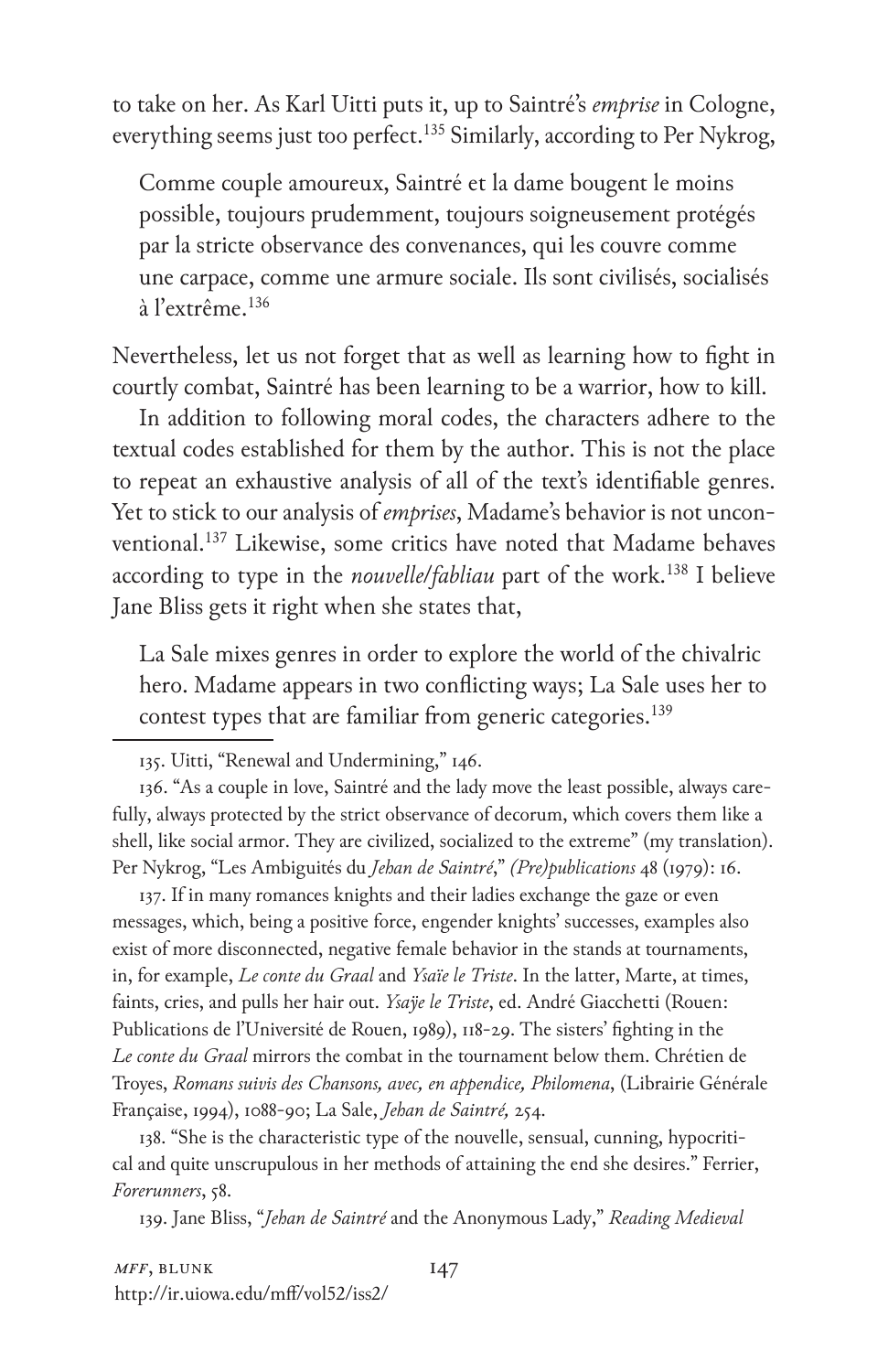In the *fabliau* part of the story (as Bliss calls it) Madame "has the freedom only to behave lewdly and shamefully, as all women apparently do."140

The evidence I have presented in this essay demonstrates that although Saintré's initiative to organize an *emprise* on his own without telling Madame or the king may seem to modern reader (and even perhaps to the contemporary reader, as implied by Froissart) to be a perfectly natural act, Saintré does in fact commit an error in the context of the fifteenth-century court by failing to ask the king for authorization before planning the event. Furthermore, Saintré promised Madame he would obey her. He repeated this promise frequently in the same way that she frequently repeated her instructions to secure the king's authorization for his *emprises*. Madame carefully taught Saintré the rules to follow at court. Until she retreated to the abbey, she, herself, followed the rules of the game, the codes she set as models for Saintré and herself. She made sure Saintré did not organize *emprises* without the king's authorization for Saintré's own good, because the king would not allow it: violation of this rule could have serious implications for society. She was not wrong to be upset by his error.

Madame shows Saintré mercy for a time. However, she is unstable. Together, this first blow and Saintré's subsequent absence while he is in Cologne are simply too much for her to bear. I find the notion that she increasingly suffers from a mental illness up to this point convincing.141 She leaves court for her country estate and soon finds herself at the abbey. In this part of the book, her behavior is not laudable; and neither is Saintré's. I do not wish to exonerate Madame for poor behavior elsewhere in the narrative, but Saintré's error represents a breaking point for her. Why does this cause the text to shift into *nouvelle/fabliau*? Perhaps because Madame could no longer live in society, and *nouvelle/ fabliau* fit that requirement. Perhaps La Sale simply wanted to include

*Studies* 35 (2009): 22-23.

<sup>140.</sup> Ibid., 23.

<sup>141.</sup> On Madame's mental illness and how her trip to the abbey represents her cure, see Claudio Galderisi, "Du langage érotique au langage amoureux: Représentations du créaturel dans le Petit *Jehan de Saintré* et dans la nouvelle XCIX des Cent Nouvelles Nouvelles," *Moyen Français* 50 (2002): 13-29.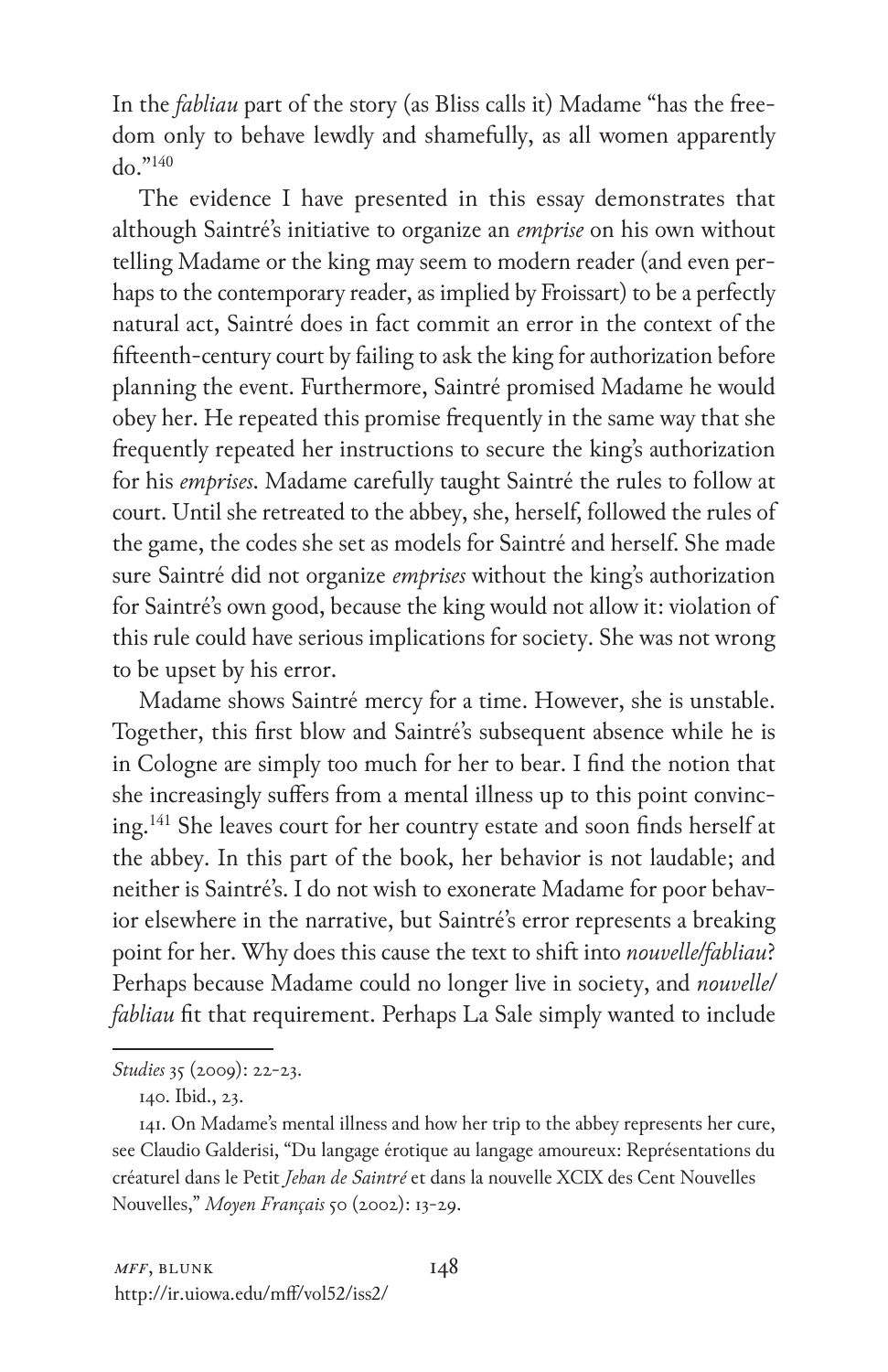a *nouvelle/fabliau* in his mosaic. And since we have seen that Madame behaves according to convention in the account of Saintré's *emprises*, if we also accept Ferrier's assesstment that she behaves according to type in the *nouvelle/fabliau*, perhaps we can simply conclude that she *must* behave as she does in that part of the book. In other words, perhaps La Sale wanted to explore the possible endings of a story driven by characters who behaved according to different generic conventions and different moral codes. In this scenario, the genre would determine Madame's behavior, not La Sale.<sup>142</sup>

The ending does not seem to be good for Madame.<sup>143</sup> She is ultimately condemned by society during the final pages, (which, with members of court gathered to offer an opinion after Saintré's recounts the story of his relationship with Madame, is conventional in the *nouvelle)*. Yet Saintré continues his career at court to become the most valiant knight in France. Does this mean that the ending is good for Saintré? The narrator praises his valor ("pour amour de ses vaillances"), but is Saintré's ultimate return to society and success due to his superior moral character or, rather, his prowess in arms?<sup>144</sup> This does not necessarily amount to praise for courtly society.

Froissart's account of Clary's mistake suggests that a late fourteenthor fifteenth-century knight might, nonetheless, commit the error Saintré committed. This is all the more reason for La Sale to compose a story about it, as part of this "Education in Love and Chivalry."145 Indeed, this may have been a delicate subject, best elucidated by authors working with fiction rather than chronicle or treatise. Whereas in historical accounts the chroniclers (or authors of inserted *chapitres*) can underscore the need for authorization for an *emprise* by recording that it was

<sup>142.</sup> Although it is far beyond the possible reach of this study, it would be fascinating to examine in depth each of the other genres that scholars have identified in this text to determine whether the characters' behavior in those parts of the text is conventional as well.

<sup>143.</sup> Let us remember from our introduction that one modern edition of the text recounts that she has lost all joy whereas the other remains silent on this point. Could it be possible that she found joy outside of the court?

<sup>144.</sup> La Sale, *Jehan de Saintré*, 578.

<sup>145.</sup> Krueger and Taylor, 3.